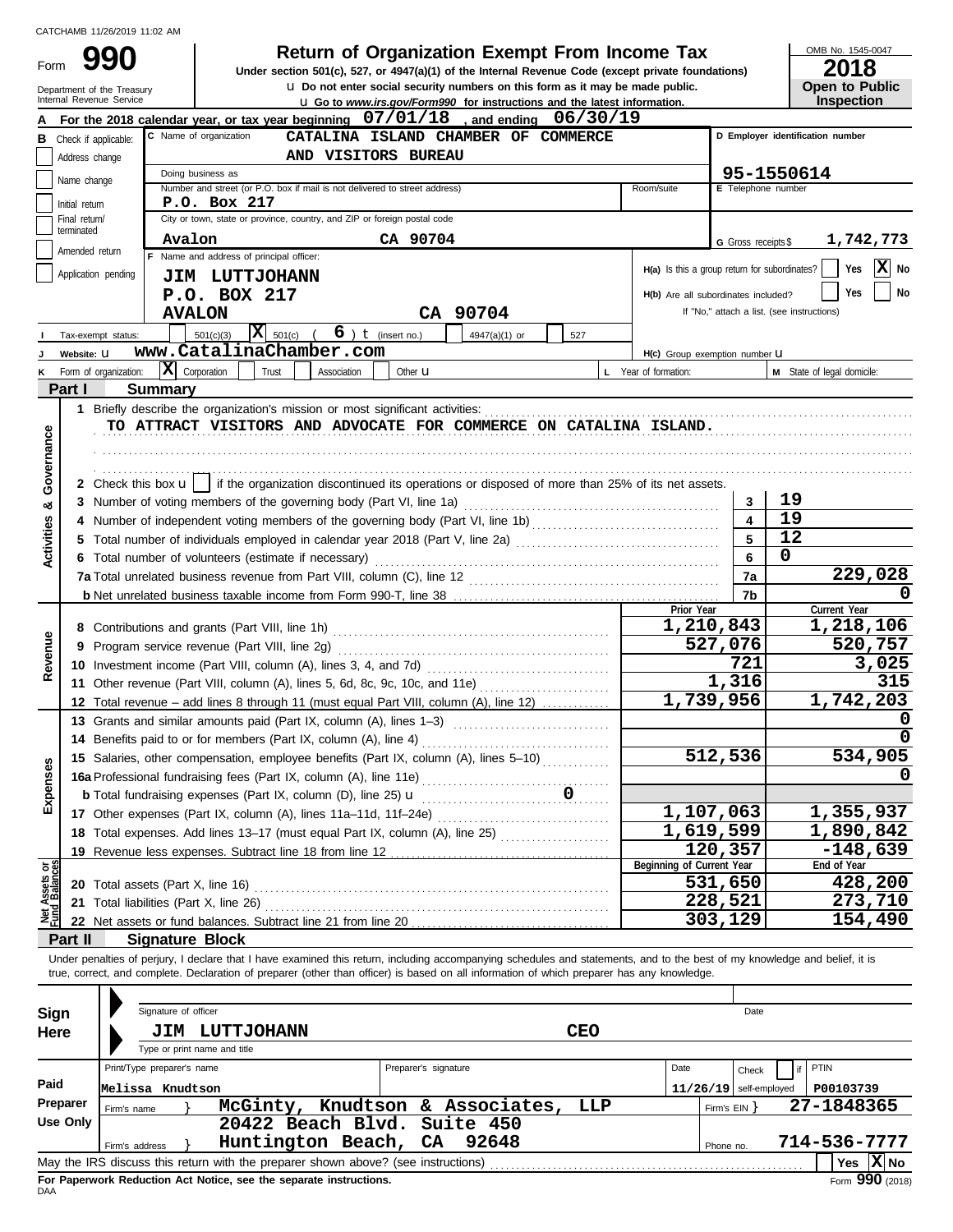| 95-1550614<br>Form 990 (2018) CATALINA ISLAND CHAMBER OF COMMERCE                                                                                         | Page 2                                                                   |
|-----------------------------------------------------------------------------------------------------------------------------------------------------------|--------------------------------------------------------------------------|
| <b>Statement of Program Service Accomplishments</b><br>Part III                                                                                           |                                                                          |
| Check if Schedule O contains a response or note to any line in this Part III [11] [11] [11] [11] [11] [11] [1                                             | $ \mathbf{x} $                                                           |
| Briefly describe the organization's mission:<br>1                                                                                                         |                                                                          |
| TO ATTRACT VISITORS AND ADVOCATE FOR COMMERCE ON CATALINA ISLAND.                                                                                         |                                                                          |
|                                                                                                                                                           |                                                                          |
|                                                                                                                                                           |                                                                          |
|                                                                                                                                                           |                                                                          |
| Did the organization undertake any significant program services during the year which were not listed on the<br>$\mathbf{2}$<br>prior Form 990 or 990-EZ? | Yes $ \mathbf{X} $ No                                                    |
| If "Yes," describe these new services on Schedule O.                                                                                                      |                                                                          |
| Did the organization cease conducting, or make significant changes in how it conducts, any program<br>3                                                   |                                                                          |
| services?                                                                                                                                                 | $\Box$ Yes $\boxed{\text{X}}$ No                                         |
| If "Yes," describe these changes on Schedule O.                                                                                                           |                                                                          |
| Describe the organization's program service accomplishments for each of its three largest program services, as measured by<br>4                           |                                                                          |
| expenses. Section 501(c)(3) and 501(c)(4) organizations are required to report the amount of grants and allocations to others,                            |                                                                          |
| the total expenses, and revenue, if any, for each program service reported.                                                                               |                                                                          |
|                                                                                                                                                           |                                                                          |
| 1,209,351 including grants of \$<br>) (Expenses \$<br>4a (Code:                                                                                           | ) (Revenue $\frac{1}{2}$ (Revenue $\frac{1}{2}$ )                        |
| PROVIDE MARKETING AND PUBLIC RELATIONS ON CATALINA ISLAND.                                                                                                |                                                                          |
|                                                                                                                                                           |                                                                          |
|                                                                                                                                                           |                                                                          |
|                                                                                                                                                           |                                                                          |
|                                                                                                                                                           |                                                                          |
|                                                                                                                                                           |                                                                          |
|                                                                                                                                                           |                                                                          |
|                                                                                                                                                           |                                                                          |
|                                                                                                                                                           |                                                                          |
|                                                                                                                                                           |                                                                          |
|                                                                                                                                                           |                                                                          |
| 153,867 including grants of \$<br>4b (Code:<br>) (Expenses \$                                                                                             | ) (Revenue $\frac{1}{2}$ (Revenue $\frac{1}{2}$ (Revenue $\frac{1}{2}$ ) |
| PROVIDE VISITOR SERVICES ON CATALINA ISLAND.                                                                                                              |                                                                          |
|                                                                                                                                                           |                                                                          |
|                                                                                                                                                           |                                                                          |
|                                                                                                                                                           |                                                                          |
|                                                                                                                                                           |                                                                          |
|                                                                                                                                                           |                                                                          |
|                                                                                                                                                           |                                                                          |
|                                                                                                                                                           |                                                                          |
|                                                                                                                                                           |                                                                          |
|                                                                                                                                                           |                                                                          |
|                                                                                                                                                           |                                                                          |
|                                                                                                                                                           |                                                                          |
| PROVIDE PROGRAMS AND EVENTS TO PROMOTE AND ENHANCE CATALINA ISLAND.                                                                                       |                                                                          |
|                                                                                                                                                           |                                                                          |
|                                                                                                                                                           |                                                                          |
|                                                                                                                                                           |                                                                          |
|                                                                                                                                                           |                                                                          |
|                                                                                                                                                           |                                                                          |
|                                                                                                                                                           |                                                                          |
|                                                                                                                                                           |                                                                          |
|                                                                                                                                                           |                                                                          |
|                                                                                                                                                           |                                                                          |
|                                                                                                                                                           |                                                                          |
|                                                                                                                                                           |                                                                          |
| 4d Other program services (Describe in Schedule O.)                                                                                                       |                                                                          |
| 49,979 including grants of \$<br>(Expenses \$<br>(Revenue \$<br>1,622,049<br><b>4e</b> Total program service expenses <b>u</b>                            |                                                                          |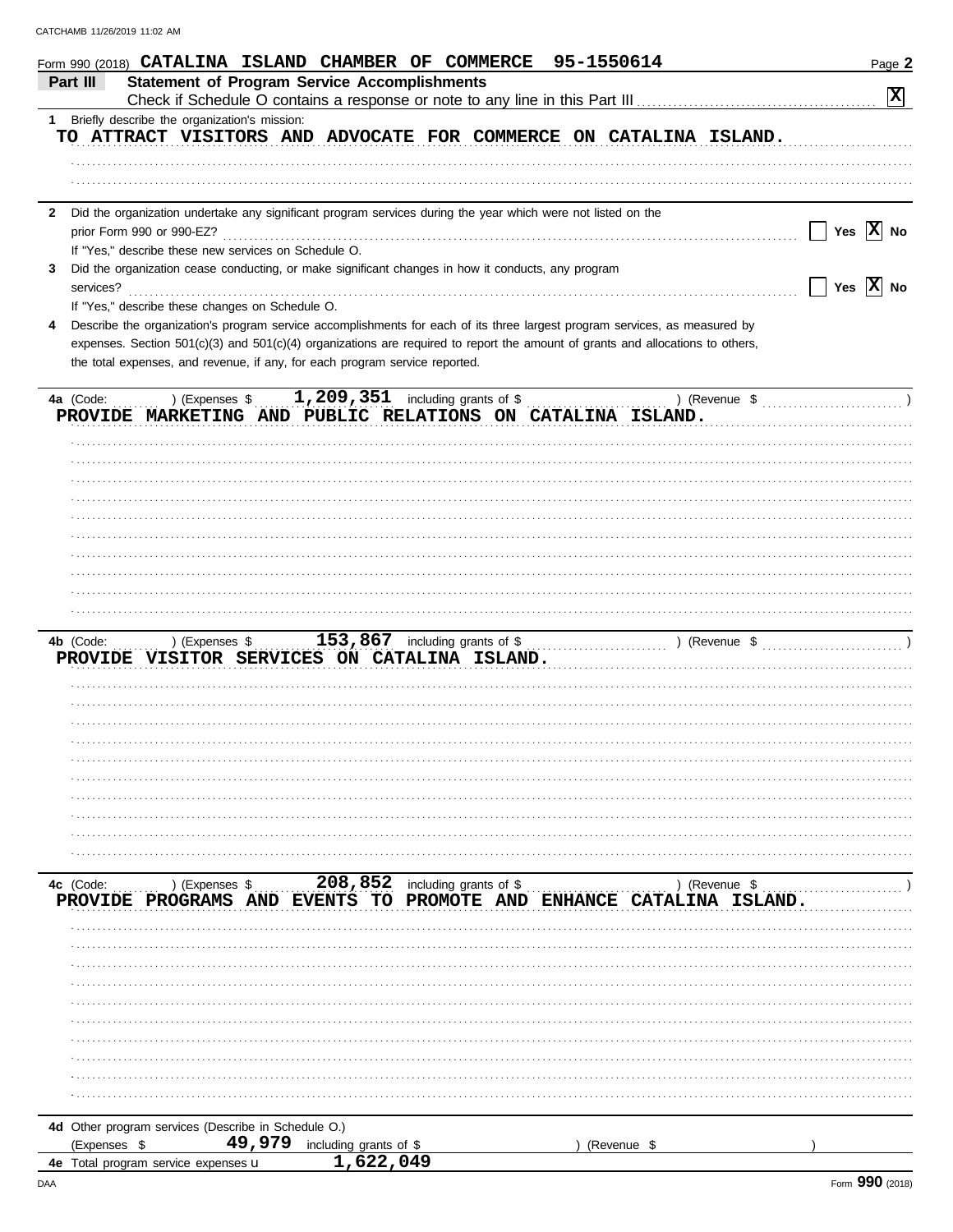# **Form 990 (2018) CATALINA ISLAND CHAMBER OF COMMERCE 95-1550614** Page 3

|     | Part IV<br><b>Checklist of Required Schedules</b>                                                                       |                 |     |                         |
|-----|-------------------------------------------------------------------------------------------------------------------------|-----------------|-----|-------------------------|
|     |                                                                                                                         |                 | Yes | No                      |
| 1   | Is the organization described in section $501(c)(3)$ or $4947(a)(1)$ (other than a private foundation)? If "Yes,"       |                 |     |                         |
|     | complete Schedule A                                                                                                     | 1               |     | x                       |
| 2   |                                                                                                                         | 2               |     | $\overline{\mathbf{X}}$ |
| 3   | Did the organization engage in direct or indirect political campaign activities on behalf of or in opposition to        |                 |     |                         |
|     | candidates for public office? If "Yes," complete Schedule C, Part I                                                     | 3               |     | x                       |
| 4   | Section 501(c)(3) organizations. Did the organization engage in lobbying activities, or have a section 501(h)           |                 |     |                         |
|     | election in effect during the tax year? If "Yes," complete Schedule C, Part II                                          | 4               |     |                         |
| 5   | Is the organization a section $501(c)(4)$ , $501(c)(5)$ , or $501(c)(6)$ organization that receives membership dues,    |                 |     |                         |
|     | assessments, or similar amounts as defined in Revenue Procedure 98-19? If "Yes," complete Schedule C, Part III          | 5               |     | x                       |
| 6   | Did the organization maintain any donor advised funds or any similar funds or accounts for which donors                 |                 |     |                         |
|     | have the right to provide advice on the distribution or investment of amounts in such funds or accounts? If             |                 |     |                         |
|     | "Yes," complete Schedule D, Part I                                                                                      | 6               |     | x                       |
| 7   | Did the organization receive or hold a conservation easement, including easements to preserve open space,               |                 |     |                         |
|     | the environment, historic land areas, or historic structures? If "Yes," complete Schedule D, Part II                    | 7               |     | X.                      |
| 8   | Did the organization maintain collections of works of art, historical treasures, or other similar assets? If "Yes,"     |                 |     |                         |
|     | complete Schedule D, Part III                                                                                           | 8               |     | x                       |
| 9   | Did the organization report an amount in Part X, line 21, for escrow or custodial account liability, serve as a         |                 |     |                         |
|     | custodian for amounts not listed in Part X; or provide credit counseling, debt management, credit repair, or            |                 |     |                         |
|     | debt negotiation services? If "Yes," complete Schedule D, Part IV                                                       | 9               |     | x                       |
| 10  | Did the organization, directly or through a related organization, hold assets in temporarily restricted                 |                 |     |                         |
|     | endowments, permanent endowments, or quasi-endowments? If "Yes," complete Schedule D, Part V                            | 10              |     | x                       |
|     | If the organization's answer to any of the following questions is "Yes," then complete Schedule D, Parts VI,            |                 |     |                         |
| 11  |                                                                                                                         |                 |     |                         |
|     | VII, VIII, IX, or X as applicable.                                                                                      |                 |     |                         |
| a   | Did the organization report an amount for land, buildings, and equipment in Part X, line 10? If "Yes,"                  |                 | x   |                         |
|     | complete Schedule D, Part VI                                                                                            | 11a             |     |                         |
| b   | Did the organization report an amount for investments—other securities in Part X, line 12 that is 5% or more            |                 |     |                         |
|     | of its total assets reported in Part X, line 16? If "Yes," complete Schedule D, Part VII                                | 11b             |     | X.                      |
| c   | Did the organization report an amount for investments—program related in Part X, line 13 that is 5% or more             |                 |     |                         |
|     | of its total assets reported in Part X, line 16? If "Yes," complete Schedule D, Part VIII                               | 11c             |     | X                       |
| d   | Did the organization report an amount for other assets in Part X, line 15 that is 5% or more of its total assets        |                 |     |                         |
|     | reported in Part X, line 16? If "Yes," complete Schedule D, Part IX                                                     | 11d             |     | X.                      |
| е   | Did the organization report an amount for other liabilities in Part X, line 25? If "Yes," complete Schedule D, Part X   | 11e             | х   |                         |
| f   | Did the organization's separate or consolidated financial statements for the tax year include a footnote that addresses |                 |     |                         |
|     | the organization's liability for uncertain tax positions under FIN 48 (ASC 740)? If "Yes," complete Schedule D, Part X  | 11f             |     | X.                      |
| 12a | Did the organization obtain separate, independent audited financial statements for the tax year? If "Yes," complete     |                 |     |                         |
|     | Schedule D, Parts XI and XII                                                                                            | 12a             | x   |                         |
| b   | Was the organization included in consolidated, independent audited financial statements for the tax year? If            |                 |     |                         |
|     | "Yes," and if the organization answered "No" to line 12a, then completing Schedule D, Parts XI and XII is optional      | 12 <sub>b</sub> |     | X                       |
| 13  |                                                                                                                         | 13              |     | X                       |
| 14a |                                                                                                                         | 14a             |     | x                       |
| b   | Did the organization have aggregate revenues or expenses of more than \$10,000 from grantmaking,                        |                 |     |                         |
|     | fundraising, business, investment, and program service activities outside the United States, or aggregate               |                 |     |                         |
|     |                                                                                                                         | 14b             |     | x                       |
| 15  | Did the organization report on Part IX, column (A), line 3, more than \$5,000 of grants or other assistance to or       |                 |     |                         |
|     |                                                                                                                         | 15              |     | x                       |
| 16  | Did the organization report on Part IX, column (A), line 3, more than \$5,000 of aggregate grants or other              |                 |     |                         |
|     | assistance to or for foreign individuals? If "Yes," complete Schedule F, Parts III and IV [[[[[[[[[[[[[[[[[[[           | 16              |     | x                       |
| 17  | Did the organization report a total of more than \$15,000 of expenses for professional fundraising services on          |                 |     |                         |
|     |                                                                                                                         | 17              |     | X,                      |
| 18  | Did the organization report more than \$15,000 total of fundraising event gross income and contributions on             |                 |     |                         |
|     |                                                                                                                         | 18              |     | X.                      |
| 19  | Did the organization report more than \$15,000 of gross income from gaming activities on Part VIII, line 9a?            |                 |     |                         |
|     |                                                                                                                         | 19              |     | X                       |
| 20a |                                                                                                                         | 20a             |     | x                       |
| b   |                                                                                                                         | 20 <sub>b</sub> |     |                         |
| 21  | Did the organization report more than \$5,000 of grants or other assistance to any domestic organization or             |                 |     |                         |
|     |                                                                                                                         | 21              |     | X.                      |
|     |                                                                                                                         |                 |     |                         |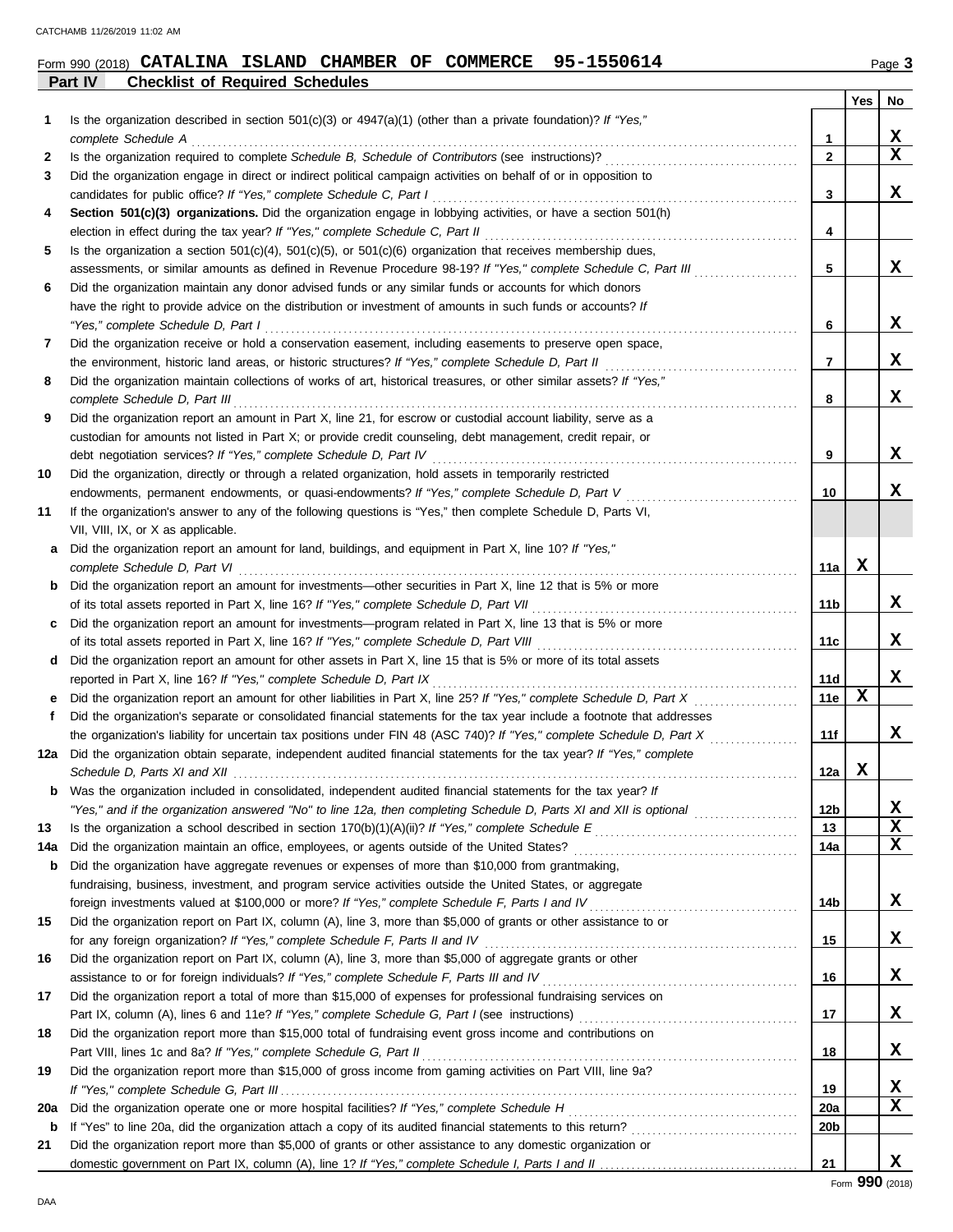|--|

**Part IV Checklist of Required Schedules** *(continued)*

| Did the organization report more than \$5,000 of grants or other assistance to or for domestic individuals on<br>22<br>Part IX, column (A), line 2? If "Yes," complete Schedule I, Parts I and III<br>22<br>Did the organization answer "Yes" to Part VII, Section A, line 3, 4, or 5 about compensation of the<br>23<br>organization's current and former officers, directors, trustees, key employees, and highest compensated<br>X.<br>23<br>employees? If "Yes," complete Schedule J<br>Did the organization have a tax-exempt bond issue with an outstanding principal amount of more than<br>24a<br>\$100,000 as of the last day of the year, that was issued after December 31, 2002? If "Yes," answer lines 24b<br>X.<br>through 24d and complete Schedule K. If "No," go to line 25a<br>24a<br>Did the organization invest any proceeds of tax-exempt bonds beyond a temporary period exception?<br>24 <sub>b</sub><br>b<br>Did the organization maintain an escrow account other than a refunding escrow at any time during the year<br>c<br>24c<br>to defease any tax-exempt bonds?<br>Did the organization act as an "on behalf of" issuer for bonds outstanding at any time during the year?<br>24d<br>d<br>Section 501(c)(3), 501(c)(4), and 501(c)(29) organizations. Did the organization engage in an excess benefit<br>25a<br>transaction with a disqualified person during the year? If "Yes," complete Schedule L, Part I<br>25a<br>Is the organization aware that it engaged in an excess benefit transaction with a disqualified person in a prior<br>b<br>year, and that the transaction has not been reported on any of the organization's prior Forms 990 or 990-EZ?<br>If "Yes," complete Schedule L, Part I<br>25b<br>Did the organization report any amount on Part X, line 5, 6, or 22 for receivables from or payables to any<br>26<br>current or former officers, directors, trustees, key employees, highest compensated employees, or<br>X<br>disqualified persons? If "Yes," complete Schedule L, Part II<br>26<br>Did the organization provide a grant or other assistance to an officer, director, trustee, key employee,<br>27<br>substantial contributor or employee thereof, a grant selection committee member, or to a 35% controlled<br>entity or family member of any of these persons? If "Yes," complete Schedule L, Part III<br>27<br>Was the organization a party to a business transaction with one of the following parties (see Schedule L,<br>28<br>Part IV instructions for applicable filing thresholds, conditions, and exceptions):<br>A current or former officer, director, trustee, or key employee? If "Yes," complete Schedule L, Part IV<br>28a<br>а<br>A family member of a current or former officer, director, trustee, or key employee? If "Yes," complete<br>b<br>28b<br>Schedule L, Part IV<br>An entity of which a current or former officer, director, trustee, or key employee (or a family member thereof)<br>c<br>was an officer, director, trustee, or direct or indirect owner? If "Yes," complete Schedule L, Part IV<br>28c<br>х<br>29<br>29<br>Did the organization receive contributions of art, historical treasures, or other similar assets, or qualified<br>30<br>conservation contributions? If "Yes," complete Schedule M<br>30<br>Did the organization liquidate, terminate, or dissolve and cease operations? If "Yes," complete Schedule N, Part I<br>31<br>31<br>Did the organization sell, exchange, dispose of, or transfer more than 25% of its net assets? If "Yes,"<br>32<br>32<br>Did the organization own 100% of an entity disregarded as separate from the organization under Regulations<br>33<br>sections 301.7701-2 and 301.7701-3? If "Yes," complete Schedule R, Part I<br>33<br>Was the organization related to any tax-exempt or taxable entity? If "Yes," complete Schedule R, Part II, III,<br>34<br>or IV, and Part V, line 1<br>34<br>X<br>35a<br>35a<br>If "Yes" to line 35a, did the organization receive any payment from or engage in any transaction with a<br>b<br>35b<br>Section 501(c)(3) organizations. Did the organization make any transfers to an exempt non-charitable<br>36<br>related organization? If "Yes," complete Schedule R, Part V, line 2<br>36<br>Did the organization conduct more than 5% of its activities through an entity that is not a related organization<br>37<br>X<br>37 |  |  | Yes | No |  |  |  |  |  |
|--------------------------------------------------------------------------------------------------------------------------------------------------------------------------------------------------------------------------------------------------------------------------------------------------------------------------------------------------------------------------------------------------------------------------------------------------------------------------------------------------------------------------------------------------------------------------------------------------------------------------------------------------------------------------------------------------------------------------------------------------------------------------------------------------------------------------------------------------------------------------------------------------------------------------------------------------------------------------------------------------------------------------------------------------------------------------------------------------------------------------------------------------------------------------------------------------------------------------------------------------------------------------------------------------------------------------------------------------------------------------------------------------------------------------------------------------------------------------------------------------------------------------------------------------------------------------------------------------------------------------------------------------------------------------------------------------------------------------------------------------------------------------------------------------------------------------------------------------------------------------------------------------------------------------------------------------------------------------------------------------------------------------------------------------------------------------------------------------------------------------------------------------------------------------------------------------------------------------------------------------------------------------------------------------------------------------------------------------------------------------------------------------------------------------------------------------------------------------------------------------------------------------------------------------------------------------------------------------------------------------------------------------------------------------------------------------------------------------------------------------------------------------------------------------------------------------------------------------------------------------------------------------------------------------------------------------------------------------------------------------------------------------------------------------------------------------------------------------------------------------------------------------------------------------------------------------------------------------------------------------------------------------------------------------------------------------------------------------------------------------------------------------------------------------------------------------------------------------------------------------------------------------------------------------------------------------------------------------------------------------------------------------------------------------------------------------------------------------------------------------------------------------------------------------------------------------------------------------------------------------------------------------------------------------------------------------------------------------------------------------------------------------------------------------------------------------------------------------------------------------------------------------------------------------------------------------------------------------------------------------------------------------------------------------------------------------------------------------------------------------------------------------------------------------|--|--|-----|----|--|--|--|--|--|
|                                                                                                                                                                                                                                                                                                                                                                                                                                                                                                                                                                                                                                                                                                                                                                                                                                                                                                                                                                                                                                                                                                                                                                                                                                                                                                                                                                                                                                                                                                                                                                                                                                                                                                                                                                                                                                                                                                                                                                                                                                                                                                                                                                                                                                                                                                                                                                                                                                                                                                                                                                                                                                                                                                                                                                                                                                                                                                                                                                                                                                                                                                                                                                                                                                                                                                                                                                                                                                                                                                                                                                                                                                                                                                                                                                                                                                                                                                                                                                                                                                                                                                                                                                                                                                                                                                                                                                                                                          |  |  |     |    |  |  |  |  |  |
|                                                                                                                                                                                                                                                                                                                                                                                                                                                                                                                                                                                                                                                                                                                                                                                                                                                                                                                                                                                                                                                                                                                                                                                                                                                                                                                                                                                                                                                                                                                                                                                                                                                                                                                                                                                                                                                                                                                                                                                                                                                                                                                                                                                                                                                                                                                                                                                                                                                                                                                                                                                                                                                                                                                                                                                                                                                                                                                                                                                                                                                                                                                                                                                                                                                                                                                                                                                                                                                                                                                                                                                                                                                                                                                                                                                                                                                                                                                                                                                                                                                                                                                                                                                                                                                                                                                                                                                                                          |  |  |     | X  |  |  |  |  |  |
|                                                                                                                                                                                                                                                                                                                                                                                                                                                                                                                                                                                                                                                                                                                                                                                                                                                                                                                                                                                                                                                                                                                                                                                                                                                                                                                                                                                                                                                                                                                                                                                                                                                                                                                                                                                                                                                                                                                                                                                                                                                                                                                                                                                                                                                                                                                                                                                                                                                                                                                                                                                                                                                                                                                                                                                                                                                                                                                                                                                                                                                                                                                                                                                                                                                                                                                                                                                                                                                                                                                                                                                                                                                                                                                                                                                                                                                                                                                                                                                                                                                                                                                                                                                                                                                                                                                                                                                                                          |  |  |     |    |  |  |  |  |  |
|                                                                                                                                                                                                                                                                                                                                                                                                                                                                                                                                                                                                                                                                                                                                                                                                                                                                                                                                                                                                                                                                                                                                                                                                                                                                                                                                                                                                                                                                                                                                                                                                                                                                                                                                                                                                                                                                                                                                                                                                                                                                                                                                                                                                                                                                                                                                                                                                                                                                                                                                                                                                                                                                                                                                                                                                                                                                                                                                                                                                                                                                                                                                                                                                                                                                                                                                                                                                                                                                                                                                                                                                                                                                                                                                                                                                                                                                                                                                                                                                                                                                                                                                                                                                                                                                                                                                                                                                                          |  |  |     |    |  |  |  |  |  |
|                                                                                                                                                                                                                                                                                                                                                                                                                                                                                                                                                                                                                                                                                                                                                                                                                                                                                                                                                                                                                                                                                                                                                                                                                                                                                                                                                                                                                                                                                                                                                                                                                                                                                                                                                                                                                                                                                                                                                                                                                                                                                                                                                                                                                                                                                                                                                                                                                                                                                                                                                                                                                                                                                                                                                                                                                                                                                                                                                                                                                                                                                                                                                                                                                                                                                                                                                                                                                                                                                                                                                                                                                                                                                                                                                                                                                                                                                                                                                                                                                                                                                                                                                                                                                                                                                                                                                                                                                          |  |  |     |    |  |  |  |  |  |
|                                                                                                                                                                                                                                                                                                                                                                                                                                                                                                                                                                                                                                                                                                                                                                                                                                                                                                                                                                                                                                                                                                                                                                                                                                                                                                                                                                                                                                                                                                                                                                                                                                                                                                                                                                                                                                                                                                                                                                                                                                                                                                                                                                                                                                                                                                                                                                                                                                                                                                                                                                                                                                                                                                                                                                                                                                                                                                                                                                                                                                                                                                                                                                                                                                                                                                                                                                                                                                                                                                                                                                                                                                                                                                                                                                                                                                                                                                                                                                                                                                                                                                                                                                                                                                                                                                                                                                                                                          |  |  |     |    |  |  |  |  |  |
|                                                                                                                                                                                                                                                                                                                                                                                                                                                                                                                                                                                                                                                                                                                                                                                                                                                                                                                                                                                                                                                                                                                                                                                                                                                                                                                                                                                                                                                                                                                                                                                                                                                                                                                                                                                                                                                                                                                                                                                                                                                                                                                                                                                                                                                                                                                                                                                                                                                                                                                                                                                                                                                                                                                                                                                                                                                                                                                                                                                                                                                                                                                                                                                                                                                                                                                                                                                                                                                                                                                                                                                                                                                                                                                                                                                                                                                                                                                                                                                                                                                                                                                                                                                                                                                                                                                                                                                                                          |  |  |     |    |  |  |  |  |  |
|                                                                                                                                                                                                                                                                                                                                                                                                                                                                                                                                                                                                                                                                                                                                                                                                                                                                                                                                                                                                                                                                                                                                                                                                                                                                                                                                                                                                                                                                                                                                                                                                                                                                                                                                                                                                                                                                                                                                                                                                                                                                                                                                                                                                                                                                                                                                                                                                                                                                                                                                                                                                                                                                                                                                                                                                                                                                                                                                                                                                                                                                                                                                                                                                                                                                                                                                                                                                                                                                                                                                                                                                                                                                                                                                                                                                                                                                                                                                                                                                                                                                                                                                                                                                                                                                                                                                                                                                                          |  |  |     |    |  |  |  |  |  |
|                                                                                                                                                                                                                                                                                                                                                                                                                                                                                                                                                                                                                                                                                                                                                                                                                                                                                                                                                                                                                                                                                                                                                                                                                                                                                                                                                                                                                                                                                                                                                                                                                                                                                                                                                                                                                                                                                                                                                                                                                                                                                                                                                                                                                                                                                                                                                                                                                                                                                                                                                                                                                                                                                                                                                                                                                                                                                                                                                                                                                                                                                                                                                                                                                                                                                                                                                                                                                                                                                                                                                                                                                                                                                                                                                                                                                                                                                                                                                                                                                                                                                                                                                                                                                                                                                                                                                                                                                          |  |  |     |    |  |  |  |  |  |
|                                                                                                                                                                                                                                                                                                                                                                                                                                                                                                                                                                                                                                                                                                                                                                                                                                                                                                                                                                                                                                                                                                                                                                                                                                                                                                                                                                                                                                                                                                                                                                                                                                                                                                                                                                                                                                                                                                                                                                                                                                                                                                                                                                                                                                                                                                                                                                                                                                                                                                                                                                                                                                                                                                                                                                                                                                                                                                                                                                                                                                                                                                                                                                                                                                                                                                                                                                                                                                                                                                                                                                                                                                                                                                                                                                                                                                                                                                                                                                                                                                                                                                                                                                                                                                                                                                                                                                                                                          |  |  |     |    |  |  |  |  |  |
|                                                                                                                                                                                                                                                                                                                                                                                                                                                                                                                                                                                                                                                                                                                                                                                                                                                                                                                                                                                                                                                                                                                                                                                                                                                                                                                                                                                                                                                                                                                                                                                                                                                                                                                                                                                                                                                                                                                                                                                                                                                                                                                                                                                                                                                                                                                                                                                                                                                                                                                                                                                                                                                                                                                                                                                                                                                                                                                                                                                                                                                                                                                                                                                                                                                                                                                                                                                                                                                                                                                                                                                                                                                                                                                                                                                                                                                                                                                                                                                                                                                                                                                                                                                                                                                                                                                                                                                                                          |  |  |     |    |  |  |  |  |  |
|                                                                                                                                                                                                                                                                                                                                                                                                                                                                                                                                                                                                                                                                                                                                                                                                                                                                                                                                                                                                                                                                                                                                                                                                                                                                                                                                                                                                                                                                                                                                                                                                                                                                                                                                                                                                                                                                                                                                                                                                                                                                                                                                                                                                                                                                                                                                                                                                                                                                                                                                                                                                                                                                                                                                                                                                                                                                                                                                                                                                                                                                                                                                                                                                                                                                                                                                                                                                                                                                                                                                                                                                                                                                                                                                                                                                                                                                                                                                                                                                                                                                                                                                                                                                                                                                                                                                                                                                                          |  |  |     |    |  |  |  |  |  |
|                                                                                                                                                                                                                                                                                                                                                                                                                                                                                                                                                                                                                                                                                                                                                                                                                                                                                                                                                                                                                                                                                                                                                                                                                                                                                                                                                                                                                                                                                                                                                                                                                                                                                                                                                                                                                                                                                                                                                                                                                                                                                                                                                                                                                                                                                                                                                                                                                                                                                                                                                                                                                                                                                                                                                                                                                                                                                                                                                                                                                                                                                                                                                                                                                                                                                                                                                                                                                                                                                                                                                                                                                                                                                                                                                                                                                                                                                                                                                                                                                                                                                                                                                                                                                                                                                                                                                                                                                          |  |  |     |    |  |  |  |  |  |
|                                                                                                                                                                                                                                                                                                                                                                                                                                                                                                                                                                                                                                                                                                                                                                                                                                                                                                                                                                                                                                                                                                                                                                                                                                                                                                                                                                                                                                                                                                                                                                                                                                                                                                                                                                                                                                                                                                                                                                                                                                                                                                                                                                                                                                                                                                                                                                                                                                                                                                                                                                                                                                                                                                                                                                                                                                                                                                                                                                                                                                                                                                                                                                                                                                                                                                                                                                                                                                                                                                                                                                                                                                                                                                                                                                                                                                                                                                                                                                                                                                                                                                                                                                                                                                                                                                                                                                                                                          |  |  |     |    |  |  |  |  |  |
|                                                                                                                                                                                                                                                                                                                                                                                                                                                                                                                                                                                                                                                                                                                                                                                                                                                                                                                                                                                                                                                                                                                                                                                                                                                                                                                                                                                                                                                                                                                                                                                                                                                                                                                                                                                                                                                                                                                                                                                                                                                                                                                                                                                                                                                                                                                                                                                                                                                                                                                                                                                                                                                                                                                                                                                                                                                                                                                                                                                                                                                                                                                                                                                                                                                                                                                                                                                                                                                                                                                                                                                                                                                                                                                                                                                                                                                                                                                                                                                                                                                                                                                                                                                                                                                                                                                                                                                                                          |  |  |     |    |  |  |  |  |  |
|                                                                                                                                                                                                                                                                                                                                                                                                                                                                                                                                                                                                                                                                                                                                                                                                                                                                                                                                                                                                                                                                                                                                                                                                                                                                                                                                                                                                                                                                                                                                                                                                                                                                                                                                                                                                                                                                                                                                                                                                                                                                                                                                                                                                                                                                                                                                                                                                                                                                                                                                                                                                                                                                                                                                                                                                                                                                                                                                                                                                                                                                                                                                                                                                                                                                                                                                                                                                                                                                                                                                                                                                                                                                                                                                                                                                                                                                                                                                                                                                                                                                                                                                                                                                                                                                                                                                                                                                                          |  |  |     |    |  |  |  |  |  |
|                                                                                                                                                                                                                                                                                                                                                                                                                                                                                                                                                                                                                                                                                                                                                                                                                                                                                                                                                                                                                                                                                                                                                                                                                                                                                                                                                                                                                                                                                                                                                                                                                                                                                                                                                                                                                                                                                                                                                                                                                                                                                                                                                                                                                                                                                                                                                                                                                                                                                                                                                                                                                                                                                                                                                                                                                                                                                                                                                                                                                                                                                                                                                                                                                                                                                                                                                                                                                                                                                                                                                                                                                                                                                                                                                                                                                                                                                                                                                                                                                                                                                                                                                                                                                                                                                                                                                                                                                          |  |  |     |    |  |  |  |  |  |
|                                                                                                                                                                                                                                                                                                                                                                                                                                                                                                                                                                                                                                                                                                                                                                                                                                                                                                                                                                                                                                                                                                                                                                                                                                                                                                                                                                                                                                                                                                                                                                                                                                                                                                                                                                                                                                                                                                                                                                                                                                                                                                                                                                                                                                                                                                                                                                                                                                                                                                                                                                                                                                                                                                                                                                                                                                                                                                                                                                                                                                                                                                                                                                                                                                                                                                                                                                                                                                                                                                                                                                                                                                                                                                                                                                                                                                                                                                                                                                                                                                                                                                                                                                                                                                                                                                                                                                                                                          |  |  |     |    |  |  |  |  |  |
|                                                                                                                                                                                                                                                                                                                                                                                                                                                                                                                                                                                                                                                                                                                                                                                                                                                                                                                                                                                                                                                                                                                                                                                                                                                                                                                                                                                                                                                                                                                                                                                                                                                                                                                                                                                                                                                                                                                                                                                                                                                                                                                                                                                                                                                                                                                                                                                                                                                                                                                                                                                                                                                                                                                                                                                                                                                                                                                                                                                                                                                                                                                                                                                                                                                                                                                                                                                                                                                                                                                                                                                                                                                                                                                                                                                                                                                                                                                                                                                                                                                                                                                                                                                                                                                                                                                                                                                                                          |  |  |     |    |  |  |  |  |  |
|                                                                                                                                                                                                                                                                                                                                                                                                                                                                                                                                                                                                                                                                                                                                                                                                                                                                                                                                                                                                                                                                                                                                                                                                                                                                                                                                                                                                                                                                                                                                                                                                                                                                                                                                                                                                                                                                                                                                                                                                                                                                                                                                                                                                                                                                                                                                                                                                                                                                                                                                                                                                                                                                                                                                                                                                                                                                                                                                                                                                                                                                                                                                                                                                                                                                                                                                                                                                                                                                                                                                                                                                                                                                                                                                                                                                                                                                                                                                                                                                                                                                                                                                                                                                                                                                                                                                                                                                                          |  |  |     |    |  |  |  |  |  |
|                                                                                                                                                                                                                                                                                                                                                                                                                                                                                                                                                                                                                                                                                                                                                                                                                                                                                                                                                                                                                                                                                                                                                                                                                                                                                                                                                                                                                                                                                                                                                                                                                                                                                                                                                                                                                                                                                                                                                                                                                                                                                                                                                                                                                                                                                                                                                                                                                                                                                                                                                                                                                                                                                                                                                                                                                                                                                                                                                                                                                                                                                                                                                                                                                                                                                                                                                                                                                                                                                                                                                                                                                                                                                                                                                                                                                                                                                                                                                                                                                                                                                                                                                                                                                                                                                                                                                                                                                          |  |  |     |    |  |  |  |  |  |
|                                                                                                                                                                                                                                                                                                                                                                                                                                                                                                                                                                                                                                                                                                                                                                                                                                                                                                                                                                                                                                                                                                                                                                                                                                                                                                                                                                                                                                                                                                                                                                                                                                                                                                                                                                                                                                                                                                                                                                                                                                                                                                                                                                                                                                                                                                                                                                                                                                                                                                                                                                                                                                                                                                                                                                                                                                                                                                                                                                                                                                                                                                                                                                                                                                                                                                                                                                                                                                                                                                                                                                                                                                                                                                                                                                                                                                                                                                                                                                                                                                                                                                                                                                                                                                                                                                                                                                                                                          |  |  |     | x  |  |  |  |  |  |
|                                                                                                                                                                                                                                                                                                                                                                                                                                                                                                                                                                                                                                                                                                                                                                                                                                                                                                                                                                                                                                                                                                                                                                                                                                                                                                                                                                                                                                                                                                                                                                                                                                                                                                                                                                                                                                                                                                                                                                                                                                                                                                                                                                                                                                                                                                                                                                                                                                                                                                                                                                                                                                                                                                                                                                                                                                                                                                                                                                                                                                                                                                                                                                                                                                                                                                                                                                                                                                                                                                                                                                                                                                                                                                                                                                                                                                                                                                                                                                                                                                                                                                                                                                                                                                                                                                                                                                                                                          |  |  |     |    |  |  |  |  |  |
|                                                                                                                                                                                                                                                                                                                                                                                                                                                                                                                                                                                                                                                                                                                                                                                                                                                                                                                                                                                                                                                                                                                                                                                                                                                                                                                                                                                                                                                                                                                                                                                                                                                                                                                                                                                                                                                                                                                                                                                                                                                                                                                                                                                                                                                                                                                                                                                                                                                                                                                                                                                                                                                                                                                                                                                                                                                                                                                                                                                                                                                                                                                                                                                                                                                                                                                                                                                                                                                                                                                                                                                                                                                                                                                                                                                                                                                                                                                                                                                                                                                                                                                                                                                                                                                                                                                                                                                                                          |  |  |     |    |  |  |  |  |  |
|                                                                                                                                                                                                                                                                                                                                                                                                                                                                                                                                                                                                                                                                                                                                                                                                                                                                                                                                                                                                                                                                                                                                                                                                                                                                                                                                                                                                                                                                                                                                                                                                                                                                                                                                                                                                                                                                                                                                                                                                                                                                                                                                                                                                                                                                                                                                                                                                                                                                                                                                                                                                                                                                                                                                                                                                                                                                                                                                                                                                                                                                                                                                                                                                                                                                                                                                                                                                                                                                                                                                                                                                                                                                                                                                                                                                                                                                                                                                                                                                                                                                                                                                                                                                                                                                                                                                                                                                                          |  |  |     | x  |  |  |  |  |  |
|                                                                                                                                                                                                                                                                                                                                                                                                                                                                                                                                                                                                                                                                                                                                                                                                                                                                                                                                                                                                                                                                                                                                                                                                                                                                                                                                                                                                                                                                                                                                                                                                                                                                                                                                                                                                                                                                                                                                                                                                                                                                                                                                                                                                                                                                                                                                                                                                                                                                                                                                                                                                                                                                                                                                                                                                                                                                                                                                                                                                                                                                                                                                                                                                                                                                                                                                                                                                                                                                                                                                                                                                                                                                                                                                                                                                                                                                                                                                                                                                                                                                                                                                                                                                                                                                                                                                                                                                                          |  |  |     |    |  |  |  |  |  |
|                                                                                                                                                                                                                                                                                                                                                                                                                                                                                                                                                                                                                                                                                                                                                                                                                                                                                                                                                                                                                                                                                                                                                                                                                                                                                                                                                                                                                                                                                                                                                                                                                                                                                                                                                                                                                                                                                                                                                                                                                                                                                                                                                                                                                                                                                                                                                                                                                                                                                                                                                                                                                                                                                                                                                                                                                                                                                                                                                                                                                                                                                                                                                                                                                                                                                                                                                                                                                                                                                                                                                                                                                                                                                                                                                                                                                                                                                                                                                                                                                                                                                                                                                                                                                                                                                                                                                                                                                          |  |  |     | x  |  |  |  |  |  |
|                                                                                                                                                                                                                                                                                                                                                                                                                                                                                                                                                                                                                                                                                                                                                                                                                                                                                                                                                                                                                                                                                                                                                                                                                                                                                                                                                                                                                                                                                                                                                                                                                                                                                                                                                                                                                                                                                                                                                                                                                                                                                                                                                                                                                                                                                                                                                                                                                                                                                                                                                                                                                                                                                                                                                                                                                                                                                                                                                                                                                                                                                                                                                                                                                                                                                                                                                                                                                                                                                                                                                                                                                                                                                                                                                                                                                                                                                                                                                                                                                                                                                                                                                                                                                                                                                                                                                                                                                          |  |  |     |    |  |  |  |  |  |
|                                                                                                                                                                                                                                                                                                                                                                                                                                                                                                                                                                                                                                                                                                                                                                                                                                                                                                                                                                                                                                                                                                                                                                                                                                                                                                                                                                                                                                                                                                                                                                                                                                                                                                                                                                                                                                                                                                                                                                                                                                                                                                                                                                                                                                                                                                                                                                                                                                                                                                                                                                                                                                                                                                                                                                                                                                                                                                                                                                                                                                                                                                                                                                                                                                                                                                                                                                                                                                                                                                                                                                                                                                                                                                                                                                                                                                                                                                                                                                                                                                                                                                                                                                                                                                                                                                                                                                                                                          |  |  |     | x  |  |  |  |  |  |
|                                                                                                                                                                                                                                                                                                                                                                                                                                                                                                                                                                                                                                                                                                                                                                                                                                                                                                                                                                                                                                                                                                                                                                                                                                                                                                                                                                                                                                                                                                                                                                                                                                                                                                                                                                                                                                                                                                                                                                                                                                                                                                                                                                                                                                                                                                                                                                                                                                                                                                                                                                                                                                                                                                                                                                                                                                                                                                                                                                                                                                                                                                                                                                                                                                                                                                                                                                                                                                                                                                                                                                                                                                                                                                                                                                                                                                                                                                                                                                                                                                                                                                                                                                                                                                                                                                                                                                                                                          |  |  |     |    |  |  |  |  |  |
|                                                                                                                                                                                                                                                                                                                                                                                                                                                                                                                                                                                                                                                                                                                                                                                                                                                                                                                                                                                                                                                                                                                                                                                                                                                                                                                                                                                                                                                                                                                                                                                                                                                                                                                                                                                                                                                                                                                                                                                                                                                                                                                                                                                                                                                                                                                                                                                                                                                                                                                                                                                                                                                                                                                                                                                                                                                                                                                                                                                                                                                                                                                                                                                                                                                                                                                                                                                                                                                                                                                                                                                                                                                                                                                                                                                                                                                                                                                                                                                                                                                                                                                                                                                                                                                                                                                                                                                                                          |  |  |     |    |  |  |  |  |  |
|                                                                                                                                                                                                                                                                                                                                                                                                                                                                                                                                                                                                                                                                                                                                                                                                                                                                                                                                                                                                                                                                                                                                                                                                                                                                                                                                                                                                                                                                                                                                                                                                                                                                                                                                                                                                                                                                                                                                                                                                                                                                                                                                                                                                                                                                                                                                                                                                                                                                                                                                                                                                                                                                                                                                                                                                                                                                                                                                                                                                                                                                                                                                                                                                                                                                                                                                                                                                                                                                                                                                                                                                                                                                                                                                                                                                                                                                                                                                                                                                                                                                                                                                                                                                                                                                                                                                                                                                                          |  |  |     | x  |  |  |  |  |  |
|                                                                                                                                                                                                                                                                                                                                                                                                                                                                                                                                                                                                                                                                                                                                                                                                                                                                                                                                                                                                                                                                                                                                                                                                                                                                                                                                                                                                                                                                                                                                                                                                                                                                                                                                                                                                                                                                                                                                                                                                                                                                                                                                                                                                                                                                                                                                                                                                                                                                                                                                                                                                                                                                                                                                                                                                                                                                                                                                                                                                                                                                                                                                                                                                                                                                                                                                                                                                                                                                                                                                                                                                                                                                                                                                                                                                                                                                                                                                                                                                                                                                                                                                                                                                                                                                                                                                                                                                                          |  |  |     | X  |  |  |  |  |  |
|                                                                                                                                                                                                                                                                                                                                                                                                                                                                                                                                                                                                                                                                                                                                                                                                                                                                                                                                                                                                                                                                                                                                                                                                                                                                                                                                                                                                                                                                                                                                                                                                                                                                                                                                                                                                                                                                                                                                                                                                                                                                                                                                                                                                                                                                                                                                                                                                                                                                                                                                                                                                                                                                                                                                                                                                                                                                                                                                                                                                                                                                                                                                                                                                                                                                                                                                                                                                                                                                                                                                                                                                                                                                                                                                                                                                                                                                                                                                                                                                                                                                                                                                                                                                                                                                                                                                                                                                                          |  |  |     |    |  |  |  |  |  |
|                                                                                                                                                                                                                                                                                                                                                                                                                                                                                                                                                                                                                                                                                                                                                                                                                                                                                                                                                                                                                                                                                                                                                                                                                                                                                                                                                                                                                                                                                                                                                                                                                                                                                                                                                                                                                                                                                                                                                                                                                                                                                                                                                                                                                                                                                                                                                                                                                                                                                                                                                                                                                                                                                                                                                                                                                                                                                                                                                                                                                                                                                                                                                                                                                                                                                                                                                                                                                                                                                                                                                                                                                                                                                                                                                                                                                                                                                                                                                                                                                                                                                                                                                                                                                                                                                                                                                                                                                          |  |  |     | x  |  |  |  |  |  |
|                                                                                                                                                                                                                                                                                                                                                                                                                                                                                                                                                                                                                                                                                                                                                                                                                                                                                                                                                                                                                                                                                                                                                                                                                                                                                                                                                                                                                                                                                                                                                                                                                                                                                                                                                                                                                                                                                                                                                                                                                                                                                                                                                                                                                                                                                                                                                                                                                                                                                                                                                                                                                                                                                                                                                                                                                                                                                                                                                                                                                                                                                                                                                                                                                                                                                                                                                                                                                                                                                                                                                                                                                                                                                                                                                                                                                                                                                                                                                                                                                                                                                                                                                                                                                                                                                                                                                                                                                          |  |  |     |    |  |  |  |  |  |
|                                                                                                                                                                                                                                                                                                                                                                                                                                                                                                                                                                                                                                                                                                                                                                                                                                                                                                                                                                                                                                                                                                                                                                                                                                                                                                                                                                                                                                                                                                                                                                                                                                                                                                                                                                                                                                                                                                                                                                                                                                                                                                                                                                                                                                                                                                                                                                                                                                                                                                                                                                                                                                                                                                                                                                                                                                                                                                                                                                                                                                                                                                                                                                                                                                                                                                                                                                                                                                                                                                                                                                                                                                                                                                                                                                                                                                                                                                                                                                                                                                                                                                                                                                                                                                                                                                                                                                                                                          |  |  |     | x  |  |  |  |  |  |
|                                                                                                                                                                                                                                                                                                                                                                                                                                                                                                                                                                                                                                                                                                                                                                                                                                                                                                                                                                                                                                                                                                                                                                                                                                                                                                                                                                                                                                                                                                                                                                                                                                                                                                                                                                                                                                                                                                                                                                                                                                                                                                                                                                                                                                                                                                                                                                                                                                                                                                                                                                                                                                                                                                                                                                                                                                                                                                                                                                                                                                                                                                                                                                                                                                                                                                                                                                                                                                                                                                                                                                                                                                                                                                                                                                                                                                                                                                                                                                                                                                                                                                                                                                                                                                                                                                                                                                                                                          |  |  |     |    |  |  |  |  |  |
|                                                                                                                                                                                                                                                                                                                                                                                                                                                                                                                                                                                                                                                                                                                                                                                                                                                                                                                                                                                                                                                                                                                                                                                                                                                                                                                                                                                                                                                                                                                                                                                                                                                                                                                                                                                                                                                                                                                                                                                                                                                                                                                                                                                                                                                                                                                                                                                                                                                                                                                                                                                                                                                                                                                                                                                                                                                                                                                                                                                                                                                                                                                                                                                                                                                                                                                                                                                                                                                                                                                                                                                                                                                                                                                                                                                                                                                                                                                                                                                                                                                                                                                                                                                                                                                                                                                                                                                                                          |  |  |     | X  |  |  |  |  |  |
|                                                                                                                                                                                                                                                                                                                                                                                                                                                                                                                                                                                                                                                                                                                                                                                                                                                                                                                                                                                                                                                                                                                                                                                                                                                                                                                                                                                                                                                                                                                                                                                                                                                                                                                                                                                                                                                                                                                                                                                                                                                                                                                                                                                                                                                                                                                                                                                                                                                                                                                                                                                                                                                                                                                                                                                                                                                                                                                                                                                                                                                                                                                                                                                                                                                                                                                                                                                                                                                                                                                                                                                                                                                                                                                                                                                                                                                                                                                                                                                                                                                                                                                                                                                                                                                                                                                                                                                                                          |  |  |     |    |  |  |  |  |  |
|                                                                                                                                                                                                                                                                                                                                                                                                                                                                                                                                                                                                                                                                                                                                                                                                                                                                                                                                                                                                                                                                                                                                                                                                                                                                                                                                                                                                                                                                                                                                                                                                                                                                                                                                                                                                                                                                                                                                                                                                                                                                                                                                                                                                                                                                                                                                                                                                                                                                                                                                                                                                                                                                                                                                                                                                                                                                                                                                                                                                                                                                                                                                                                                                                                                                                                                                                                                                                                                                                                                                                                                                                                                                                                                                                                                                                                                                                                                                                                                                                                                                                                                                                                                                                                                                                                                                                                                                                          |  |  |     |    |  |  |  |  |  |
|                                                                                                                                                                                                                                                                                                                                                                                                                                                                                                                                                                                                                                                                                                                                                                                                                                                                                                                                                                                                                                                                                                                                                                                                                                                                                                                                                                                                                                                                                                                                                                                                                                                                                                                                                                                                                                                                                                                                                                                                                                                                                                                                                                                                                                                                                                                                                                                                                                                                                                                                                                                                                                                                                                                                                                                                                                                                                                                                                                                                                                                                                                                                                                                                                                                                                                                                                                                                                                                                                                                                                                                                                                                                                                                                                                                                                                                                                                                                                                                                                                                                                                                                                                                                                                                                                                                                                                                                                          |  |  |     |    |  |  |  |  |  |
|                                                                                                                                                                                                                                                                                                                                                                                                                                                                                                                                                                                                                                                                                                                                                                                                                                                                                                                                                                                                                                                                                                                                                                                                                                                                                                                                                                                                                                                                                                                                                                                                                                                                                                                                                                                                                                                                                                                                                                                                                                                                                                                                                                                                                                                                                                                                                                                                                                                                                                                                                                                                                                                                                                                                                                                                                                                                                                                                                                                                                                                                                                                                                                                                                                                                                                                                                                                                                                                                                                                                                                                                                                                                                                                                                                                                                                                                                                                                                                                                                                                                                                                                                                                                                                                                                                                                                                                                                          |  |  |     |    |  |  |  |  |  |
|                                                                                                                                                                                                                                                                                                                                                                                                                                                                                                                                                                                                                                                                                                                                                                                                                                                                                                                                                                                                                                                                                                                                                                                                                                                                                                                                                                                                                                                                                                                                                                                                                                                                                                                                                                                                                                                                                                                                                                                                                                                                                                                                                                                                                                                                                                                                                                                                                                                                                                                                                                                                                                                                                                                                                                                                                                                                                                                                                                                                                                                                                                                                                                                                                                                                                                                                                                                                                                                                                                                                                                                                                                                                                                                                                                                                                                                                                                                                                                                                                                                                                                                                                                                                                                                                                                                                                                                                                          |  |  |     |    |  |  |  |  |  |
|                                                                                                                                                                                                                                                                                                                                                                                                                                                                                                                                                                                                                                                                                                                                                                                                                                                                                                                                                                                                                                                                                                                                                                                                                                                                                                                                                                                                                                                                                                                                                                                                                                                                                                                                                                                                                                                                                                                                                                                                                                                                                                                                                                                                                                                                                                                                                                                                                                                                                                                                                                                                                                                                                                                                                                                                                                                                                                                                                                                                                                                                                                                                                                                                                                                                                                                                                                                                                                                                                                                                                                                                                                                                                                                                                                                                                                                                                                                                                                                                                                                                                                                                                                                                                                                                                                                                                                                                                          |  |  |     |    |  |  |  |  |  |
| Did the organization complete Schedule O and provide explanations in Schedule O for Part VI, lines 11b and                                                                                                                                                                                                                                                                                                                                                                                                                                                                                                                                                                                                                                                                                                                                                                                                                                                                                                                                                                                                                                                                                                                                                                                                                                                                                                                                                                                                                                                                                                                                                                                                                                                                                                                                                                                                                                                                                                                                                                                                                                                                                                                                                                                                                                                                                                                                                                                                                                                                                                                                                                                                                                                                                                                                                                                                                                                                                                                                                                                                                                                                                                                                                                                                                                                                                                                                                                                                                                                                                                                                                                                                                                                                                                                                                                                                                                                                                                                                                                                                                                                                                                                                                                                                                                                                                                               |  |  |     |    |  |  |  |  |  |
| 38<br>X<br>38                                                                                                                                                                                                                                                                                                                                                                                                                                                                                                                                                                                                                                                                                                                                                                                                                                                                                                                                                                                                                                                                                                                                                                                                                                                                                                                                                                                                                                                                                                                                                                                                                                                                                                                                                                                                                                                                                                                                                                                                                                                                                                                                                                                                                                                                                                                                                                                                                                                                                                                                                                                                                                                                                                                                                                                                                                                                                                                                                                                                                                                                                                                                                                                                                                                                                                                                                                                                                                                                                                                                                                                                                                                                                                                                                                                                                                                                                                                                                                                                                                                                                                                                                                                                                                                                                                                                                                                                            |  |  |     |    |  |  |  |  |  |
| 19? Note. All Form 990 filers are required to complete Schedule O.<br>Statements Regarding Other IRS Filings and Tax Compliance<br>Part V                                                                                                                                                                                                                                                                                                                                                                                                                                                                                                                                                                                                                                                                                                                                                                                                                                                                                                                                                                                                                                                                                                                                                                                                                                                                                                                                                                                                                                                                                                                                                                                                                                                                                                                                                                                                                                                                                                                                                                                                                                                                                                                                                                                                                                                                                                                                                                                                                                                                                                                                                                                                                                                                                                                                                                                                                                                                                                                                                                                                                                                                                                                                                                                                                                                                                                                                                                                                                                                                                                                                                                                                                                                                                                                                                                                                                                                                                                                                                                                                                                                                                                                                                                                                                                                                                |  |  |     |    |  |  |  |  |  |
|                                                                                                                                                                                                                                                                                                                                                                                                                                                                                                                                                                                                                                                                                                                                                                                                                                                                                                                                                                                                                                                                                                                                                                                                                                                                                                                                                                                                                                                                                                                                                                                                                                                                                                                                                                                                                                                                                                                                                                                                                                                                                                                                                                                                                                                                                                                                                                                                                                                                                                                                                                                                                                                                                                                                                                                                                                                                                                                                                                                                                                                                                                                                                                                                                                                                                                                                                                                                                                                                                                                                                                                                                                                                                                                                                                                                                                                                                                                                                                                                                                                                                                                                                                                                                                                                                                                                                                                                                          |  |  |     |    |  |  |  |  |  |
| Yes                                                                                                                                                                                                                                                                                                                                                                                                                                                                                                                                                                                                                                                                                                                                                                                                                                                                                                                                                                                                                                                                                                                                                                                                                                                                                                                                                                                                                                                                                                                                                                                                                                                                                                                                                                                                                                                                                                                                                                                                                                                                                                                                                                                                                                                                                                                                                                                                                                                                                                                                                                                                                                                                                                                                                                                                                                                                                                                                                                                                                                                                                                                                                                                                                                                                                                                                                                                                                                                                                                                                                                                                                                                                                                                                                                                                                                                                                                                                                                                                                                                                                                                                                                                                                                                                                                                                                                                                                      |  |  |     | No |  |  |  |  |  |
| 19<br>Enter the number reported in Box 3 of Form 1096. Enter -0- if not applicable<br>1a<br>1а                                                                                                                                                                                                                                                                                                                                                                                                                                                                                                                                                                                                                                                                                                                                                                                                                                                                                                                                                                                                                                                                                                                                                                                                                                                                                                                                                                                                                                                                                                                                                                                                                                                                                                                                                                                                                                                                                                                                                                                                                                                                                                                                                                                                                                                                                                                                                                                                                                                                                                                                                                                                                                                                                                                                                                                                                                                                                                                                                                                                                                                                                                                                                                                                                                                                                                                                                                                                                                                                                                                                                                                                                                                                                                                                                                                                                                                                                                                                                                                                                                                                                                                                                                                                                                                                                                                           |  |  |     |    |  |  |  |  |  |
| 0<br>Enter the number of Forms W-2G included in line 1a. Enter -0- if not applicable<br>1 <sub>b</sub><br>b                                                                                                                                                                                                                                                                                                                                                                                                                                                                                                                                                                                                                                                                                                                                                                                                                                                                                                                                                                                                                                                                                                                                                                                                                                                                                                                                                                                                                                                                                                                                                                                                                                                                                                                                                                                                                                                                                                                                                                                                                                                                                                                                                                                                                                                                                                                                                                                                                                                                                                                                                                                                                                                                                                                                                                                                                                                                                                                                                                                                                                                                                                                                                                                                                                                                                                                                                                                                                                                                                                                                                                                                                                                                                                                                                                                                                                                                                                                                                                                                                                                                                                                                                                                                                                                                                                              |  |  |     |    |  |  |  |  |  |
| Did the organization comply with backup withholding rules for reportable payments to vendors and<br>c                                                                                                                                                                                                                                                                                                                                                                                                                                                                                                                                                                                                                                                                                                                                                                                                                                                                                                                                                                                                                                                                                                                                                                                                                                                                                                                                                                                                                                                                                                                                                                                                                                                                                                                                                                                                                                                                                                                                                                                                                                                                                                                                                                                                                                                                                                                                                                                                                                                                                                                                                                                                                                                                                                                                                                                                                                                                                                                                                                                                                                                                                                                                                                                                                                                                                                                                                                                                                                                                                                                                                                                                                                                                                                                                                                                                                                                                                                                                                                                                                                                                                                                                                                                                                                                                                                                    |  |  |     |    |  |  |  |  |  |
| X<br>1с                                                                                                                                                                                                                                                                                                                                                                                                                                                                                                                                                                                                                                                                                                                                                                                                                                                                                                                                                                                                                                                                                                                                                                                                                                                                                                                                                                                                                                                                                                                                                                                                                                                                                                                                                                                                                                                                                                                                                                                                                                                                                                                                                                                                                                                                                                                                                                                                                                                                                                                                                                                                                                                                                                                                                                                                                                                                                                                                                                                                                                                                                                                                                                                                                                                                                                                                                                                                                                                                                                                                                                                                                                                                                                                                                                                                                                                                                                                                                                                                                                                                                                                                                                                                                                                                                                                                                                                                                  |  |  |     |    |  |  |  |  |  |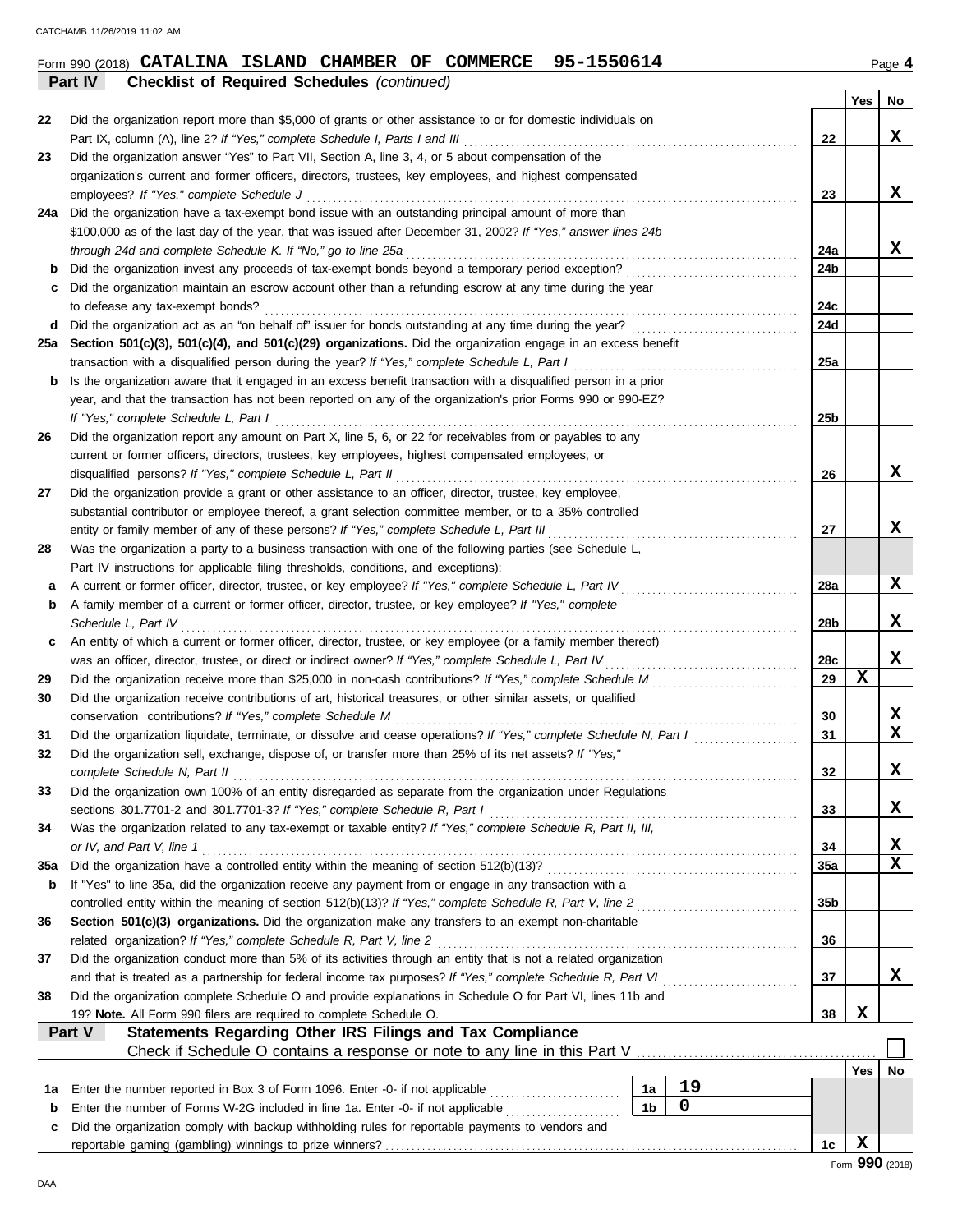| za  | Enter the number of employees reported on Form W-3, Transmittal of Wage and Tax                                                    |                 |    |                 |             |    |
|-----|------------------------------------------------------------------------------------------------------------------------------------|-----------------|----|-----------------|-------------|----|
|     | Statements, filed for the calendar year ending with or within the year covered by this return                                      | 2a              | 12 |                 |             |    |
| b   | If at least one is reported on line 2a, did the organization file all required federal employment tax returns?                     |                 |    | 2b              | X           |    |
|     | Note. If the sum of lines 1a and 2a is greater than 250, you may be required to e-file (see instructions)                          |                 |    |                 |             |    |
| За  | Did the organization have unrelated business gross income of \$1,000 or more during the year?                                      |                 |    | За              | X           |    |
| b   |                                                                                                                                    |                 |    | 3 <sub>b</sub>  | $\mathbf x$ |    |
| 4a  | At any time during the calendar year, did the organization have an interest in, or a signature or other authority over,            |                 |    |                 |             |    |
|     |                                                                                                                                    |                 |    | 4a              |             | x  |
| b   | If "Yes," enter the name of the foreign country: u                                                                                 |                 |    |                 |             |    |
|     | See instructions for filing requirements for FinCEN Form 114, Report of Foreign Bank and Financial Accounts (FBAR).                |                 |    |                 |             |    |
| 5a  |                                                                                                                                    |                 |    | 5a              |             | X  |
| b   | Did any taxable party notify the organization that it was or is a party to a prohibited tax shelter transaction?                   |                 |    | 5 <sub>b</sub>  |             | X  |
| c   | If "Yes" to line 5a or 5b, did the organization file Form 8886-T?                                                                  |                 |    | 5 <sub>c</sub>  |             |    |
| 6а  | Does the organization have annual gross receipts that are normally greater than \$100,000, and did the                             |                 |    |                 |             |    |
|     |                                                                                                                                    |                 |    | 6a              |             | x  |
| b   | If "Yes," did the organization include with every solicitation an express statement that such contributions or                     |                 |    |                 |             |    |
|     | gifts were not tax deductible?                                                                                                     |                 |    | 6b              |             |    |
| 7   | Organizations that may receive deductible contributions under section 170(c).                                                      |                 |    |                 |             |    |
| а   | Did the organization receive a payment in excess of \$75 made partly as a contribution and partly for goods                        |                 |    |                 |             |    |
|     | and services provided to the payor?                                                                                                |                 |    | 7a              |             |    |
| b   |                                                                                                                                    |                 |    | 7b              |             |    |
| c   | Did the organization sell, exchange, or otherwise dispose of tangible personal property for which it was                           |                 |    |                 |             |    |
|     | required to file Form 8282?                                                                                                        |                 |    | 7с              |             |    |
|     | If "Yes," indicate the number of Forms 8282 filed during the year                                                                  | 7d              |    |                 |             |    |
| d   |                                                                                                                                    |                 |    | 7e              |             |    |
| е   |                                                                                                                                    |                 |    | 7f              |             |    |
|     |                                                                                                                                    |                 |    |                 |             |    |
| g   | If the organization received a contribution of cars, boats, airplanes, or other vehicles, did the organization file a Form 1098-C? |                 |    | 7g<br>7h        |             |    |
| h   |                                                                                                                                    |                 |    |                 |             |    |
| 8   | Sponsoring organizations maintaining donor advised funds. Did a donor advised fund maintained by the                               |                 |    |                 |             |    |
|     |                                                                                                                                    |                 |    | 8               |             |    |
| 9   | Sponsoring organizations maintaining donor advised funds.                                                                          |                 |    |                 |             |    |
| а   | Did the sponsoring organization make any taxable distributions under section 4966?                                                 |                 |    | 9a              |             |    |
| b   |                                                                                                                                    |                 |    | 9b              |             |    |
| 10  | Section 501(c)(7) organizations. Enter:                                                                                            |                 |    |                 |             |    |
| a   |                                                                                                                                    | 10a             |    |                 |             |    |
| b   | Gross receipts, included on Form 990, Part VIII, line 12, for public use of club facilities [                                      | 10 <sub>b</sub> |    |                 |             |    |
| 11  | Section 501(c)(12) organizations. Enter:                                                                                           |                 |    |                 |             |    |
| a   | Gross income from members or shareholders                                                                                          | 11a             |    |                 |             |    |
| b   | Gross income from other sources (Do not net amounts due or paid to other sources                                                   |                 |    |                 |             |    |
|     |                                                                                                                                    | 11b             |    |                 |             |    |
| 12a | Section 4947(a)(1) non-exempt charitable trusts. Is the organization filing Form 990 in lieu of Form 1041?                         |                 |    | 12a             |             |    |
| b   | If "Yes," enter the amount of tax-exempt interest received or accrued during the year                                              | 12b             |    |                 |             |    |
| 13  | Section 501(c)(29) qualified nonprofit health insurance issuers.                                                                   |                 |    |                 |             |    |
| а   | Is the organization licensed to issue qualified health plans in more than one state?                                               |                 |    | 13a             |             |    |
|     | Note. See the instructions for additional information the organization must report on Schedule O.                                  |                 |    |                 |             |    |
| b   | Enter the amount of reserves the organization is required to maintain by the states in which                                       |                 |    |                 |             |    |
|     |                                                                                                                                    | 13 <sub>b</sub> |    |                 |             |    |
| c   |                                                                                                                                    | 13c             |    |                 |             |    |
| 14a |                                                                                                                                    |                 |    | 14a             |             | x  |
| b   |                                                                                                                                    |                 |    | 14 <sub>b</sub> |             |    |
| 15  | Is the organization subject to the section 4960 tax on payment(s) of more than \$1,000,000 in remuneration or                      |                 |    |                 |             |    |
|     |                                                                                                                                    |                 |    | 15              |             | X. |
|     |                                                                                                                                    |                 |    |                 |             |    |

**X**

**16**

**Yes No**

|  | Form 990 (2018) <b>CATALINA</b> | ISLAND | <b>CHAMBER OF</b> | COMMERCE . | 95-1550614 | Page $5$ |
|--|---------------------------------|--------|-------------------|------------|------------|----------|
|  |                                 |        |                   |            |            |          |

**2a** Enter the number of employees reported on Form W-3, Transmittal of Wage and Tax

**Part V Statements Regarding Other IRS Filings and Tax Compliance** *(continued)*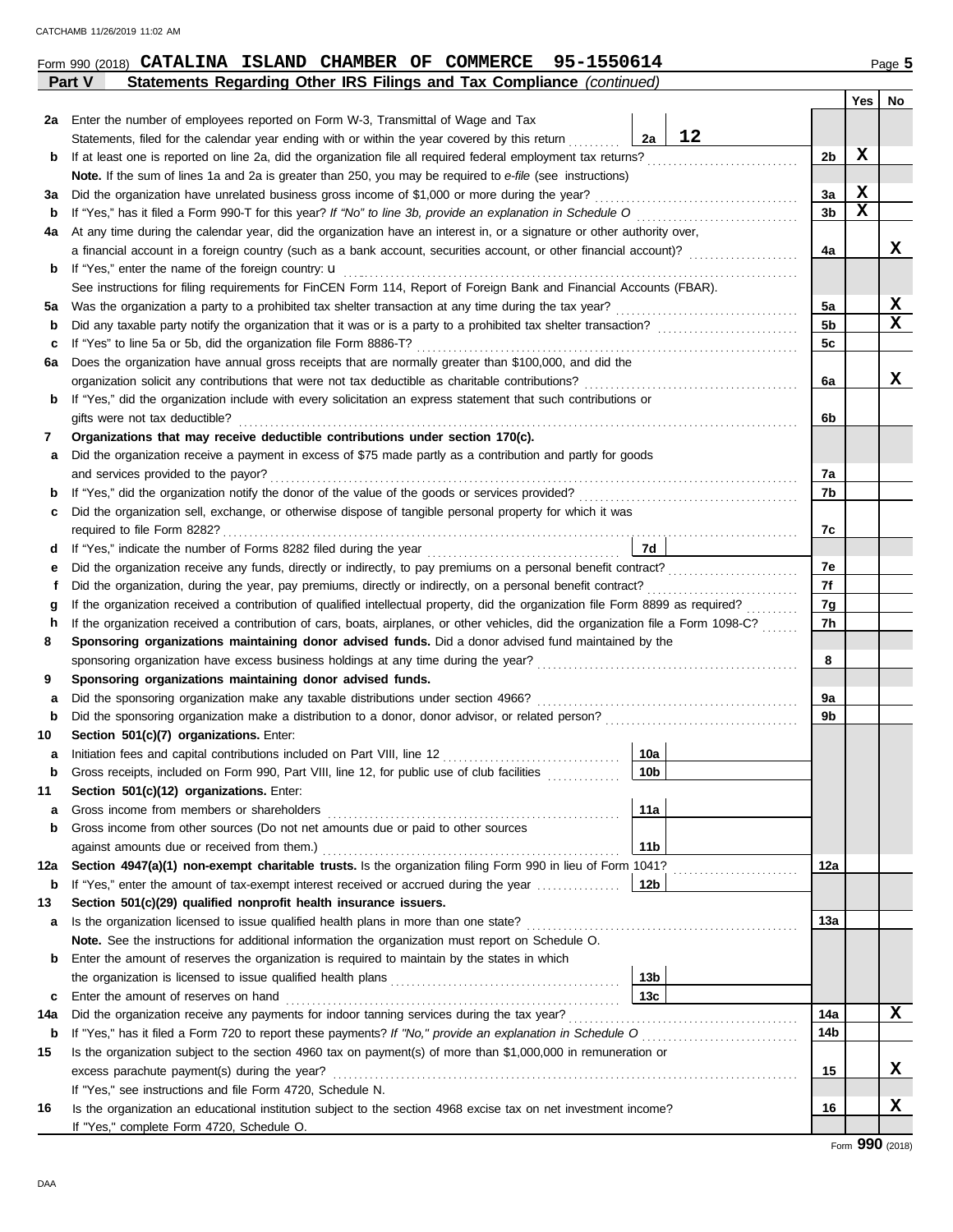|        | response to line 8a, 8b, or 10b below, describe the circumstances, processes, or changes in Schedule O. See instructions.                                                |    |    |                 |                 |    |
|--------|--------------------------------------------------------------------------------------------------------------------------------------------------------------------------|----|----|-----------------|-----------------|----|
|        |                                                                                                                                                                          |    |    |                 |                 | x  |
|        | Section A. Governing Body and Management                                                                                                                                 |    |    |                 |                 |    |
|        |                                                                                                                                                                          |    |    |                 | Yes             | No |
| 1а     | Enter the number of voting members of the governing body at the end of the tax year                                                                                      | 1a | 19 |                 |                 |    |
|        | If there are material differences in voting rights among members of the governing body, or                                                                               |    |    |                 |                 |    |
|        | if the governing body delegated broad authority to an executive committee or similar                                                                                     |    |    |                 |                 |    |
|        | committee, explain in Schedule O.                                                                                                                                        |    | 19 |                 |                 |    |
| b<br>2 | Enter the number of voting members included in line 1a, above, who are independent                                                                                       | 1b |    |                 |                 |    |
|        | Did any officer, director, trustee, or key employee have a family relationship or a business relationship with<br>any other officer, director, trustee, or key employee? |    |    | 2               |                 | X  |
| 3      | Did the organization delegate control over management duties customarily performed by or under the direct                                                                |    |    |                 |                 |    |
|        | supervision of officers, directors, or trustees, or key employees to a management company or other person?                                                               |    |    | 3               |                 | X  |
| 4      | Did the organization make any significant changes to its governing documents since the prior Form 990 was filed?                                                         |    |    | 4               |                 | X  |
| 5      | Did the organization become aware during the year of a significant diversion of the organization's assets?                                                               |    |    | 5               |                 | x  |
| 6      | Did the organization have members or stockholders?                                                                                                                       |    |    | 6               |                 | X  |
| 7a     | Did the organization have members, stockholders, or other persons who had the power to elect or appoint                                                                  |    |    |                 |                 |    |
|        | one or more members of the governing body?                                                                                                                               |    |    | 7a              |                 | X  |
| b      | Are any governance decisions of the organization reserved to (or subject to approval by) members,                                                                        |    |    |                 |                 |    |
|        | stockholders, or persons other than the governing body?                                                                                                                  |    |    | 7b              |                 | x  |
| 8      | Did the organization contemporaneously document the meetings held or written actions undertaken during the year by the following:                                        |    |    |                 |                 |    |
| а      | The governing body?                                                                                                                                                      |    |    | 8a              | X               |    |
| b      | Each committee with authority to act on behalf of the governing body?                                                                                                    |    |    | 8b              | X               |    |
| 9      | Is there any officer, director, trustee, or key employee listed in Part VII, Section A, who cannot be reached at                                                         |    |    |                 |                 |    |
|        |                                                                                                                                                                          |    |    | 9               |                 | x  |
|        | Section B. Policies (This Section B requests information about policies not required by the Internal Revenue Code.)                                                      |    |    |                 |                 |    |
|        |                                                                                                                                                                          |    |    |                 | Yes             | No |
| 10a    | Did the organization have local chapters, branches, or affiliates?                                                                                                       |    |    | 10a             |                 | x  |
| b      | If "Yes," did the organization have written policies and procedures governing the activities of such chapters,                                                           |    |    |                 |                 |    |
|        |                                                                                                                                                                          |    |    | 10 <sub>b</sub> |                 |    |
| 11a    | Has the organization provided a complete copy of this Form 990 to all members of its governing body before filing the form?                                              |    |    | 11a             |                 | x  |
| b      | Describe in Schedule O the process, if any, used by the organization to review this Form 990.                                                                            |    |    |                 |                 |    |
| 12a    | Did the organization have a written conflict of interest policy? If "No," go to line 13                                                                                  |    |    | 12a             | X               |    |
| b      | Were officers, directors, or trustees, and key employees required to disclose annually interests that could give rise to conflicts?                                      |    |    | 12 <sub>b</sub> | х               |    |
| c      | Did the organization regularly and consistently monitor and enforce compliance with the policy? If "Yes,"                                                                |    |    |                 |                 |    |
|        | describe in Schedule O how this was done                                                                                                                                 |    |    | 12c             | X<br>X          |    |
| 13     | Did the organization have a written document retention and destruction policy?                                                                                           |    |    | 13<br>14        | $\mathbf x$     |    |
|        | Did the process for determining compensation of the following persons include a review and approval by                                                                   |    |    |                 |                 |    |
| 15     | independent persons, comparability data, and contemporaneous substantiation of the deliberation and decision?                                                            |    |    |                 |                 |    |
| а      |                                                                                                                                                                          |    |    | 15a             | X               |    |
| b      | Other officers or key employees of the organization                                                                                                                      |    |    | 15b             |                 | X  |
|        | If "Yes" to line 15a or 15b, describe the process in Schedule O (see instructions).                                                                                      |    |    |                 |                 |    |
| 16а    | Did the organization invest in, contribute assets to, or participate in a joint venture or similar arrangement                                                           |    |    |                 |                 |    |
|        | with a taxable entity during the year?                                                                                                                                   |    |    | 16a             |                 | X  |
| b      | If "Yes," did the organization follow a written policy or procedure requiring the organization to evaluate its                                                           |    |    |                 |                 |    |
|        | participation in joint venture arrangements under applicable federal tax law, and take steps to safeguard the                                                            |    |    |                 |                 |    |
|        |                                                                                                                                                                          |    |    | 16b             |                 |    |
|        | <b>Section C. Disclosure</b>                                                                                                                                             |    |    |                 |                 |    |
| 17     | List the states with which a copy of this Form 990 is required to be filed $\mathbf u$<br>CA                                                                             |    |    |                 |                 |    |
| 18     | Section 6104 requires an organization to make its Forms 1023 (1024 or 1024-A if applicable), 990, and 990-T (Section 501(c)                                              |    |    |                 |                 |    |
|        | (3) sonly) available for public inspection. Indicate how you made these available. Check all that apply.                                                                 |    |    |                 |                 |    |
|        | ΙXΙ<br>Own website<br>Another's website<br>Upon request<br>Other (explain in Schedule O)<br>$\perp$                                                                      |    |    |                 |                 |    |
| 19     | Describe in Schedule O whether (and if so, how) the organization made its governing documents, conflict of interest policy, and                                          |    |    |                 |                 |    |
|        | financial statements available to the public during the tax year.                                                                                                        |    |    |                 |                 |    |
| 20     | State the name, address, and telephone number of the person who possesses the organization's books and records u                                                         |    |    |                 |                 |    |
|        | P.O. BOX 217<br><b>JIM LUTTJOHANN</b>                                                                                                                                    |    |    |                 |                 |    |
|        | CA 90704<br><b>AVALON</b>                                                                                                                                                |    |    | 310-510-1520    |                 |    |
| DAA    |                                                                                                                                                                          |    |    |                 | Form 990 (2018) |    |

**Part VI Governance, Management, and Disclosure** *For each "Yes" response to lines 2 through 7b below, and for a "No"*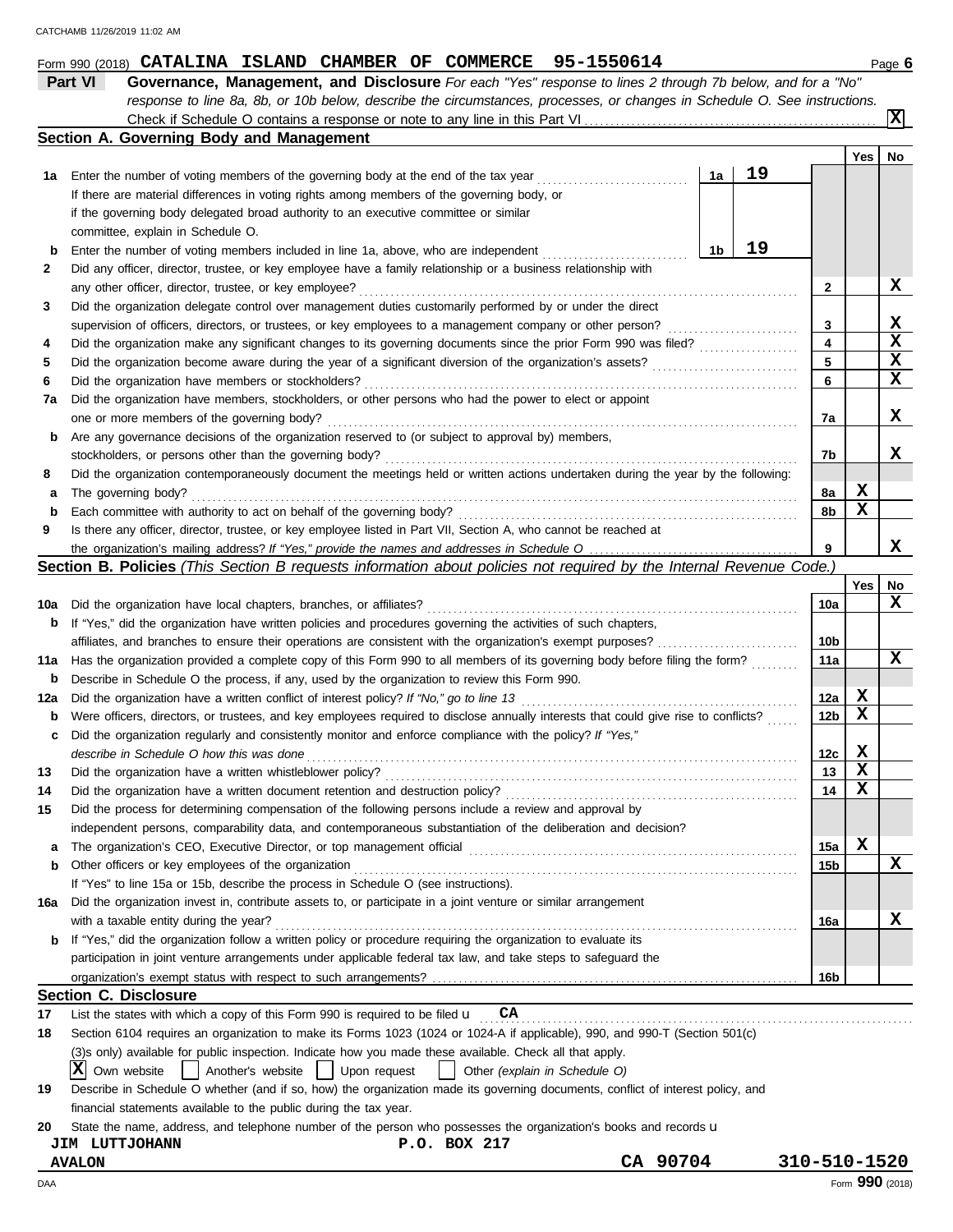| 95-1550614<br>Form 990 (2018) CATALINA ISLAND CHAMBER<br>COMMERCE<br>OF                                                                                                                                                            | Page 7 |  |  |  |  |  |  |  |  |  |
|------------------------------------------------------------------------------------------------------------------------------------------------------------------------------------------------------------------------------------|--------|--|--|--|--|--|--|--|--|--|
| Compensation of Officers, Directors, Trustees, Key Employees, Highest Compensated Employees, and<br><b>Part VII</b>                                                                                                                |        |  |  |  |  |  |  |  |  |  |
| <b>Independent Contractors</b>                                                                                                                                                                                                     |        |  |  |  |  |  |  |  |  |  |
| Check if Schedule O contains a response or note to any line in this Part VII                                                                                                                                                       |        |  |  |  |  |  |  |  |  |  |
| Officers, Directors, Trustees, Key Employees, and Highest Compensated Employees<br>Section A.                                                                                                                                      |        |  |  |  |  |  |  |  |  |  |
| 1a Complete this table for all persons required to be listed. Report compensation for the calendar year ending with or within the<br>organization's tax year.                                                                      |        |  |  |  |  |  |  |  |  |  |
| • List all of the organization's <b>current</b> officers, directors, trustees (whether individuals or organizations), regardless of amount of<br>compensation. Enter -0- in columns (D), (E), and (F) if no compensation was paid. |        |  |  |  |  |  |  |  |  |  |
| • List all of the organization's <b>current</b> key employees, if any. See instructions for definition of "key employee."                                                                                                          |        |  |  |  |  |  |  |  |  |  |
| • List the organization's five current highest compensated employees (other than an officer, director, trustee, or key employee)                                                                                                   |        |  |  |  |  |  |  |  |  |  |

who received reportable compensation (Box 5 of Form W-2 and/or Box 7 of Form 1099-MISC) of more than \$100,000 from the organization and any related organizations. **•**

List all of the organization's **former** officers, key employees, and highest compensated employees who received more than • List all of the organization's **former** officers, key employees, and highest compensate \$100,000 of reportable compensation from the organization and any related organizations.

■ List all of the organization's **former directors or trustees** that received, in the capacity as a former director or trustee of the<br>paization, more than \$10,000 of reportable compensation from the organization and any r organization, more than \$10,000 of reportable compensation from the organization and any related organizations. List persons in the following order: individual trustees or directors; institutional trustees; officers; key employees; highest

compensated employees; and former such persons.

Check this box if neither the organization nor any related organization compensated any current officer, director, or trustee.

| (A)<br>Name and Title                         | (B)<br>Average<br>hours per<br>week<br>(list any               |                                      | (C)<br>Position<br>(do not check more than one<br>box, unless person is both an<br>officer and a director/trustee) |             | (D)<br>Reportable<br>compensation<br>from<br>the<br>organization | (E)<br>Reportable<br>compensation from<br>related<br>organizations<br>(W-2/1099-MISC) | (F)<br>Estimated<br>amount of<br>other<br>compensation<br>from the |                 |   |                                              |
|-----------------------------------------------|----------------------------------------------------------------|--------------------------------------|--------------------------------------------------------------------------------------------------------------------|-------------|------------------------------------------------------------------|---------------------------------------------------------------------------------------|--------------------------------------------------------------------|-----------------|---|----------------------------------------------|
|                                               | hours for<br>related<br>organizations<br>below dotted<br>line) | Individual<br>or director<br>trustee | nstitutional<br>trustee                                                                                            | Officer     | Key employee                                                     | Highest compensated<br>employee                                                       | Former                                                             | (W-2/1099-MISC) |   | organization<br>and related<br>organizations |
| (1) JIM LUTTJOHANN                            |                                                                |                                      |                                                                                                                    |             |                                                                  |                                                                                       |                                                                    |                 |   |                                              |
|                                               | 40.00                                                          |                                      |                                                                                                                    |             |                                                                  |                                                                                       |                                                                    |                 |   |                                              |
| CEO                                           | 0.00                                                           | X                                    |                                                                                                                    | $\mathbf x$ |                                                                  |                                                                                       |                                                                    | 132,072         | 0 | 14,893                                       |
| (2) GAIL FORNASIERE                           |                                                                |                                      |                                                                                                                    |             |                                                                  |                                                                                       |                                                                    |                 |   |                                              |
|                                               | 0.50                                                           |                                      |                                                                                                                    |             |                                                                  |                                                                                       |                                                                    |                 |   |                                              |
| <b>CHAIR</b>                                  | 0.00                                                           | $\mathbf x$                          |                                                                                                                    | $\mathbf x$ |                                                                  |                                                                                       |                                                                    | 0               | 0 | 0                                            |
| (3) MICHAEL PONCE                             | 0.50                                                           |                                      |                                                                                                                    |             |                                                                  |                                                                                       |                                                                    |                 |   |                                              |
|                                               | 0.00                                                           | $\mathbf x$                          |                                                                                                                    | $\mathbf x$ |                                                                  |                                                                                       |                                                                    | 0               | 0 | 0                                            |
| CHAIR ELECT<br><b>STEVENSON</b><br>$(4)$ DAVE |                                                                |                                      |                                                                                                                    |             |                                                                  |                                                                                       |                                                                    |                 |   |                                              |
|                                               | 0.50                                                           |                                      |                                                                                                                    |             |                                                                  |                                                                                       |                                                                    |                 |   |                                              |
| <b>MARKETING CHAIR</b>                        | 0.00                                                           | $\mathbf x$                          |                                                                                                                    | $\mathbf x$ |                                                                  |                                                                                       |                                                                    | 0               | 0 | 0                                            |
| (5) DAVID HOWELL                              |                                                                |                                      |                                                                                                                    |             |                                                                  |                                                                                       |                                                                    |                 |   |                                              |
|                                               | 0.50                                                           |                                      |                                                                                                                    |             |                                                                  |                                                                                       |                                                                    |                 |   |                                              |
| <b>CFO</b>                                    | 0.00                                                           | X                                    |                                                                                                                    | X           |                                                                  |                                                                                       |                                                                    | 0               | 0 | 0                                            |
| (6) THOMAS SALINAS                            |                                                                |                                      |                                                                                                                    |             |                                                                  |                                                                                       |                                                                    |                 |   |                                              |
|                                               | 0.25                                                           |                                      |                                                                                                                    |             |                                                                  |                                                                                       |                                                                    |                 |   |                                              |
| <b>DIRECTOR</b>                               | 0.00                                                           | X                                    |                                                                                                                    |             |                                                                  |                                                                                       |                                                                    | 0               | 0 | $\mathbf 0$                                  |
| (7) BUDDY WILSON JR.                          |                                                                |                                      |                                                                                                                    |             |                                                                  |                                                                                       |                                                                    |                 |   |                                              |
|                                               | 0.25                                                           |                                      |                                                                                                                    |             |                                                                  |                                                                                       |                                                                    |                 |   |                                              |
| CRUISE COMMITTEE CHR                          | 0.00                                                           | X                                    |                                                                                                                    |             |                                                                  |                                                                                       |                                                                    | 0               | 0 | 0                                            |
| (8) ANGIESZKA SANCHEZ                         |                                                                |                                      |                                                                                                                    |             |                                                                  |                                                                                       |                                                                    |                 |   |                                              |
|                                               | 0.25                                                           |                                      |                                                                                                                    |             |                                                                  |                                                                                       |                                                                    |                 |   |                                              |
| <b>DIRECTOR</b>                               | 0.00                                                           | $\mathbf x$                          |                                                                                                                    |             |                                                                  |                                                                                       |                                                                    | 0               | 0 | $\mathbf 0$                                  |
| (9) LEVENT ALKIBAY                            |                                                                |                                      |                                                                                                                    |             |                                                                  |                                                                                       |                                                                    |                 |   |                                              |
|                                               | 0.25                                                           |                                      |                                                                                                                    |             |                                                                  |                                                                                       |                                                                    |                 |   |                                              |
| <b>DIRECTOR</b>                               | 0.00                                                           | $\mathbf x$                          |                                                                                                                    |             |                                                                  |                                                                                       |                                                                    | 0               | 0 | 0                                            |
| $(10)$ RON HITE                               |                                                                |                                      |                                                                                                                    |             |                                                                  |                                                                                       |                                                                    |                 |   |                                              |
|                                               | 0.25                                                           |                                      |                                                                                                                    |             |                                                                  |                                                                                       |                                                                    |                 |   |                                              |
| <b>DIRECTOR</b>                               | 0.00                                                           | X                                    |                                                                                                                    |             |                                                                  |                                                                                       |                                                                    | 0               | 0 | $\mathbf 0$                                  |
| (11) STEVE HOEFS                              |                                                                |                                      |                                                                                                                    |             |                                                                  |                                                                                       |                                                                    |                 |   |                                              |
|                                               | 0.25                                                           |                                      |                                                                                                                    |             |                                                                  |                                                                                       |                                                                    |                 |   |                                              |
| <b>DIRECTOR</b>                               | 0.00                                                           | $\mathbf x$                          |                                                                                                                    |             |                                                                  |                                                                                       |                                                                    | 0               | 0 | 0                                            |
| DAA                                           |                                                                |                                      |                                                                                                                    |             |                                                                  |                                                                                       |                                                                    |                 |   | Form 990 (2018)                              |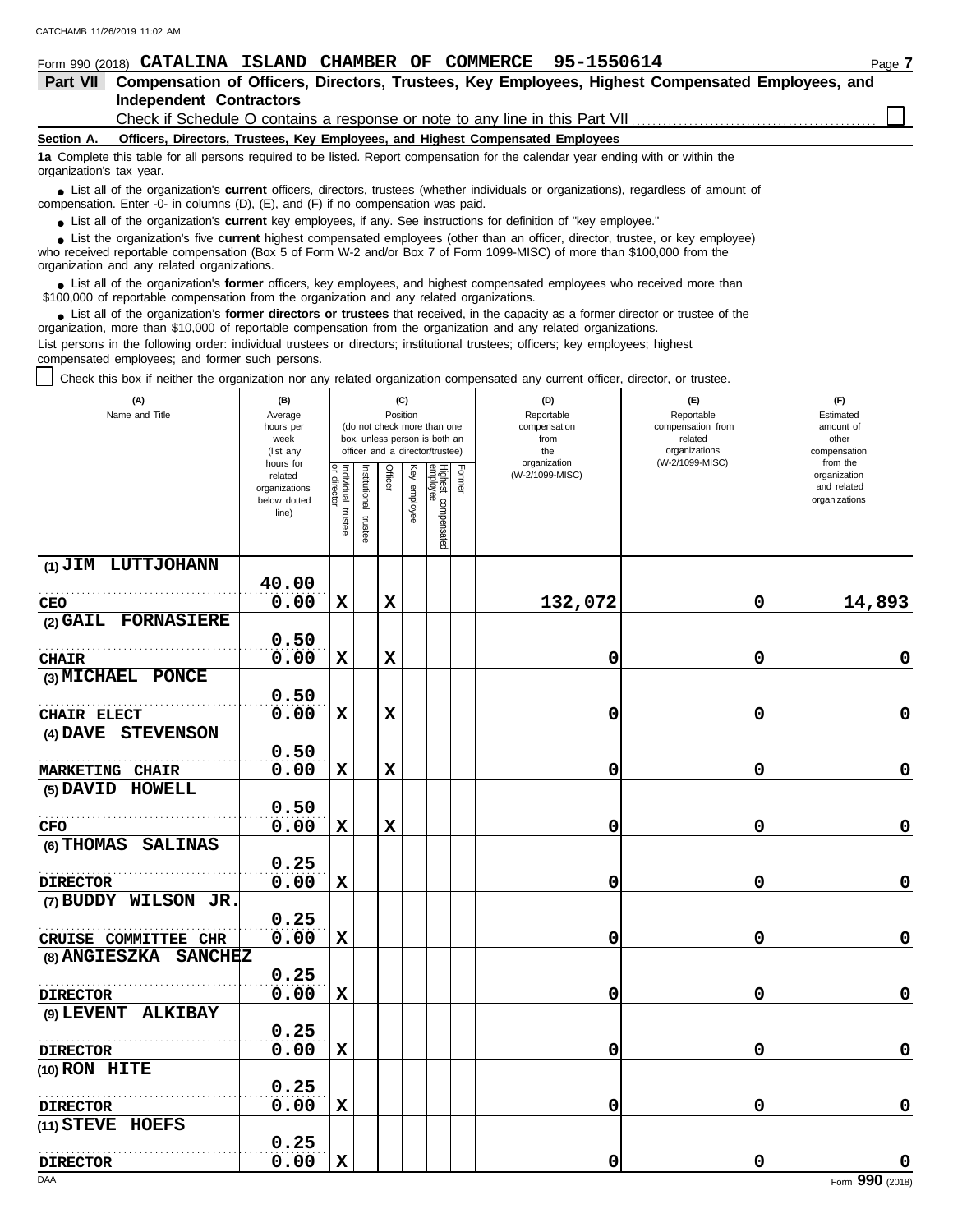| CATCHAMB 11/26/2019 11:02 PALINA ISLAND CHAMBER OF COMMERCE 95-1550614<br>Part VII                                                                                                                                                                           |                                                                |                                      |                         |          |              |                                                                                                 |                                                  | Section A. Officers, Directors, Trustees, Key Employees, and Highest Compensated Employees (continued) |                                                                    |  |                                                          | Page 8              |
|--------------------------------------------------------------------------------------------------------------------------------------------------------------------------------------------------------------------------------------------------------------|----------------------------------------------------------------|--------------------------------------|-------------------------|----------|--------------|-------------------------------------------------------------------------------------------------|--------------------------------------------------|--------------------------------------------------------------------------------------------------------|--------------------------------------------------------------------|--|----------------------------------------------------------|---------------------|
| (A)<br>Name and title                                                                                                                                                                                                                                        | (B)<br>Average<br>hours per<br>week<br>(list any               |                                      |                         | Position | (C)          | (do not check more than one<br>box, unless person is both an<br>officer and a director/trustee) | (D)<br>Reportable<br>compensation<br>from<br>the |                                                                                                        | (E)<br>Reportable<br>compensation from<br>related<br>organizations |  | (F)<br>Estimated<br>amount of<br>other<br>compensation   |                     |
|                                                                                                                                                                                                                                                              | hours for<br>related<br>organizations<br>below dotted<br>line) | Individual<br>or director<br>trustee | nstitutional<br>trustee | Officer  | Key employee | Highest compensated<br>employee                                                                 | Former                                           | organization<br>(W-2/1099-MISC)                                                                        | (W-2/1099-MISC)                                                    |  | from the<br>organization<br>and related<br>organizations |                     |
| <b>JASON PARET</b><br>(12)                                                                                                                                                                                                                                   | 0.25                                                           |                                      |                         |          |              |                                                                                                 |                                                  |                                                                                                        |                                                                    |  |                                                          |                     |
| <b>DIRECTOR</b>                                                                                                                                                                                                                                              | 0.00                                                           | X                                    |                         |          |              |                                                                                                 |                                                  | 0                                                                                                      | 0                                                                  |  |                                                          | 0                   |
| YOLI MONTANO<br>(13)                                                                                                                                                                                                                                         | 0.25                                                           |                                      |                         |          |              |                                                                                                 |                                                  |                                                                                                        |                                                                    |  |                                                          |                     |
| <b>DIRECTOR</b><br><b>TIM KIELPINSKI</b><br>(14)                                                                                                                                                                                                             | 0.00                                                           | X                                    |                         |          |              |                                                                                                 |                                                  | 0                                                                                                      | 0                                                                  |  |                                                          | $\mathbf 0$         |
|                                                                                                                                                                                                                                                              | 0.25<br>0.00                                                   | X                                    |                         |          |              |                                                                                                 |                                                  | 0                                                                                                      | 0                                                                  |  |                                                          | $\mathbf 0$         |
| <b>DIRECTOR</b><br><b>HOHENSTEIN</b><br><b>NICOLE</b><br>(15)                                                                                                                                                                                                |                                                                |                                      |                         |          |              |                                                                                                 |                                                  |                                                                                                        |                                                                    |  |                                                          |                     |
| <b>DIRECTOR</b>                                                                                                                                                                                                                                              | 0.25<br>0.00                                                   | x                                    |                         |          |              |                                                                                                 |                                                  | 0                                                                                                      | 0                                                                  |  |                                                          | $\mathbf 0$         |
| LISA LAVELLE<br>(16)                                                                                                                                                                                                                                         |                                                                |                                      |                         |          |              |                                                                                                 |                                                  |                                                                                                        |                                                                    |  |                                                          |                     |
| <b>DIRECTOR</b>                                                                                                                                                                                                                                              | 0.10<br>0.00                                                   | x                                    |                         |          |              |                                                                                                 |                                                  | 0                                                                                                      | 0                                                                  |  |                                                          | $\mathbf 0$         |
| TIM FOLEY<br>(17)                                                                                                                                                                                                                                            | 0.25                                                           |                                      |                         |          |              |                                                                                                 |                                                  |                                                                                                        |                                                                    |  |                                                          |                     |
| <b>DIRECTOR</b>                                                                                                                                                                                                                                              | 0.00                                                           | x                                    |                         |          |              |                                                                                                 |                                                  | 0                                                                                                      | 0                                                                  |  |                                                          | 0                   |
| DENISE RADDE<br>(18)                                                                                                                                                                                                                                         | 0.25                                                           |                                      |                         |          |              |                                                                                                 |                                                  |                                                                                                        |                                                                    |  |                                                          |                     |
| <b>DIRECTOR</b><br><b>PERICO</b><br><b>ROBERTO</b><br>(19)                                                                                                                                                                                                   | 0.00                                                           | X                                    |                         |          |              |                                                                                                 |                                                  | 0                                                                                                      | 0                                                                  |  |                                                          | 0                   |
| <b>DIRECTOR</b>                                                                                                                                                                                                                                              | 0.25<br>0.00                                                   |                                      | X                       |          |              |                                                                                                 |                                                  | 0                                                                                                      | 0                                                                  |  |                                                          |                     |
| 1b Sub-total                                                                                                                                                                                                                                                 |                                                                |                                      |                         |          |              |                                                                                                 | u                                                | 132,072                                                                                                |                                                                    |  |                                                          | 14,893              |
| <b>c</b> Total from continuation sheets to Part VII, Section A<br>d                                                                                                                                                                                          |                                                                |                                      |                         |          |              |                                                                                                 | u                                                | 132,072                                                                                                |                                                                    |  |                                                          | 14,893              |
| Total number of individuals (including but not limited to those listed above) who received more than \$100,000 of<br>2<br>reportable compensation from the organization $\mathbf{u}$ $\mathbf{1}$                                                            |                                                                |                                      |                         |          |              |                                                                                                 |                                                  |                                                                                                        |                                                                    |  |                                                          |                     |
| Did the organization list any former officer, director, or trustee, key employee, or highest compensated<br>3                                                                                                                                                |                                                                |                                      |                         |          |              |                                                                                                 |                                                  |                                                                                                        |                                                                    |  |                                                          | Yes<br>No           |
| For any individual listed on line 1a, is the sum of reportable compensation and other compensation from the<br>4                                                                                                                                             |                                                                |                                      |                         |          |              |                                                                                                 |                                                  |                                                                                                        |                                                                    |  | 3                                                        | x                   |
| organization and related organizations greater than \$150,000? If "Yes," complete Schedule J for such<br>individual                                                                                                                                          |                                                                |                                      |                         |          |              |                                                                                                 |                                                  |                                                                                                        |                                                                    |  | 4                                                        | X                   |
| Did any person listed on line 1a receive or accrue compensation from any unrelated organization or individual<br>5                                                                                                                                           |                                                                |                                      |                         |          |              |                                                                                                 |                                                  |                                                                                                        |                                                                    |  | 5                                                        | X                   |
| Section B. Independent Contractors                                                                                                                                                                                                                           |                                                                |                                      |                         |          |              |                                                                                                 |                                                  |                                                                                                        |                                                                    |  |                                                          |                     |
| Complete this table for your five highest compensated independent contractors that received more than \$100,000 of<br>-1<br>compensation from the organization. Report compensation for the calendar year ending with or within the organization's tax year. |                                                                |                                      |                         |          |              |                                                                                                 |                                                  |                                                                                                        |                                                                    |  |                                                          |                     |
|                                                                                                                                                                                                                                                              | (A)<br>Name and business address                               |                                      |                         |          |              |                                                                                                 | (B)<br>Description of services                   |                                                                                                        |                                                                    |  |                                                          | (C)<br>Compensation |
|                                                                                                                                                                                                                                                              |                                                                |                                      |                         |          |              |                                                                                                 |                                                  |                                                                                                        |                                                                    |  |                                                          |                     |
|                                                                                                                                                                                                                                                              |                                                                |                                      |                         |          |              |                                                                                                 |                                                  |                                                                                                        |                                                                    |  |                                                          |                     |
|                                                                                                                                                                                                                                                              |                                                                |                                      |                         |          |              |                                                                                                 |                                                  |                                                                                                        |                                                                    |  |                                                          |                     |
|                                                                                                                                                                                                                                                              |                                                                |                                      |                         |          |              |                                                                                                 |                                                  |                                                                                                        |                                                                    |  |                                                          |                     |
|                                                                                                                                                                                                                                                              |                                                                |                                      |                         |          |              |                                                                                                 |                                                  |                                                                                                        |                                                                    |  |                                                          |                     |
|                                                                                                                                                                                                                                                              |                                                                |                                      |                         |          |              |                                                                                                 |                                                  |                                                                                                        |                                                                    |  |                                                          |                     |
| Total number of independent contractors (including but not limited to those listed above) who<br>2<br>received more than \$100,000 of compensation from the organization u                                                                                   |                                                                |                                      |                         |          |              |                                                                                                 |                                                  |                                                                                                        | 0                                                                  |  |                                                          |                     |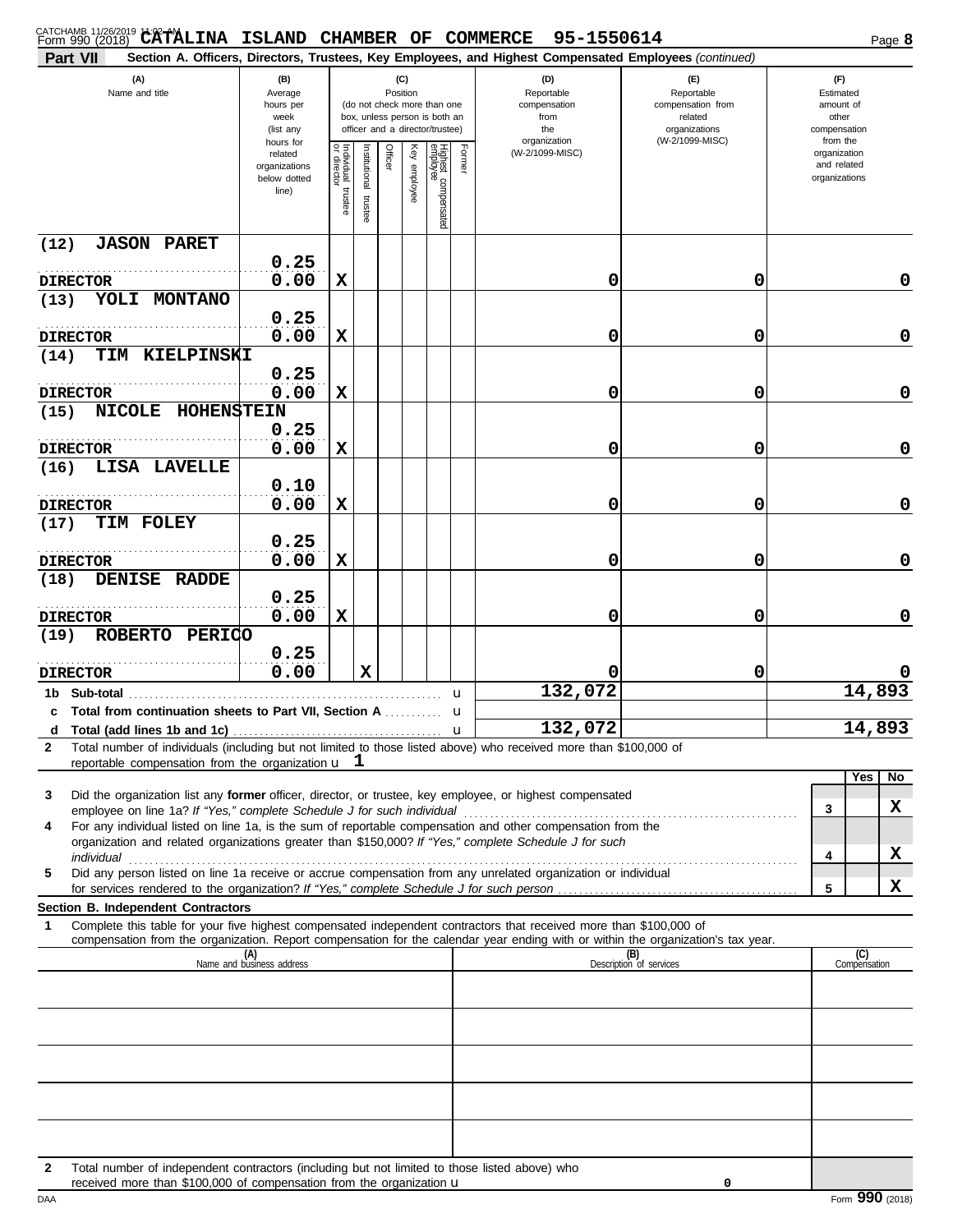# **Form 990 (2018) CATALINA ISLAND CHAMBER OF COMMERCE 95-1550614** Page 9

### **Part VIII Statement of Revenue**

|                              |     |                                                            |                |                   | (A)<br>Total revenue | (B)<br>Related or<br>exempt<br>function<br>revenue | (C)<br>Unrelated<br>business<br>revenue | (D)<br>Revenue<br>excluded from tax<br>under sections<br>512-514 |
|------------------------------|-----|------------------------------------------------------------|----------------|-------------------|----------------------|----------------------------------------------------|-----------------------------------------|------------------------------------------------------------------|
|                              |     | 1a Federated campaigns                                     | 1a             |                   |                      |                                                    |                                         |                                                                  |
|                              |     | <b>b</b> Membership dues                                   | 1b             |                   |                      |                                                    |                                         |                                                                  |
|                              |     | c Fundraising events                                       | 1 <sub>c</sub> |                   |                      |                                                    |                                         |                                                                  |
|                              |     | d Related organizations                                    | 1d             |                   |                      |                                                    |                                         |                                                                  |
|                              |     | <b>e</b> Government grants (contributions)                 | 1e             | 1,218,106         |                      |                                                    |                                         |                                                                  |
|                              |     | f All other contributions, gifts, grants,                  |                |                   |                      |                                                    |                                         |                                                                  |
|                              |     | and similar amounts not included above                     | 1f             |                   |                      |                                                    |                                         |                                                                  |
| Contributions, Gifts, Grants |     | <b>q</b> Noncash contributions included in lines 1a-1f:    | $\frac{1}{2}$  | 30,230            |                      |                                                    |                                         |                                                                  |
|                              |     |                                                            |                | $\mathbf{u}$      | 1,218,106            |                                                    |                                         |                                                                  |
| Service Revenue              |     |                                                            |                | <b>Busn. Code</b> |                      |                                                    |                                         |                                                                  |
|                              | 2a  | INFORMATION BOOKLETS                                       |                | 511190            | 220,101              | 10,561                                             | 209,540                                 |                                                                  |
|                              | b   | <b>EVENTS</b>                                              |                |                   | 144,077              | 144,077                                            |                                         |                                                                  |
|                              | c   | MEMBERSHIP DUES                                            |                |                   | 95,340               | 95,340                                             |                                         |                                                                  |
|                              | d   | MARKETING INCOME                                           |                |                   | 34,000               | 34,000                                             |                                         |                                                                  |
|                              | е   | INTERNET ADVERTISING                                       |                | 511190            | 19,488               |                                                    | 19,488                                  |                                                                  |
| Program                      |     | f All other program service revenue $\ldots$               |                |                   | 7,751                | 7,751                                              |                                         |                                                                  |
|                              |     |                                                            |                | $\mathbf u$       | 520,757              |                                                    |                                         |                                                                  |
|                              | 3   | Investment income (including dividends, interest,          |                |                   |                      |                                                    |                                         |                                                                  |
|                              |     |                                                            |                | $\mathbf u$       | 3,595                | 3,595                                              |                                         |                                                                  |
|                              | 4   | Income from investment of tax-exempt bond proceeds u       |                |                   |                      |                                                    |                                         |                                                                  |
|                              | 5   |                                                            |                | u                 |                      |                                                    |                                         |                                                                  |
|                              |     | (i) Real                                                   |                | (ii) Personal     |                      |                                                    |                                         |                                                                  |
|                              | 6a  | Gross rents                                                |                |                   |                      |                                                    |                                         |                                                                  |
|                              | b   | Less: rental exps.                                         |                |                   |                      |                                                    |                                         |                                                                  |
|                              | c   | Rental inc. or (loss)                                      |                |                   |                      |                                                    |                                         |                                                                  |
|                              | d   | Net rental income or (loss)<br><b>7a</b> Gross amount from |                | u                 |                      |                                                    |                                         |                                                                  |
|                              |     | (i) Securities<br>sales of assets                          |                | (ii) Other        |                      |                                                    |                                         |                                                                  |
|                              |     | other than inventory                                       |                |                   |                      |                                                    |                                         |                                                                  |
|                              | b   | Less: cost or other                                        |                | 570               |                      |                                                    |                                         |                                                                  |
|                              |     | basis & sales exps.                                        |                | $-570$            |                      |                                                    |                                         |                                                                  |
|                              |     | c Gain or (loss)                                           |                |                   | $-570$               | $-570$                                             |                                         |                                                                  |
|                              |     | 8a Gross income from fundraising events                    |                | $\mathbf{u}$      |                      |                                                    |                                         |                                                                  |
| Φ                            |     |                                                            |                |                   |                      |                                                    |                                         |                                                                  |
|                              |     | of contributions reported on line 1c).                     |                |                   |                      |                                                    |                                         |                                                                  |
|                              |     |                                                            |                |                   |                      |                                                    |                                         |                                                                  |
| Other Revenu                 |     | <b>b</b> Less: direct expenses                             |                |                   |                      |                                                    |                                         |                                                                  |
|                              |     | c Net income or (loss) from fundraising events             |                | u                 |                      |                                                    |                                         |                                                                  |
|                              |     | 9a Gross income from gaming activities.                    |                |                   |                      |                                                    |                                         |                                                                  |
|                              |     | See Part IV, line 19 $\ldots$                              |                |                   |                      |                                                    |                                         |                                                                  |
|                              |     | <b>b</b> Less: direct expenses                             | b              |                   |                      |                                                    |                                         |                                                                  |
|                              |     | <b>c</b> Net income or (loss) from gaming activities       |                | u                 |                      |                                                    |                                         |                                                                  |
|                              |     | 10a Gross sales of inventory, less                         |                |                   |                      |                                                    |                                         |                                                                  |
|                              |     | returns and allowances  a                                  |                |                   |                      |                                                    |                                         |                                                                  |
|                              |     | <b>b</b> Less: cost of goods sold                          | b              |                   |                      |                                                    |                                         |                                                                  |
|                              |     | c Net income or (loss) from sales of inventory             |                | u                 |                      |                                                    |                                         |                                                                  |
|                              |     | Miscellaneous Revenue                                      |                | Busn. Code        |                      |                                                    |                                         |                                                                  |
|                              | 11a | PAYMENT DISCOUNTS                                          |                |                   | 315                  | 315                                                |                                         |                                                                  |
|                              | b   |                                                            |                |                   |                      |                                                    |                                         |                                                                  |
|                              | с   |                                                            |                |                   |                      |                                                    |                                         |                                                                  |
|                              |     | d All other revenue                                        |                |                   |                      |                                                    |                                         |                                                                  |
|                              | е   |                                                            |                | u                 | 315                  |                                                    |                                         |                                                                  |
|                              | 12  | Total revenue. See instructions.                           |                | $\mathbf{u}$      | 1,742,203            | 295,069                                            | 229,028                                 | 0                                                                |

DAA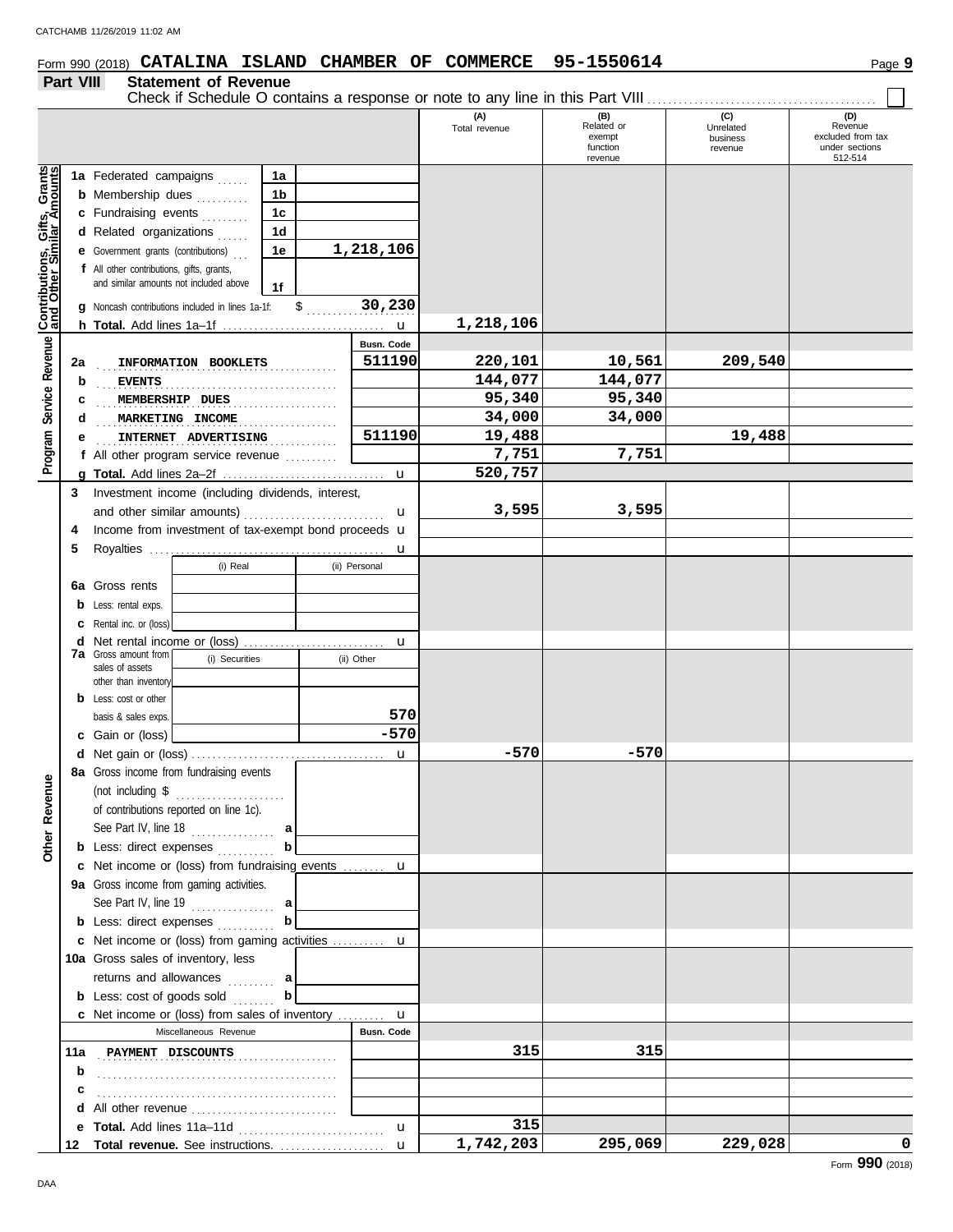# **Form 990 (2018) CATALINA ISLAND CHAMBER OF COMMERCE 95-1550614** Page 10

|              | Part IX<br><b>Statement of Functional Expenses</b>                                                                                                                                                                                                                                                                                                                                                                                                                                                                                  |                       |                        |                       |                    |
|--------------|-------------------------------------------------------------------------------------------------------------------------------------------------------------------------------------------------------------------------------------------------------------------------------------------------------------------------------------------------------------------------------------------------------------------------------------------------------------------------------------------------------------------------------------|-----------------------|------------------------|-----------------------|--------------------|
|              | Section 501(c)(3) and 501(c)(4) organizations must complete all columns. All other organizations must complete column (A).                                                                                                                                                                                                                                                                                                                                                                                                          |                       |                        |                       |                    |
|              | Check if Schedule O contains a response or note to any line in this Part IX                                                                                                                                                                                                                                                                                                                                                                                                                                                         |                       |                        |                       |                    |
|              | Do not include amounts reported on lines 6b,                                                                                                                                                                                                                                                                                                                                                                                                                                                                                        | (A)<br>Total expenses | (B)<br>Program service | (C)<br>Management and | (D)<br>Fundraising |
|              | 7b, 8b, 9b, and 10b of Part VIII.                                                                                                                                                                                                                                                                                                                                                                                                                                                                                                   |                       | expenses               | general expenses      | expenses           |
| 1            | Grants and other assistance to domestic organizations                                                                                                                                                                                                                                                                                                                                                                                                                                                                               |                       |                        |                       |                    |
|              | and domestic governments. See Part IV, line 21                                                                                                                                                                                                                                                                                                                                                                                                                                                                                      |                       |                        |                       |                    |
| $\mathbf{2}$ | Grants and other assistance to domestic                                                                                                                                                                                                                                                                                                                                                                                                                                                                                             |                       |                        |                       |                    |
|              | individuals. See Part IV, line 22                                                                                                                                                                                                                                                                                                                                                                                                                                                                                                   |                       |                        |                       |                    |
| 3            | Grants and other assistance to foreign                                                                                                                                                                                                                                                                                                                                                                                                                                                                                              |                       |                        |                       |                    |
|              | organizations, foreign governments, and foreign                                                                                                                                                                                                                                                                                                                                                                                                                                                                                     |                       |                        |                       |                    |
|              | individuals. See Part IV, lines 15 and 16                                                                                                                                                                                                                                                                                                                                                                                                                                                                                           |                       |                        |                       |                    |
| 4            | Benefits paid to or for members                                                                                                                                                                                                                                                                                                                                                                                                                                                                                                     |                       |                        |                       |                    |
| 5            | Compensation of current officers, directors,                                                                                                                                                                                                                                                                                                                                                                                                                                                                                        |                       |                        |                       |                    |
|              | trustees, and key employees                                                                                                                                                                                                                                                                                                                                                                                                                                                                                                         |                       |                        |                       |                    |
| 6            | Compensation not included above, to disqualified                                                                                                                                                                                                                                                                                                                                                                                                                                                                                    |                       |                        |                       |                    |
|              | persons (as defined under section 4958(f)(1)) and                                                                                                                                                                                                                                                                                                                                                                                                                                                                                   |                       |                        |                       |                    |
|              | persons described in section 4958(c)(3)(B)                                                                                                                                                                                                                                                                                                                                                                                                                                                                                          | $\overline{437,}536$  | 280,320                | $\overline{1}57,216$  |                    |
| 7            | Other salaries and wages                                                                                                                                                                                                                                                                                                                                                                                                                                                                                                            |                       |                        |                       |                    |
| 8            | Pension plan accruals and contributions (include                                                                                                                                                                                                                                                                                                                                                                                                                                                                                    |                       |                        |                       |                    |
|              | section 401(k) and 403(b) employer contributions)                                                                                                                                                                                                                                                                                                                                                                                                                                                                                   | 63,692                | 46,460                 | 17,232                |                    |
| 9            | Other employee benefits                                                                                                                                                                                                                                                                                                                                                                                                                                                                                                             | 33,677                | 23,400                 | 10,277                |                    |
| 10           | Payroll taxes                                                                                                                                                                                                                                                                                                                                                                                                                                                                                                                       |                       |                        |                       |                    |
| 11           | Fees for services (non-employees):                                                                                                                                                                                                                                                                                                                                                                                                                                                                                                  |                       |                        |                       |                    |
| а            | Management                                                                                                                                                                                                                                                                                                                                                                                                                                                                                                                          | 600                   | 600                    |                       |                    |
| b            | Legal                                                                                                                                                                                                                                                                                                                                                                                                                                                                                                                               | 13,402                |                        | 13,402                |                    |
| c            | Lobbying                                                                                                                                                                                                                                                                                                                                                                                                                                                                                                                            |                       |                        |                       |                    |
| d<br>е       | Professional fundraising services. See Part IV, line 17                                                                                                                                                                                                                                                                                                                                                                                                                                                                             |                       |                        |                       |                    |
| f            | Investment management fees                                                                                                                                                                                                                                                                                                                                                                                                                                                                                                          |                       |                        |                       |                    |
| a            | Other. (If line 11g amount exceeds 10% of line 25, column                                                                                                                                                                                                                                                                                                                                                                                                                                                                           |                       |                        |                       |                    |
|              | (A) amount, list line 11g expenses on Schedule O.)                                                                                                                                                                                                                                                                                                                                                                                                                                                                                  | 118,908               | 117,908                | 1,000                 |                    |
| 12           | Advertising and promotion                                                                                                                                                                                                                                                                                                                                                                                                                                                                                                           | 498,404               | 498,029                | 375                   |                    |
| 13           |                                                                                                                                                                                                                                                                                                                                                                                                                                                                                                                                     | 174,775               | 162,024                | 12,751                |                    |
| 14           | Information technology                                                                                                                                                                                                                                                                                                                                                                                                                                                                                                              | 114,518               | 114,479                | 39                    |                    |
| 15           | Royalties                                                                                                                                                                                                                                                                                                                                                                                                                                                                                                                           |                       |                        |                       |                    |
| 16           |                                                                                                                                                                                                                                                                                                                                                                                                                                                                                                                                     | 75,593                | 56,323                 | 19,270                |                    |
|              | 17 Travel                                                                                                                                                                                                                                                                                                                                                                                                                                                                                                                           | 24,949                | 22,964                 | 1,985                 |                    |
|              | 18 Payments of travel or entertainment expenses                                                                                                                                                                                                                                                                                                                                                                                                                                                                                     |                       |                        |                       |                    |
|              | for any federal, state, or local public officials                                                                                                                                                                                                                                                                                                                                                                                                                                                                                   |                       |                        |                       |                    |
| 19           | Conferences, conventions, and meetings                                                                                                                                                                                                                                                                                                                                                                                                                                                                                              | 22,766                | 20,934                 | 1,832                 |                    |
| 20           | $\textbf{Interest} \hspace{2em} \begin{minipage}{1em} \begin{minipage}{1em} \begin{minipage}{1em} \begin{minipage}{1em} \end{minipage} \end{minipage} \end{minipage} \begin{minipage}{1em} \begin{minipage}{1em} \begin{minipage}{1em} \begin{minipage}{1em} \end{minipage} \end{minipage} \end{minipage} \end{minipage} \begin{minipage}{1em} \begin{minipage}{1em} \begin{minipage}{1em} \begin{minipage}{1em} \end{minipage} \end{minipage} \end{minipage} \end{minipage} \begin{minipage}{1em}$                                 | 367                   |                        | 367                   |                    |
| 21           | Payments to affiliates                                                                                                                                                                                                                                                                                                                                                                                                                                                                                                              |                       |                        |                       |                    |
| 22           | Depreciation, depletion, and amortization                                                                                                                                                                                                                                                                                                                                                                                                                                                                                           | 4,301                 |                        | 4,301                 |                    |
| 23           | $In surface \begin{tabular}{@{}l@{}} \hline \multicolumn{3}{c}{\textbf{Insurance}} \\ \hline \multicolumn{3}{c}{\textbf{Insurance}} \\ \hline \multicolumn{3}{c}{\textbf{Insurance}} \\ \hline \multicolumn{3}{c}{\textbf{Insurance}} \\ \hline \multicolumn{3}{c}{\textbf{Insurance}} \\ \hline \multicolumn{3}{c}{\textbf{Insurance}} \\ \hline \multicolumn{3}{c}{\textbf{Insurance}} \\ \hline \multicolumn{3}{c}{\textbf{Insurance}} \\ \hline \multicolumn{3}{c}{\textbf{Insurance}} \\ \hline \multicolumn{3}{c}{\textbf{In$ | 6,773                 | 28                     | 6,745                 |                    |
| 24           | Other expenses. Itemize expenses not covered                                                                                                                                                                                                                                                                                                                                                                                                                                                                                        |                       |                        |                       |                    |
|              | above (List miscellaneous expenses in line 24e. If                                                                                                                                                                                                                                                                                                                                                                                                                                                                                  |                       |                        |                       |                    |
|              | line 24e amount exceeds 10% of line 25, column                                                                                                                                                                                                                                                                                                                                                                                                                                                                                      |                       |                        |                       |                    |
|              | (A) amount, list line 24e expenses on Schedule O.)                                                                                                                                                                                                                                                                                                                                                                                                                                                                                  |                       |                        |                       |                    |
| а            | SPECIAL EVENTS                                                                                                                                                                                                                                                                                                                                                                                                                                                                                                                      | 186,506               | 186,506                |                       |                    |
| b            | ALLOCATED FROM DIRECT                                                                                                                                                                                                                                                                                                                                                                                                                                                                                                               | 71,280                | 71,280                 |                       |                    |
| c            | DUES & SUBSCRIPTIONS                                                                                                                                                                                                                                                                                                                                                                                                                                                                                                                | 22,236                | 12,113                 | 10,123                |                    |
| d            | CREDIT CARD PROCESSING                                                                                                                                                                                                                                                                                                                                                                                                                                                                                                              | 9,475                 | $-50$                  | 9,525                 |                    |
| е            | All other expenses                                                                                                                                                                                                                                                                                                                                                                                                                                                                                                                  | 11,084                | 8,731                  | 2,353                 |                    |
| 25           | Total functional expenses. Add lines 1 through 24e.                                                                                                                                                                                                                                                                                                                                                                                                                                                                                 | 1,890,842             | 1,622,049              | 268,793               | $\mathbf 0$        |
| 26           | Joint costs. Complete this line only if the<br>organization reported in column (B) joint costs                                                                                                                                                                                                                                                                                                                                                                                                                                      |                       |                        |                       |                    |
|              | from a combined educational campaign and                                                                                                                                                                                                                                                                                                                                                                                                                                                                                            |                       |                        |                       |                    |
|              | fundraising solicitation. Check here u<br>if                                                                                                                                                                                                                                                                                                                                                                                                                                                                                        |                       |                        |                       |                    |
|              | following SOP 98-2 (ASC 958-720).                                                                                                                                                                                                                                                                                                                                                                                                                                                                                                   |                       |                        |                       |                    |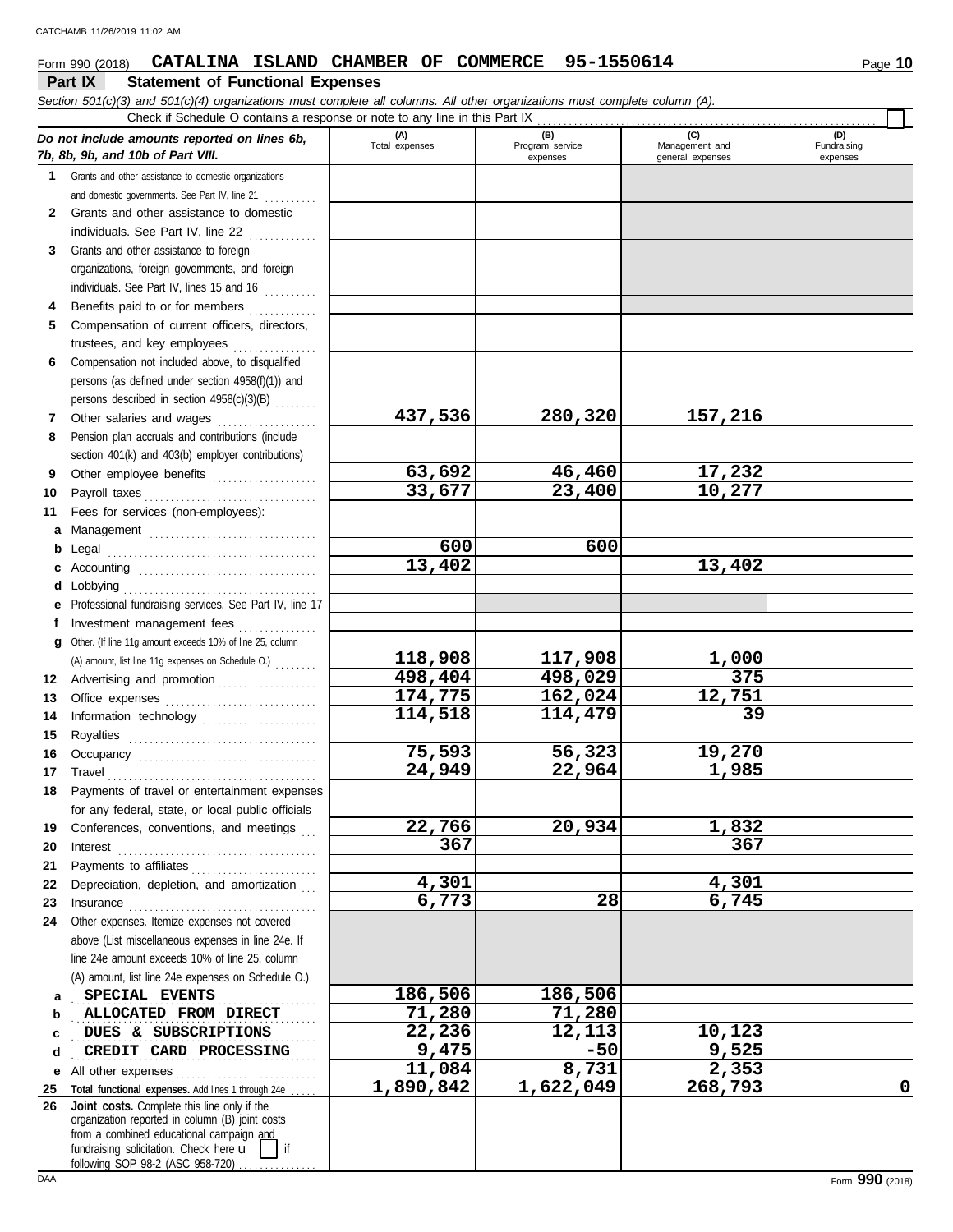|  | Form 990 (2018) | <b>CATALINA</b> |  |  |  |  | ISLAND CHAMBER OF COMMERCE 95-1550614 | Page |
|--|-----------------|-----------------|--|--|--|--|---------------------------------------|------|
|--|-----------------|-----------------|--|--|--|--|---------------------------------------|------|

|                   | Part X   | <b>Balance Sheet</b>                                                                                                                                                                                                                                                         |        |         |                          |                 |                    |
|-------------------|----------|------------------------------------------------------------------------------------------------------------------------------------------------------------------------------------------------------------------------------------------------------------------------------|--------|---------|--------------------------|-----------------|--------------------|
|                   |          |                                                                                                                                                                                                                                                                              |        |         |                          |                 |                    |
|                   |          |                                                                                                                                                                                                                                                                              |        |         | (A)<br>Beginning of year |                 | (B)<br>End of year |
|                   | 1        |                                                                                                                                                                                                                                                                              |        |         | 122,144                  | $\mathbf{1}$    | 79,174             |
|                   | 2        |                                                                                                                                                                                                                                                                              |        |         | 146,459                  | $\mathbf{2}$    | 96,580             |
|                   | 3        |                                                                                                                                                                                                                                                                              |        |         |                          | 3               |                    |
|                   | 4        | Accounts receivable, net                                                                                                                                                                                                                                                     |        |         | 38,070                   | 4               | 8,658              |
|                   | 5        | Loans and other receivables from current and former officers, directors.                                                                                                                                                                                                     |        |         |                          |                 |                    |
|                   |          | trustees, key employees, and highest compensated employees.                                                                                                                                                                                                                  |        |         |                          |                 |                    |
|                   |          | Complete Part II of Schedule L                                                                                                                                                                                                                                               |        |         |                          | 5               |                    |
|                   | 6        | Loans and other receivables from other disqualified persons (as defined under section                                                                                                                                                                                        |        |         |                          |                 |                    |
|                   |          | $4958(f)(1)$ , persons described in section $4958(c)(3)(B)$ , and contributing employers and                                                                                                                                                                                 |        |         |                          |                 |                    |
|                   |          | sponsoring organizations of section 501(c)(9) voluntary employees' beneficiary                                                                                                                                                                                               |        |         |                          |                 |                    |
|                   |          | organizations (see instructions). Complete Part II of Schedule L                                                                                                                                                                                                             |        |         |                          | 6               |                    |
| Assets            | 7        |                                                                                                                                                                                                                                                                              |        |         |                          | $\overline{7}$  |                    |
|                   | 8        | Inventories for sale or use <i>communication</i> and <i>members</i> for sale or use <i>communication</i> and <i>members</i> for sale or use <i>communication</i> and <i>members</i> for sale or use <i>communication</i> and <i>members</i> for sale or use <i>communica</i> |        |         |                          | 8               |                    |
|                   | 9        |                                                                                                                                                                                                                                                                              |        |         | 50,381                   | 9               | 60,987             |
|                   |          | 10a Land, buildings, and equipment: cost or                                                                                                                                                                                                                                  |        |         |                          |                 |                    |
|                   |          |                                                                                                                                                                                                                                                                              |        | 170,213 |                          |                 |                    |
|                   |          | <b>b</b> Less: accumulated depreciation                                                                                                                                                                                                                                      | 10b l  | 70,820  | 101,835                  | 10 <sub>c</sub> | 99,393             |
|                   | 11       |                                                                                                                                                                                                                                                                              |        |         | 72,761                   | 11              | 83,408             |
|                   | 12       |                                                                                                                                                                                                                                                                              |        |         | 12                       |                 |                    |
|                   | 13       |                                                                                                                                                                                                                                                                              |        |         | 13                       |                 |                    |
|                   | 14       | Intangible assets                                                                                                                                                                                                                                                            |        |         |                          | 14              |                    |
|                   | 15       |                                                                                                                                                                                                                                                                              |        |         |                          | 15              |                    |
|                   | 16       |                                                                                                                                                                                                                                                                              |        |         | 531,650                  | 16              | 428,200            |
|                   | 17       |                                                                                                                                                                                                                                                                              |        |         | 170,474                  | 17              | 185,737            |
|                   | 18       | Grants payable                                                                                                                                                                                                                                                               |        | 18      |                          |                 |                    |
|                   | 19       | Deferred revenue                                                                                                                                                                                                                                                             | 13,447 | 19      | 40,517                   |                 |                    |
|                   | 20       |                                                                                                                                                                                                                                                                              |        | 20      |                          |                 |                    |
|                   | 21       | Escrow or custodial account liability. Complete Part IV of Schedule D                                                                                                                                                                                                        |        |         |                          | 21              |                    |
|                   | 22       | Loans and other payables to current and former officers, directors,                                                                                                                                                                                                          |        |         |                          |                 |                    |
|                   |          | trustees, key employees, highest compensated employees, and                                                                                                                                                                                                                  |        |         |                          |                 |                    |
| Liabilities       |          | disqualified persons. Complete Part II of Schedule L                                                                                                                                                                                                                         |        |         |                          | 22              |                    |
|                   | 23       |                                                                                                                                                                                                                                                                              |        |         |                          | 23<br>24        |                    |
|                   | 24<br>25 | Other liabilities (including federal income tax, payables to related third                                                                                                                                                                                                   |        |         |                          |                 |                    |
|                   |          | parties, and other liabilities not included on lines 17-24). Complete Part X                                                                                                                                                                                                 |        |         |                          |                 |                    |
|                   |          | of Schedule D                                                                                                                                                                                                                                                                |        |         | 44,600                   | 25              | 47,456             |
|                   | 26       |                                                                                                                                                                                                                                                                              |        |         | 228,521                  | 26              | 273,710            |
|                   |          | Organizations that follow SFAS 117 (ASC 958), check here $\mathbf{u}$ $ \mathbf{X} $ and                                                                                                                                                                                     |        |         |                          |                 |                    |
|                   |          | complete lines 27 through 29, and lines 33 and 34.                                                                                                                                                                                                                           |        |         |                          |                 |                    |
|                   | 27       | Unrestricted net assets                                                                                                                                                                                                                                                      |        |         | 303,129                  | 27              | 154,490            |
|                   | 28       |                                                                                                                                                                                                                                                                              |        |         |                          | 28              |                    |
|                   | 29       | Permanently restricted net assets                                                                                                                                                                                                                                            |        |         |                          | 29              |                    |
| or Fund Balances  |          | Organizations that do not follow SFAS 117 (ASC 958), check here u                                                                                                                                                                                                            |        | and     |                          |                 |                    |
|                   |          | complete lines 30 through 34.                                                                                                                                                                                                                                                |        |         |                          |                 |                    |
| <b>Net Assets</b> | 30       | Capital stock or trust principal, or current funds                                                                                                                                                                                                                           |        |         |                          | 30              |                    |
|                   | 31       |                                                                                                                                                                                                                                                                              |        |         |                          | 31              |                    |
|                   | 32       | Retained earnings, endowment, accumulated income, or other funds                                                                                                                                                                                                             |        |         |                          | 32              |                    |
|                   | 33       | Total net assets or fund balances                                                                                                                                                                                                                                            |        |         | 303,129                  | 33              | 154,490            |
|                   | 34       |                                                                                                                                                                                                                                                                              |        |         | 531,650                  | 34              | 428,200            |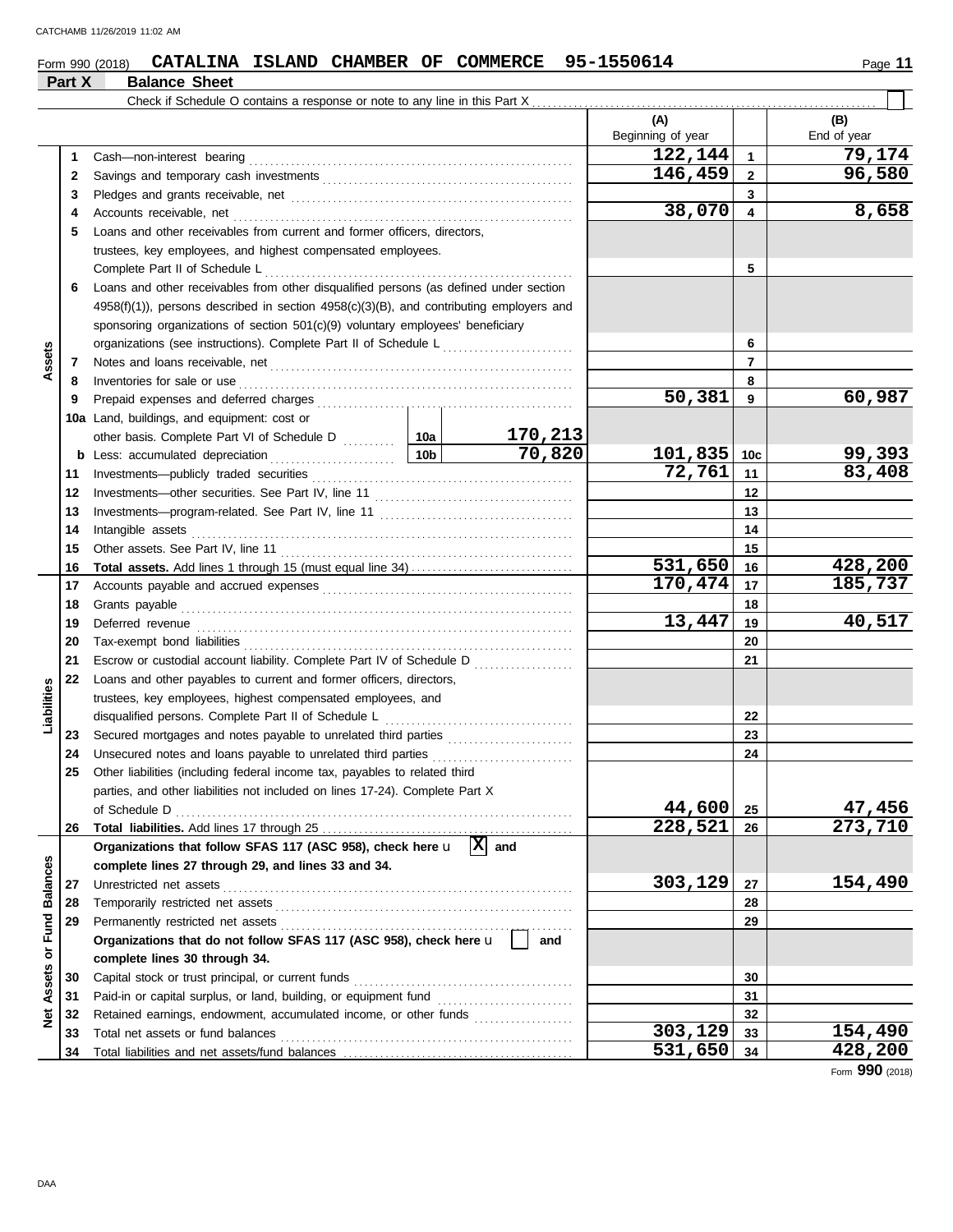|    | Form 990 (2018) CATALINA ISLAND CHAMBER OF COMMERCE 95-1550614                                                                                                                                                                      |                         |                | Page 12          |  |  |  |  |
|----|-------------------------------------------------------------------------------------------------------------------------------------------------------------------------------------------------------------------------------------|-------------------------|----------------|------------------|--|--|--|--|
|    | <b>Reconciliation of Net Assets</b><br>Part XI                                                                                                                                                                                      |                         |                |                  |  |  |  |  |
|    |                                                                                                                                                                                                                                     |                         |                |                  |  |  |  |  |
| 1. |                                                                                                                                                                                                                                     |                         |                | 1,742,203        |  |  |  |  |
| 2  |                                                                                                                                                                                                                                     | $\overline{2}$          |                | 1,890,842        |  |  |  |  |
| 3  | $\overline{\mathbf{3}}$                                                                                                                                                                                                             |                         |                |                  |  |  |  |  |
| 4  |                                                                                                                                                                                                                                     | $\overline{\mathbf{4}}$ |                | 303,129          |  |  |  |  |
| 5  |                                                                                                                                                                                                                                     | 5                       |                |                  |  |  |  |  |
| 6  |                                                                                                                                                                                                                                     | 6                       |                |                  |  |  |  |  |
| 7  | Investment expenses                                                                                                                                                                                                                 | $\overline{7}$          |                |                  |  |  |  |  |
| 8  | Prior period adjustments <b>construction and construction of the construction</b> of the construction of the construction of the construction of the construction of the construction of the construction of the construction of th | 8                       |                |                  |  |  |  |  |
| 9  | Other changes in net assets or fund balances (explain in Schedule O)                                                                                                                                                                | 9                       |                |                  |  |  |  |  |
| 10 | Net assets or fund balances at end of year. Combine lines 3 through 9 (must equal Part X, line                                                                                                                                      |                         |                |                  |  |  |  |  |
|    | 33. column (B))                                                                                                                                                                                                                     | 10                      |                | 154,490          |  |  |  |  |
|    | <b>Financial Statements and Reporting</b><br>Part XII                                                                                                                                                                               |                         |                |                  |  |  |  |  |
|    |                                                                                                                                                                                                                                     |                         |                |                  |  |  |  |  |
|    |                                                                                                                                                                                                                                     |                         |                | No<br><b>Yes</b> |  |  |  |  |
| 1. | X<br>Accounting method used to prepare the Form 990:<br>Cash<br>Accrual<br>Other                                                                                                                                                    |                         |                |                  |  |  |  |  |
|    | If the organization changed its method of accounting from a prior year or checked "Other," explain in                                                                                                                               |                         |                |                  |  |  |  |  |
|    | Schedule O.                                                                                                                                                                                                                         |                         |                |                  |  |  |  |  |
|    | 2a Were the organization's financial statements compiled or reviewed by an independent accountant?                                                                                                                                  |                         | 2a             | x                |  |  |  |  |
|    | If "Yes," check a box below to indicate whether the financial statements for the year were compiled or                                                                                                                              |                         |                |                  |  |  |  |  |
|    | reviewed on a separate basis, consolidated basis, or both:                                                                                                                                                                          |                         |                |                  |  |  |  |  |
|    | Separate basis<br>Consolidated basis<br>Both consolidated and separate basis                                                                                                                                                        |                         |                |                  |  |  |  |  |
|    | <b>b</b> Were the organization's financial statements audited by an independent accountant?                                                                                                                                         |                         | 2b             | х                |  |  |  |  |
|    | If "Yes," check a box below to indicate whether the financial statements for the year were audited on a                                                                                                                             |                         |                |                  |  |  |  |  |
|    | separate basis, consolidated basis, or both:                                                                                                                                                                                        |                         |                |                  |  |  |  |  |
|    | Consolidated basis<br>Both consolidated and separate basis<br>Separate basis                                                                                                                                                        |                         |                |                  |  |  |  |  |
|    | c If "Yes" to line 2a or 2b, does the organization have a committee that assumes responsibility for oversight                                                                                                                       |                         |                |                  |  |  |  |  |
|    | of the audit, review, or compilation of its financial statements and selection of an independent accountant?                                                                                                                        |                         | 2c             |                  |  |  |  |  |
|    | If the organization changed either its oversight process or selection process during the tax year, explain in                                                                                                                       |                         |                |                  |  |  |  |  |
|    | Schedule O.                                                                                                                                                                                                                         |                         |                |                  |  |  |  |  |
|    | 3a As a result of a federal award, was the organization required to undergo an audit or audits as set forth in                                                                                                                      |                         |                |                  |  |  |  |  |
|    | the Single Audit Act and OMB Circular A-133?                                                                                                                                                                                        |                         | 3a             |                  |  |  |  |  |
|    | If "Yes," did the organization undergo the required audit or audits? If the organization did not undergo the                                                                                                                        |                         |                |                  |  |  |  |  |
|    |                                                                                                                                                                                                                                     |                         | 3 <sub>b</sub> |                  |  |  |  |  |

Form **990** (2018)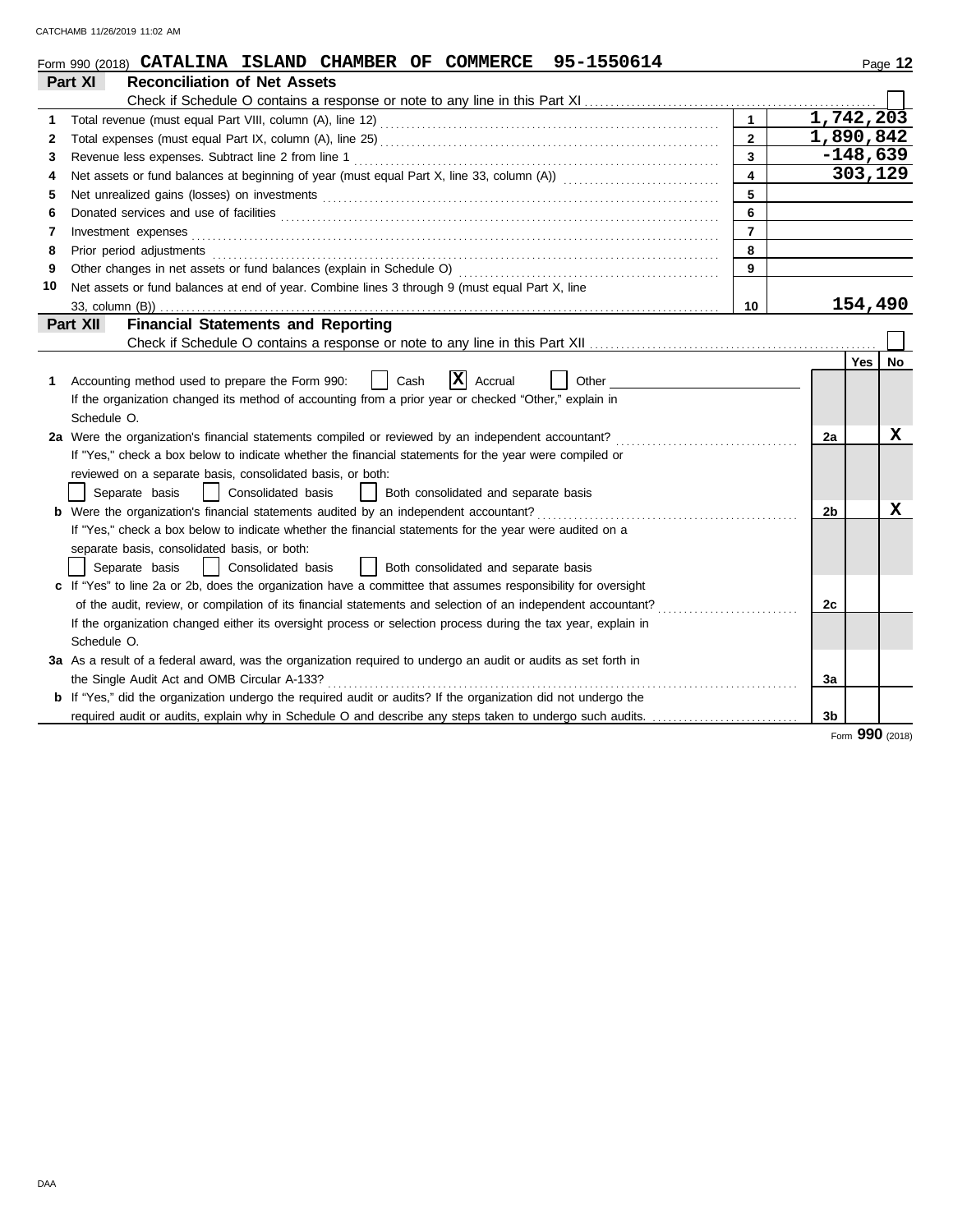| CATCHAMB 11/26/2019 11:02 AM |  |  |
|------------------------------|--|--|
|                              |  |  |

**(Form 990)**

Department of the Treasury Internal Revenue Service

# **SCHEDULE D Supplemental Financial Statements**

**Part IV, line 6, 7, 8, 9, 10, 11a, 11b, 11c, 11d, 11e, 11f, 12a, or 12b.** u **Complete if the organization answered "Yes" on Form 990,**

u **Attach to Form 990.**  u **Go to** *www.irs.gov/Form990* **for instructions and the latest information.**

**Open to Public Inspection**

**2018**

OMB No. 1545-0047

| Name of the organization |  |
|--------------------------|--|

| Employer identification number |  |
|--------------------------------|--|
|                                |  |

|              | CATALINA ISLAND CHAMBER OF COMMERCE                                                                                                                                                        |                                                    |                                 |
|--------------|--------------------------------------------------------------------------------------------------------------------------------------------------------------------------------------------|----------------------------------------------------|---------------------------------|
|              | AND VISITORS BUREAU                                                                                                                                                                        |                                                    | 95-1550614                      |
|              | Organizations Maintaining Donor Advised Funds or Other Similar Funds or Accounts.<br>Part I<br>Complete if the organization answered "Yes" on Form 990, Part IV, line 6.                   |                                                    |                                 |
|              |                                                                                                                                                                                            | (a) Donor advised funds                            | (b) Funds and other accounts    |
| 1            |                                                                                                                                                                                            |                                                    |                                 |
| 2            | Aggregate value of contributions to (during year) [10] Aggregate value of contributions to (during year)                                                                                   |                                                    |                                 |
| 3            |                                                                                                                                                                                            |                                                    |                                 |
|              |                                                                                                                                                                                            |                                                    |                                 |
| 5            | Did the organization inform all donors and donor advisors in writing that the assets held in donor advised                                                                                 |                                                    |                                 |
|              |                                                                                                                                                                                            |                                                    | Yes<br>No                       |
| 6            | Did the organization inform all grantees, donors, and donor advisors in writing that grant funds can be used                                                                               |                                                    |                                 |
|              | only for charitable purposes and not for the benefit of the donor or donor advisor, or for any other purpose                                                                               |                                                    |                                 |
|              |                                                                                                                                                                                            |                                                    | Yes<br>No                       |
|              | <b>Conservation Easements.</b><br>Part II                                                                                                                                                  |                                                    |                                 |
|              | Complete if the organization answered "Yes" on Form 990, Part IV, line 7.                                                                                                                  |                                                    |                                 |
| 1.           | Purpose(s) of conservation easements held by the organization (check all that apply).                                                                                                      |                                                    |                                 |
|              | Preservation of land for public use (e.g., recreation or education)                                                                                                                        | Preservation of a historically important land area |                                 |
|              | Protection of natural habitat                                                                                                                                                              | Preservation of a certified historic structure     |                                 |
|              | Preservation of open space                                                                                                                                                                 |                                                    |                                 |
| 2            | Complete lines 2a through 2d if the organization held a qualified conservation contribution in the form of a conservation                                                                  |                                                    |                                 |
|              | easement on the last day of the tax year.                                                                                                                                                  |                                                    | Held at the End of the Tax Year |
| а            | Total number of conservation easements                                                                                                                                                     |                                                    | 2a                              |
| b            |                                                                                                                                                                                            |                                                    | 2b                              |
| c            | Number of conservation easements on a certified historic structure included in (a) [11] [21] Number of conservation easements on a certified historic structure included in (a)            |                                                    | 2c                              |
| d            | Number of conservation easements included in (c) acquired after 7/25/06, and not on a                                                                                                      |                                                    |                                 |
|              | historic structure listed in the National Register                                                                                                                                         |                                                    | 2d                              |
| 3            | Number of conservation easements modified, transferred, released, extinguished, or terminated by the organization during the                                                               |                                                    |                                 |
|              | tax year $\mathbf u$                                                                                                                                                                       |                                                    |                                 |
|              | Number of states where property subject to conservation easement is located <b>u</b>                                                                                                       |                                                    |                                 |
| 5            | Does the organization have a written policy regarding the periodic monitoring, inspection, handling of                                                                                     |                                                    |                                 |
|              |                                                                                                                                                                                            |                                                    | Yes<br>No                       |
| 6            | Staff and volunteer hours devoted to monitoring, inspecting, handling of violations, and enforcing conservation easements during the year                                                  |                                                    |                                 |
|              | ${\bf u}$ , , , , , , , , , , , , , , , ,                                                                                                                                                  |                                                    |                                 |
| 7            | Amount of expenses incurred in monitoring, inspecting, handling of violations, and enforcing conservation easements during the year                                                        |                                                    |                                 |
|              | u \$                                                                                                                                                                                       |                                                    |                                 |
|              | Does each conservation easement reported on line 2(d) above satisfy the requirements of section 170(h)(4)(B)(i)                                                                            |                                                    |                                 |
|              |                                                                                                                                                                                            |                                                    | Yes $\boxed{\phantom{1}}$ No    |
| 9            | In Part XIII, describe how the organization reports conservation easements in its revenue and expense statement, and                                                                       |                                                    |                                 |
|              | balance sheet, and include, if applicable, the text of the footnote to the organization's financial statements that describes the<br>organization's accounting for conservation easements. |                                                    |                                 |
|              | Organizations Maintaining Collections of Art, Historical Treasures, or Other Similar Assets.<br>Part III                                                                                   |                                                    |                                 |
|              | Complete if the organization answered "Yes" on Form 990, Part IV, line 8.                                                                                                                  |                                                    |                                 |
|              | 1a If the organization elected, as permitted under SFAS 116 (ASC 958), not to report in its revenue statement and balance sheet                                                            |                                                    |                                 |
|              | works of art, historical treasures, or other similar assets held for public exhibition, education, or research in furtherance of                                                           |                                                    |                                 |
|              | public service, provide, in Part XIII, the text of the footnote to its financial statements that describes these items.                                                                    |                                                    |                                 |
| b            | If the organization elected, as permitted under SFAS 116 (ASC 958), to report in its revenue statement and balance sheet                                                                   |                                                    |                                 |
|              | works of art, historical treasures, or other similar assets held for public exhibition, education, or research in furtherance of                                                           |                                                    |                                 |
|              | public service, provide the following amounts relating to these items:                                                                                                                     |                                                    |                                 |
|              |                                                                                                                                                                                            |                                                    | <b>u</b> \$                     |
|              | (ii) Assets included in Form 990, Part X                                                                                                                                                   |                                                    | $\mathbf{u}$ \$                 |
| $\mathbf{2}$ | If the organization received or held works of art, historical treasures, or other similar assets for financial gain, provide the                                                           |                                                    |                                 |
|              | following amounts required to be reported under SFAS 116 (ASC 958) relating to these items:                                                                                                |                                                    |                                 |
| а            |                                                                                                                                                                                            |                                                    |                                 |
| b            |                                                                                                                                                                                            |                                                    |                                 |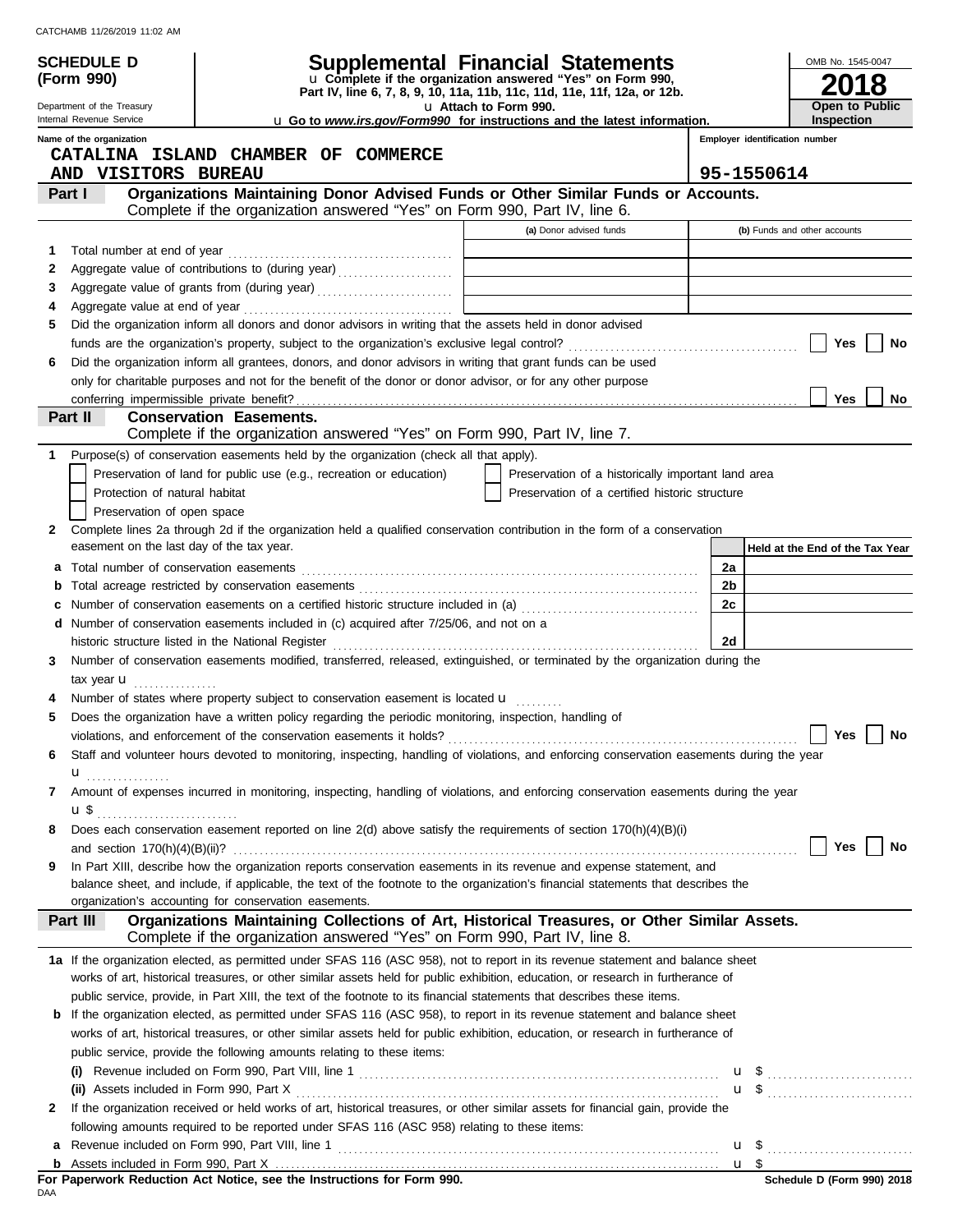|    | Schedule D (Form 990) 2018 CATALINA ISLAND CHAMBER OF COMMERCE                                                                                                                                                                      |                         |                           |                         | 95-1550614      |                      |                | Page 2              |
|----|-------------------------------------------------------------------------------------------------------------------------------------------------------------------------------------------------------------------------------------|-------------------------|---------------------------|-------------------------|-----------------|----------------------|----------------|---------------------|
|    | Organizations Maintaining Collections of Art, Historical Treasures, or Other Similar Assets (continued)<br>Part III                                                                                                                 |                         |                           |                         |                 |                      |                |                     |
| 3. | Using the organization's acquisition, accession, and other records, check any of the following that are a significant use of its<br>collection items (check all that apply):                                                        |                         |                           |                         |                 |                      |                |                     |
| a  | Public exhibition                                                                                                                                                                                                                   | d                       | Loan or exchange programs |                         |                 |                      |                |                     |
| b  | Scholarly research                                                                                                                                                                                                                  | е                       |                           |                         |                 |                      |                |                     |
| c  | Preservation for future generations                                                                                                                                                                                                 |                         |                           |                         |                 |                      |                |                     |
|    | Provide a description of the organization's collections and explain how they further the organization's exempt purpose in Part                                                                                                      |                         |                           |                         |                 |                      |                |                     |
|    | XIII.                                                                                                                                                                                                                               |                         |                           |                         |                 |                      |                |                     |
|    | During the year, did the organization solicit or receive donations of art, historical treasures, or other similar                                                                                                                   |                         |                           |                         |                 |                      |                |                     |
|    |                                                                                                                                                                                                                                     |                         |                           |                         |                 |                      | <b>Yes</b>     | No                  |
|    | Part IV<br><b>Escrow and Custodial Arrangements.</b>                                                                                                                                                                                |                         |                           |                         |                 |                      |                |                     |
|    | Complete if the organization answered "Yes" on Form 990, Part IV, line 9, or reported an amount on Form<br>990, Part X, line 21.                                                                                                    |                         |                           |                         |                 |                      |                |                     |
|    | 1a Is the organization an agent, trustee, custodian or other intermediary for contributions or other assets not                                                                                                                     |                         |                           |                         |                 |                      |                |                     |
|    | included on Form 990, Part X?                                                                                                                                                                                                       |                         |                           |                         |                 |                      | Yes            | No                  |
|    | <b>b</b> If "Yes," explain the arrangement in Part XIII and complete the following table:                                                                                                                                           |                         |                           |                         |                 |                      |                |                     |
|    |                                                                                                                                                                                                                                     |                         |                           |                         |                 |                      | Amount         |                     |
| c  | Beginning balance expressions and the contract of the contract of the contract of the contract of the contract of the contract of the contract of the contract of the contract of the contract of the contract of the contract      |                         |                           |                         |                 | 1c                   |                |                     |
|    |                                                                                                                                                                                                                                     |                         |                           |                         |                 | 1d                   |                |                     |
|    |                                                                                                                                                                                                                                     |                         |                           |                         |                 | 1e                   |                |                     |
| f  | Ending balance <b>constructs</b> and constructs and constructs and constructs and constructs and constructs and constructs and constructs and constructs and constructs and constructs and constructs and constructs and constructs |                         |                           |                         |                 | 1f                   |                |                     |
|    |                                                                                                                                                                                                                                     |                         |                           |                         |                 |                      | Yes            | <b>No</b>           |
|    |                                                                                                                                                                                                                                     |                         |                           |                         |                 |                      |                |                     |
|    | Part V<br><b>Endowment Funds.</b>                                                                                                                                                                                                   |                         |                           |                         |                 |                      |                |                     |
|    | Complete if the organization answered "Yes" on Form 990, Part IV, line 10.                                                                                                                                                          |                         |                           |                         |                 |                      |                |                     |
|    |                                                                                                                                                                                                                                     | (a) Current year        | (b) Prior year            | (c) Two years back      |                 | (d) Three years back |                | (e) Four years back |
|    | 1a Beginning of year balance                                                                                                                                                                                                        |                         |                           |                         |                 |                      |                |                     |
|    | <b>b</b> Contributions <b>contributions</b>                                                                                                                                                                                         |                         |                           |                         |                 |                      |                |                     |
|    | Net investment earnings, gains, and                                                                                                                                                                                                 |                         |                           |                         |                 |                      |                |                     |
|    |                                                                                                                                                                                                                                     |                         |                           |                         |                 |                      |                |                     |
|    | d Grants or scholarships <b>contained</b>                                                                                                                                                                                           |                         |                           |                         |                 |                      |                |                     |
|    | e Other expenditures for facilities and                                                                                                                                                                                             |                         |                           |                         |                 |                      |                |                     |
|    |                                                                                                                                                                                                                                     |                         |                           |                         |                 |                      |                |                     |
|    | f Administrative expenses                                                                                                                                                                                                           |                         |                           |                         |                 |                      |                |                     |
|    | End of year balance                                                                                                                                                                                                                 |                         |                           |                         |                 |                      |                |                     |
|    | Provide the estimated percentage of the current year end balance (line 1g, column (a)) held as:                                                                                                                                     |                         |                           |                         |                 |                      |                |                     |
|    | Board designated or quasi-endowment u                                                                                                                                                                                               |                         |                           |                         |                 |                      |                |                     |
|    | <b>b</b> Permanent endowment $\mathbf{u}$ %                                                                                                                                                                                         |                         |                           |                         |                 |                      |                |                     |
|    | Temporarily restricted endowment <b>u</b> %                                                                                                                                                                                         |                         |                           |                         |                 |                      |                |                     |
|    | The percentages on lines 2a, 2b, and 2c should equal 100%.                                                                                                                                                                          |                         |                           |                         |                 |                      |                |                     |
|    | 3a Are there endowment funds not in the possession of the organization that are held and administered for the                                                                                                                       |                         |                           |                         |                 |                      |                |                     |
|    | organization by:                                                                                                                                                                                                                    |                         |                           |                         |                 |                      |                | Yes  <br>No         |
|    |                                                                                                                                                                                                                                     |                         |                           |                         |                 |                      | 3a(i)          |                     |
|    |                                                                                                                                                                                                                                     |                         |                           |                         |                 |                      | 3a(ii)         |                     |
|    |                                                                                                                                                                                                                                     |                         |                           |                         |                 |                      | 3b             |                     |
|    | Describe in Part XIII the intended uses of the organization's endowment funds.                                                                                                                                                      |                         |                           |                         |                 |                      |                |                     |
|    | Part VI<br>Land, Buildings, and Equipment.                                                                                                                                                                                          |                         |                           |                         |                 |                      |                |                     |
|    | Complete if the organization answered "Yes" on Form 990, Part IV, line 11a. See Form 990, Part X, line 10.                                                                                                                          |                         |                           |                         |                 |                      |                |                     |
|    | Description of property                                                                                                                                                                                                             | (a) Cost or other basis |                           | (b) Cost or other basis | (c) Accumulated |                      | (d) Book value |                     |
|    |                                                                                                                                                                                                                                     | (investment)            |                           | (other)                 | depreciation    |                      |                |                     |
|    |                                                                                                                                                                                                                                     |                         |                           |                         |                 |                      |                |                     |
|    | <b>b</b> Buildings                                                                                                                                                                                                                  |                         |                           |                         |                 |                      |                |                     |
|    | c Leasehold improvements                                                                                                                                                                                                            |                         |                           |                         |                 |                      |                |                     |
|    |                                                                                                                                                                                                                                     |                         |                           |                         |                 |                      |                |                     |
|    |                                                                                                                                                                                                                                     |                         |                           |                         |                 |                      |                |                     |
|    |                                                                                                                                                                                                                                     |                         |                           |                         |                 | $\mathbf u$          |                |                     |

**Schedule D (Form 990) 2018**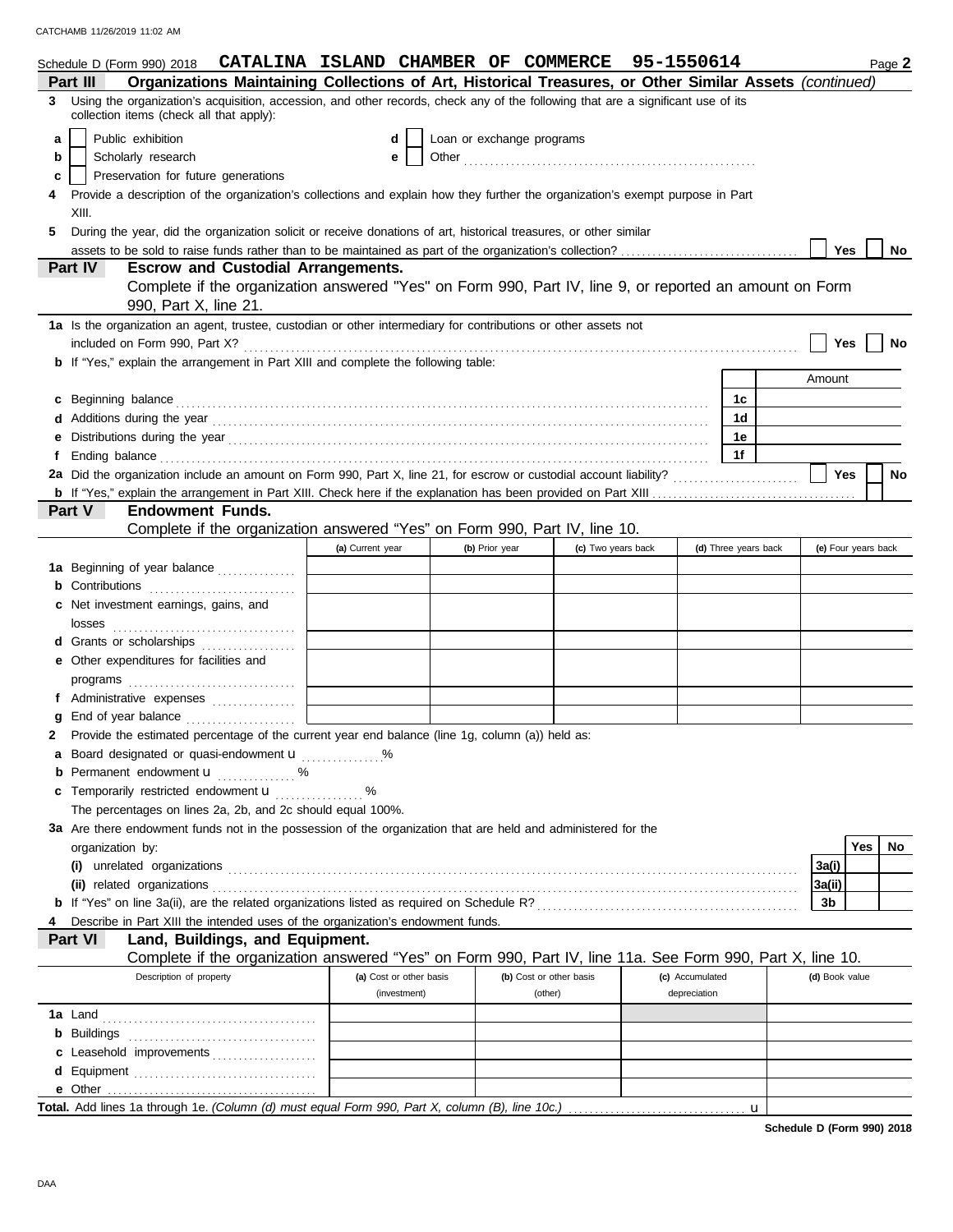| Investments-Other Securities.<br><b>Part VII</b><br>Complete if the organization answered "Yes" on Form 990, Part IV, line 11b. See Form 990, Part X, line 12.<br>(a) Description of security or category<br>(b) Book value<br>(c) Method of valuation:<br>(including name of security)<br>Cost or end-of-year market value<br>$(3)$ Other $\ldots$ $\ldots$ $\ldots$ $\ldots$ $\ldots$ $\ldots$ $\ldots$ $\ldots$ $\ldots$ $\ldots$ $\ldots$<br>$\overline{S}$ (C) $\overline{S}$ . The continuum continuum continuum continuum continuum continuum continuum continuum continuum continuum continuum continuum continuum continuum continuum continuum continuum continuum continuum con<br>$\overline{a}$ (G) $\overline{a}$ . The contract of the contract of the contract of the contract of the contract of the contract of the contract of the contract of the contract of the contract of the contract of the contract of the c<br>(H)<br>Total. (Column (b) must equal Form 990, Part X, col. (B) line 12.) u<br>Investments-Program Related.<br>Part VIII<br>Complete if the organization answered "Yes" on Form 990, Part IV, line 11c. See Form 990, Part X, line 13.<br>(a) Description of investment<br>(b) Book value<br>(c) Method of valuation:<br>Cost or end-of-year market value<br>(1)<br>(2)<br>(3)<br>(4)<br>(5)<br>(6)<br>(7)<br>(8)<br>(9)<br>Total. (Column (b) must equal Form 990, Part X, col. (B) line 13.) u<br>Part IX<br><b>Other Assets.</b><br>Complete if the organization answered "Yes" on Form 990, Part IV, line 11d. See Form 990, Part X, line 15.<br>(b) Book value<br>(a) Description<br>(1)<br>(2)<br>(3)<br>(4)<br>(5)<br>(6)<br>(7)<br>(8)<br>(9)<br>Total. (Column (b) must equal Form 990, Part X, col. (B) line 15.)<br>u<br>Part X<br>Other Liabilities.<br>Complete if the organization answered "Yes" on Form 990, Part IV, line 11e or 11f. See Form 990, Part X,<br>line $25$ .<br>(a) Description of liability<br>(b) Book value<br>1.<br>Federal income taxes<br>(1)<br>47,456<br>Accrued wages<br>(2)<br>(3)<br>(4)<br>(5)<br>(6)<br>(7)<br>(8)<br>(9) | Schedule D (Form 990) 2018 | CATALINA ISLAND CHAMBER OF                                                     | COMMERCE | 95-1550614 | Page 3 |
|------------------------------------------------------------------------------------------------------------------------------------------------------------------------------------------------------------------------------------------------------------------------------------------------------------------------------------------------------------------------------------------------------------------------------------------------------------------------------------------------------------------------------------------------------------------------------------------------------------------------------------------------------------------------------------------------------------------------------------------------------------------------------------------------------------------------------------------------------------------------------------------------------------------------------------------------------------------------------------------------------------------------------------------------------------------------------------------------------------------------------------------------------------------------------------------------------------------------------------------------------------------------------------------------------------------------------------------------------------------------------------------------------------------------------------------------------------------------------------------------------------------------------------------------------------------------------------------------------------------------------------------------------------------------------------------------------------------------------------------------------------------------------------------------------------------------------------------------------------------------------------------------------------------------------------------------------------------------------------------------------------------------------------------------------------------------------------------------------------------|----------------------------|--------------------------------------------------------------------------------|----------|------------|--------|
|                                                                                                                                                                                                                                                                                                                                                                                                                                                                                                                                                                                                                                                                                                                                                                                                                                                                                                                                                                                                                                                                                                                                                                                                                                                                                                                                                                                                                                                                                                                                                                                                                                                                                                                                                                                                                                                                                                                                                                                                                                                                                                                  |                            |                                                                                |          |            |        |
|                                                                                                                                                                                                                                                                                                                                                                                                                                                                                                                                                                                                                                                                                                                                                                                                                                                                                                                                                                                                                                                                                                                                                                                                                                                                                                                                                                                                                                                                                                                                                                                                                                                                                                                                                                                                                                                                                                                                                                                                                                                                                                                  |                            |                                                                                |          |            |        |
|                                                                                                                                                                                                                                                                                                                                                                                                                                                                                                                                                                                                                                                                                                                                                                                                                                                                                                                                                                                                                                                                                                                                                                                                                                                                                                                                                                                                                                                                                                                                                                                                                                                                                                                                                                                                                                                                                                                                                                                                                                                                                                                  |                            |                                                                                |          |            |        |
|                                                                                                                                                                                                                                                                                                                                                                                                                                                                                                                                                                                                                                                                                                                                                                                                                                                                                                                                                                                                                                                                                                                                                                                                                                                                                                                                                                                                                                                                                                                                                                                                                                                                                                                                                                                                                                                                                                                                                                                                                                                                                                                  |                            |                                                                                |          |            |        |
|                                                                                                                                                                                                                                                                                                                                                                                                                                                                                                                                                                                                                                                                                                                                                                                                                                                                                                                                                                                                                                                                                                                                                                                                                                                                                                                                                                                                                                                                                                                                                                                                                                                                                                                                                                                                                                                                                                                                                                                                                                                                                                                  |                            |                                                                                |          |            |        |
|                                                                                                                                                                                                                                                                                                                                                                                                                                                                                                                                                                                                                                                                                                                                                                                                                                                                                                                                                                                                                                                                                                                                                                                                                                                                                                                                                                                                                                                                                                                                                                                                                                                                                                                                                                                                                                                                                                                                                                                                                                                                                                                  |                            |                                                                                |          |            |        |
|                                                                                                                                                                                                                                                                                                                                                                                                                                                                                                                                                                                                                                                                                                                                                                                                                                                                                                                                                                                                                                                                                                                                                                                                                                                                                                                                                                                                                                                                                                                                                                                                                                                                                                                                                                                                                                                                                                                                                                                                                                                                                                                  |                            |                                                                                |          |            |        |
|                                                                                                                                                                                                                                                                                                                                                                                                                                                                                                                                                                                                                                                                                                                                                                                                                                                                                                                                                                                                                                                                                                                                                                                                                                                                                                                                                                                                                                                                                                                                                                                                                                                                                                                                                                                                                                                                                                                                                                                                                                                                                                                  |                            |                                                                                |          |            |        |
|                                                                                                                                                                                                                                                                                                                                                                                                                                                                                                                                                                                                                                                                                                                                                                                                                                                                                                                                                                                                                                                                                                                                                                                                                                                                                                                                                                                                                                                                                                                                                                                                                                                                                                                                                                                                                                                                                                                                                                                                                                                                                                                  |                            |                                                                                |          |            |        |
|                                                                                                                                                                                                                                                                                                                                                                                                                                                                                                                                                                                                                                                                                                                                                                                                                                                                                                                                                                                                                                                                                                                                                                                                                                                                                                                                                                                                                                                                                                                                                                                                                                                                                                                                                                                                                                                                                                                                                                                                                                                                                                                  |                            |                                                                                |          |            |        |
|                                                                                                                                                                                                                                                                                                                                                                                                                                                                                                                                                                                                                                                                                                                                                                                                                                                                                                                                                                                                                                                                                                                                                                                                                                                                                                                                                                                                                                                                                                                                                                                                                                                                                                                                                                                                                                                                                                                                                                                                                                                                                                                  |                            |                                                                                |          |            |        |
|                                                                                                                                                                                                                                                                                                                                                                                                                                                                                                                                                                                                                                                                                                                                                                                                                                                                                                                                                                                                                                                                                                                                                                                                                                                                                                                                                                                                                                                                                                                                                                                                                                                                                                                                                                                                                                                                                                                                                                                                                                                                                                                  |                            |                                                                                |          |            |        |
|                                                                                                                                                                                                                                                                                                                                                                                                                                                                                                                                                                                                                                                                                                                                                                                                                                                                                                                                                                                                                                                                                                                                                                                                                                                                                                                                                                                                                                                                                                                                                                                                                                                                                                                                                                                                                                                                                                                                                                                                                                                                                                                  |                            |                                                                                |          |            |        |
|                                                                                                                                                                                                                                                                                                                                                                                                                                                                                                                                                                                                                                                                                                                                                                                                                                                                                                                                                                                                                                                                                                                                                                                                                                                                                                                                                                                                                                                                                                                                                                                                                                                                                                                                                                                                                                                                                                                                                                                                                                                                                                                  |                            |                                                                                |          |            |        |
|                                                                                                                                                                                                                                                                                                                                                                                                                                                                                                                                                                                                                                                                                                                                                                                                                                                                                                                                                                                                                                                                                                                                                                                                                                                                                                                                                                                                                                                                                                                                                                                                                                                                                                                                                                                                                                                                                                                                                                                                                                                                                                                  |                            |                                                                                |          |            |        |
|                                                                                                                                                                                                                                                                                                                                                                                                                                                                                                                                                                                                                                                                                                                                                                                                                                                                                                                                                                                                                                                                                                                                                                                                                                                                                                                                                                                                                                                                                                                                                                                                                                                                                                                                                                                                                                                                                                                                                                                                                                                                                                                  |                            |                                                                                |          |            |        |
|                                                                                                                                                                                                                                                                                                                                                                                                                                                                                                                                                                                                                                                                                                                                                                                                                                                                                                                                                                                                                                                                                                                                                                                                                                                                                                                                                                                                                                                                                                                                                                                                                                                                                                                                                                                                                                                                                                                                                                                                                                                                                                                  |                            |                                                                                |          |            |        |
|                                                                                                                                                                                                                                                                                                                                                                                                                                                                                                                                                                                                                                                                                                                                                                                                                                                                                                                                                                                                                                                                                                                                                                                                                                                                                                                                                                                                                                                                                                                                                                                                                                                                                                                                                                                                                                                                                                                                                                                                                                                                                                                  |                            |                                                                                |          |            |        |
|                                                                                                                                                                                                                                                                                                                                                                                                                                                                                                                                                                                                                                                                                                                                                                                                                                                                                                                                                                                                                                                                                                                                                                                                                                                                                                                                                                                                                                                                                                                                                                                                                                                                                                                                                                                                                                                                                                                                                                                                                                                                                                                  |                            |                                                                                |          |            |        |
|                                                                                                                                                                                                                                                                                                                                                                                                                                                                                                                                                                                                                                                                                                                                                                                                                                                                                                                                                                                                                                                                                                                                                                                                                                                                                                                                                                                                                                                                                                                                                                                                                                                                                                                                                                                                                                                                                                                                                                                                                                                                                                                  |                            |                                                                                |          |            |        |
|                                                                                                                                                                                                                                                                                                                                                                                                                                                                                                                                                                                                                                                                                                                                                                                                                                                                                                                                                                                                                                                                                                                                                                                                                                                                                                                                                                                                                                                                                                                                                                                                                                                                                                                                                                                                                                                                                                                                                                                                                                                                                                                  |                            |                                                                                |          |            |        |
|                                                                                                                                                                                                                                                                                                                                                                                                                                                                                                                                                                                                                                                                                                                                                                                                                                                                                                                                                                                                                                                                                                                                                                                                                                                                                                                                                                                                                                                                                                                                                                                                                                                                                                                                                                                                                                                                                                                                                                                                                                                                                                                  |                            |                                                                                |          |            |        |
|                                                                                                                                                                                                                                                                                                                                                                                                                                                                                                                                                                                                                                                                                                                                                                                                                                                                                                                                                                                                                                                                                                                                                                                                                                                                                                                                                                                                                                                                                                                                                                                                                                                                                                                                                                                                                                                                                                                                                                                                                                                                                                                  |                            |                                                                                |          |            |        |
|                                                                                                                                                                                                                                                                                                                                                                                                                                                                                                                                                                                                                                                                                                                                                                                                                                                                                                                                                                                                                                                                                                                                                                                                                                                                                                                                                                                                                                                                                                                                                                                                                                                                                                                                                                                                                                                                                                                                                                                                                                                                                                                  |                            |                                                                                |          |            |        |
|                                                                                                                                                                                                                                                                                                                                                                                                                                                                                                                                                                                                                                                                                                                                                                                                                                                                                                                                                                                                                                                                                                                                                                                                                                                                                                                                                                                                                                                                                                                                                                                                                                                                                                                                                                                                                                                                                                                                                                                                                                                                                                                  |                            |                                                                                |          |            |        |
|                                                                                                                                                                                                                                                                                                                                                                                                                                                                                                                                                                                                                                                                                                                                                                                                                                                                                                                                                                                                                                                                                                                                                                                                                                                                                                                                                                                                                                                                                                                                                                                                                                                                                                                                                                                                                                                                                                                                                                                                                                                                                                                  |                            |                                                                                |          |            |        |
|                                                                                                                                                                                                                                                                                                                                                                                                                                                                                                                                                                                                                                                                                                                                                                                                                                                                                                                                                                                                                                                                                                                                                                                                                                                                                                                                                                                                                                                                                                                                                                                                                                                                                                                                                                                                                                                                                                                                                                                                                                                                                                                  |                            |                                                                                |          |            |        |
|                                                                                                                                                                                                                                                                                                                                                                                                                                                                                                                                                                                                                                                                                                                                                                                                                                                                                                                                                                                                                                                                                                                                                                                                                                                                                                                                                                                                                                                                                                                                                                                                                                                                                                                                                                                                                                                                                                                                                                                                                                                                                                                  |                            |                                                                                |          |            |        |
|                                                                                                                                                                                                                                                                                                                                                                                                                                                                                                                                                                                                                                                                                                                                                                                                                                                                                                                                                                                                                                                                                                                                                                                                                                                                                                                                                                                                                                                                                                                                                                                                                                                                                                                                                                                                                                                                                                                                                                                                                                                                                                                  |                            |                                                                                |          |            |        |
|                                                                                                                                                                                                                                                                                                                                                                                                                                                                                                                                                                                                                                                                                                                                                                                                                                                                                                                                                                                                                                                                                                                                                                                                                                                                                                                                                                                                                                                                                                                                                                                                                                                                                                                                                                                                                                                                                                                                                                                                                                                                                                                  |                            |                                                                                |          |            |        |
|                                                                                                                                                                                                                                                                                                                                                                                                                                                                                                                                                                                                                                                                                                                                                                                                                                                                                                                                                                                                                                                                                                                                                                                                                                                                                                                                                                                                                                                                                                                                                                                                                                                                                                                                                                                                                                                                                                                                                                                                                                                                                                                  |                            |                                                                                |          |            |        |
|                                                                                                                                                                                                                                                                                                                                                                                                                                                                                                                                                                                                                                                                                                                                                                                                                                                                                                                                                                                                                                                                                                                                                                                                                                                                                                                                                                                                                                                                                                                                                                                                                                                                                                                                                                                                                                                                                                                                                                                                                                                                                                                  |                            |                                                                                |          |            |        |
|                                                                                                                                                                                                                                                                                                                                                                                                                                                                                                                                                                                                                                                                                                                                                                                                                                                                                                                                                                                                                                                                                                                                                                                                                                                                                                                                                                                                                                                                                                                                                                                                                                                                                                                                                                                                                                                                                                                                                                                                                                                                                                                  |                            |                                                                                |          |            |        |
|                                                                                                                                                                                                                                                                                                                                                                                                                                                                                                                                                                                                                                                                                                                                                                                                                                                                                                                                                                                                                                                                                                                                                                                                                                                                                                                                                                                                                                                                                                                                                                                                                                                                                                                                                                                                                                                                                                                                                                                                                                                                                                                  |                            |                                                                                |          |            |        |
|                                                                                                                                                                                                                                                                                                                                                                                                                                                                                                                                                                                                                                                                                                                                                                                                                                                                                                                                                                                                                                                                                                                                                                                                                                                                                                                                                                                                                                                                                                                                                                                                                                                                                                                                                                                                                                                                                                                                                                                                                                                                                                                  |                            |                                                                                |          |            |        |
|                                                                                                                                                                                                                                                                                                                                                                                                                                                                                                                                                                                                                                                                                                                                                                                                                                                                                                                                                                                                                                                                                                                                                                                                                                                                                                                                                                                                                                                                                                                                                                                                                                                                                                                                                                                                                                                                                                                                                                                                                                                                                                                  |                            |                                                                                |          |            |        |
|                                                                                                                                                                                                                                                                                                                                                                                                                                                                                                                                                                                                                                                                                                                                                                                                                                                                                                                                                                                                                                                                                                                                                                                                                                                                                                                                                                                                                                                                                                                                                                                                                                                                                                                                                                                                                                                                                                                                                                                                                                                                                                                  |                            |                                                                                |          |            |        |
|                                                                                                                                                                                                                                                                                                                                                                                                                                                                                                                                                                                                                                                                                                                                                                                                                                                                                                                                                                                                                                                                                                                                                                                                                                                                                                                                                                                                                                                                                                                                                                                                                                                                                                                                                                                                                                                                                                                                                                                                                                                                                                                  |                            |                                                                                |          |            |        |
|                                                                                                                                                                                                                                                                                                                                                                                                                                                                                                                                                                                                                                                                                                                                                                                                                                                                                                                                                                                                                                                                                                                                                                                                                                                                                                                                                                                                                                                                                                                                                                                                                                                                                                                                                                                                                                                                                                                                                                                                                                                                                                                  |                            |                                                                                |          |            |        |
|                                                                                                                                                                                                                                                                                                                                                                                                                                                                                                                                                                                                                                                                                                                                                                                                                                                                                                                                                                                                                                                                                                                                                                                                                                                                                                                                                                                                                                                                                                                                                                                                                                                                                                                                                                                                                                                                                                                                                                                                                                                                                                                  |                            |                                                                                |          |            |        |
|                                                                                                                                                                                                                                                                                                                                                                                                                                                                                                                                                                                                                                                                                                                                                                                                                                                                                                                                                                                                                                                                                                                                                                                                                                                                                                                                                                                                                                                                                                                                                                                                                                                                                                                                                                                                                                                                                                                                                                                                                                                                                                                  |                            |                                                                                |          |            |        |
|                                                                                                                                                                                                                                                                                                                                                                                                                                                                                                                                                                                                                                                                                                                                                                                                                                                                                                                                                                                                                                                                                                                                                                                                                                                                                                                                                                                                                                                                                                                                                                                                                                                                                                                                                                                                                                                                                                                                                                                                                                                                                                                  |                            |                                                                                |          |            |        |
|                                                                                                                                                                                                                                                                                                                                                                                                                                                                                                                                                                                                                                                                                                                                                                                                                                                                                                                                                                                                                                                                                                                                                                                                                                                                                                                                                                                                                                                                                                                                                                                                                                                                                                                                                                                                                                                                                                                                                                                                                                                                                                                  |                            |                                                                                |          |            |        |
|                                                                                                                                                                                                                                                                                                                                                                                                                                                                                                                                                                                                                                                                                                                                                                                                                                                                                                                                                                                                                                                                                                                                                                                                                                                                                                                                                                                                                                                                                                                                                                                                                                                                                                                                                                                                                                                                                                                                                                                                                                                                                                                  |                            |                                                                                |          |            |        |
|                                                                                                                                                                                                                                                                                                                                                                                                                                                                                                                                                                                                                                                                                                                                                                                                                                                                                                                                                                                                                                                                                                                                                                                                                                                                                                                                                                                                                                                                                                                                                                                                                                                                                                                                                                                                                                                                                                                                                                                                                                                                                                                  |                            |                                                                                |          |            |        |
|                                                                                                                                                                                                                                                                                                                                                                                                                                                                                                                                                                                                                                                                                                                                                                                                                                                                                                                                                                                                                                                                                                                                                                                                                                                                                                                                                                                                                                                                                                                                                                                                                                                                                                                                                                                                                                                                                                                                                                                                                                                                                                                  |                            |                                                                                |          |            |        |
|                                                                                                                                                                                                                                                                                                                                                                                                                                                                                                                                                                                                                                                                                                                                                                                                                                                                                                                                                                                                                                                                                                                                                                                                                                                                                                                                                                                                                                                                                                                                                                                                                                                                                                                                                                                                                                                                                                                                                                                                                                                                                                                  |                            |                                                                                |          |            |        |
|                                                                                                                                                                                                                                                                                                                                                                                                                                                                                                                                                                                                                                                                                                                                                                                                                                                                                                                                                                                                                                                                                                                                                                                                                                                                                                                                                                                                                                                                                                                                                                                                                                                                                                                                                                                                                                                                                                                                                                                                                                                                                                                  |                            |                                                                                |          |            |        |
|                                                                                                                                                                                                                                                                                                                                                                                                                                                                                                                                                                                                                                                                                                                                                                                                                                                                                                                                                                                                                                                                                                                                                                                                                                                                                                                                                                                                                                                                                                                                                                                                                                                                                                                                                                                                                                                                                                                                                                                                                                                                                                                  |                            |                                                                                |          |            |        |
|                                                                                                                                                                                                                                                                                                                                                                                                                                                                                                                                                                                                                                                                                                                                                                                                                                                                                                                                                                                                                                                                                                                                                                                                                                                                                                                                                                                                                                                                                                                                                                                                                                                                                                                                                                                                                                                                                                                                                                                                                                                                                                                  |                            |                                                                                |          |            |        |
|                                                                                                                                                                                                                                                                                                                                                                                                                                                                                                                                                                                                                                                                                                                                                                                                                                                                                                                                                                                                                                                                                                                                                                                                                                                                                                                                                                                                                                                                                                                                                                                                                                                                                                                                                                                                                                                                                                                                                                                                                                                                                                                  |                            |                                                                                |          |            |        |
|                                                                                                                                                                                                                                                                                                                                                                                                                                                                                                                                                                                                                                                                                                                                                                                                                                                                                                                                                                                                                                                                                                                                                                                                                                                                                                                                                                                                                                                                                                                                                                                                                                                                                                                                                                                                                                                                                                                                                                                                                                                                                                                  |                            | Total. (Column (b) must equal Form 990, Part X, col. (B) line 25.) $\mathbf u$ | 47,456   |            |        |

Liability for uncertain tax positions. In Part XIII, provide the text of the footnote to the organization's financial statements that reports the **2.** organization's liability for uncertain tax positions under FIN 48 (ASC 740). Check here if the text of the footnote has been provided in Part XIII . . . . . . . . .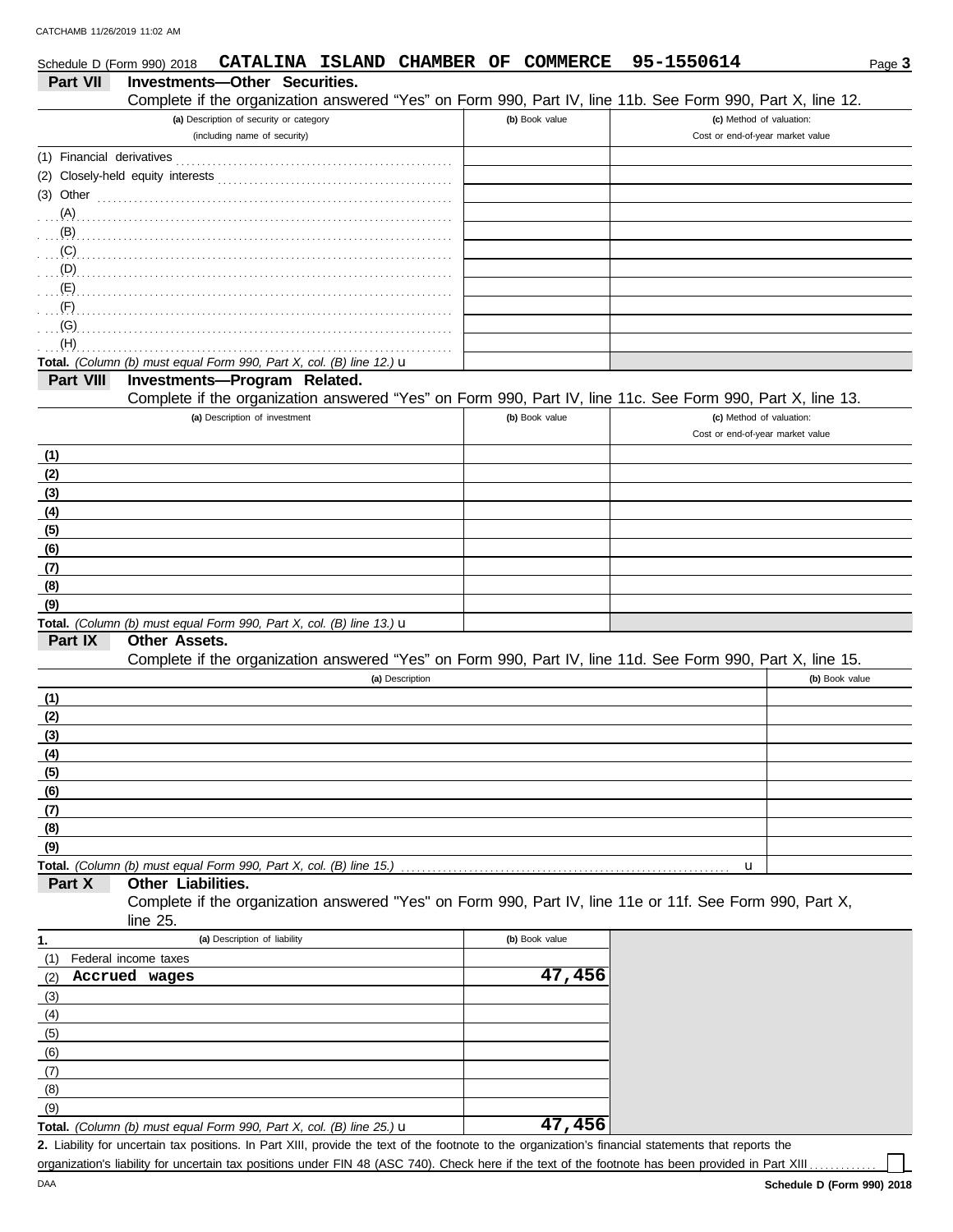|        | Schedule D (Form 990) 2018 CATALINA ISLAND CHAMBER OF COMMERCE 95-1550614                                                                                                                                                      |                      |  |              | Page 4    |
|--------|--------------------------------------------------------------------------------------------------------------------------------------------------------------------------------------------------------------------------------|----------------------|--|--------------|-----------|
|        | Reconciliation of Revenue per Audited Financial Statements With Revenue per Return.<br>Part XI                                                                                                                                 |                      |  |              |           |
|        | Complete if the organization answered "Yes" on Form 990, Part IV, line 12a.                                                                                                                                                    |                      |  |              |           |
| 1.     | Total revenue, gains, and other support per audited financial statements                                                                                                                                                       |                      |  | $\mathbf{1}$ | 1,742,203 |
| 2      | Amounts included on line 1 but not on Form 990, Part VIII, line 12:                                                                                                                                                            |                      |  |              |           |
| а      |                                                                                                                                                                                                                                | 2a<br>2 <sub>b</sub> |  |              |           |
| b      |                                                                                                                                                                                                                                | 2c                   |  |              |           |
| c      |                                                                                                                                                                                                                                | 2d                   |  |              |           |
| d<br>е |                                                                                                                                                                                                                                |                      |  | 2e           |           |
| З      |                                                                                                                                                                                                                                |                      |  | 3            | 1,742,203 |
|        | Amounts included on Form 990, Part VIII, line 12, but not on line 1:                                                                                                                                                           |                      |  |              |           |
| а      | Investment expenses not included on Form 990, Part VIII, line 7b [100] [100] [100] [100] [100] [100] [100] [100] [100] [100] [100] [100] [100] [100] [100] [100] [100] [100] [100] [100] [100] [100] [100] [100] [100] [100] [ | 4a                   |  |              |           |
| b      |                                                                                                                                                                                                                                | 4b                   |  |              |           |
|        | Add lines 4a and 4b                                                                                                                                                                                                            |                      |  | 4c           |           |
| 5.     |                                                                                                                                                                                                                                |                      |  | 5            | 1,742,203 |
|        | Reconciliation of Expenses per Audited Financial Statements With Expenses per Return.<br>Part XII                                                                                                                              |                      |  |              |           |
|        | Complete if the organization answered "Yes" on Form 990, Part IV, line 12a.                                                                                                                                                    |                      |  |              |           |
| 1.     |                                                                                                                                                                                                                                |                      |  | $\mathbf{1}$ | 1,890,842 |
| 2      | Amounts included on line 1 but not on Form 990, Part IX, line 25:                                                                                                                                                              |                      |  |              |           |
| а      |                                                                                                                                                                                                                                | 2a                   |  |              |           |
| b      | Prior year adjustments [11, 11] All the contract of the contract of the contract of the contract of the contract of the contract of the contract of the contract of the contract of the contract of the contract of the contra | 2 <sub>b</sub>       |  |              |           |
| c      |                                                                                                                                                                                                                                | 2c                   |  |              |           |
| d      |                                                                                                                                                                                                                                | 2d                   |  |              |           |
| е      | Add lines 2a through 2d [11] Additional Additional Additional Additional Additional Additional Additional Additional Additional Additional Additional Additional Additional Additional Additional Additional Additional Additi |                      |  | 2e           |           |
| З      |                                                                                                                                                                                                                                |                      |  | $\mathbf{3}$ | 1,890,842 |
|        | Amounts included on Form 990, Part IX, line 25, but not on line 1:                                                                                                                                                             |                      |  |              |           |
| a      |                                                                                                                                                                                                                                | 4a                   |  |              |           |
| b      |                                                                                                                                                                                                                                | 4 <sub>b</sub>       |  |              |           |
|        | c Add lines 4a and 4b                                                                                                                                                                                                          |                      |  | 4с           |           |
| 5.     |                                                                                                                                                                                                                                |                      |  | 5            | 1,890,842 |
|        | Part XIII Supplemental Information.                                                                                                                                                                                            |                      |  |              |           |
|        | Provide the descriptions required for Part II, lines 3, 5, and 9; Part III, lines 1a and 4; Part IV, lines 1b and 2b; Part V, line 4; Part X, line                                                                             |                      |  |              |           |
|        | 2; Part XI, lines 2d and 4b; and Part XII, lines 2d and 4b. Also complete this part to provide any additional information.                                                                                                     |                      |  |              |           |
|        |                                                                                                                                                                                                                                |                      |  |              |           |
|        |                                                                                                                                                                                                                                |                      |  |              |           |
|        |                                                                                                                                                                                                                                |                      |  |              |           |
|        |                                                                                                                                                                                                                                |                      |  |              |           |
|        |                                                                                                                                                                                                                                |                      |  |              |           |
|        |                                                                                                                                                                                                                                |                      |  |              |           |
|        |                                                                                                                                                                                                                                |                      |  |              |           |
|        |                                                                                                                                                                                                                                |                      |  |              |           |
|        |                                                                                                                                                                                                                                |                      |  |              |           |
|        |                                                                                                                                                                                                                                |                      |  |              |           |
|        |                                                                                                                                                                                                                                |                      |  |              |           |
|        |                                                                                                                                                                                                                                |                      |  |              |           |
|        |                                                                                                                                                                                                                                |                      |  |              |           |
|        |                                                                                                                                                                                                                                |                      |  |              |           |
|        |                                                                                                                                                                                                                                |                      |  |              |           |
|        |                                                                                                                                                                                                                                |                      |  |              |           |
|        |                                                                                                                                                                                                                                |                      |  |              |           |
|        |                                                                                                                                                                                                                                |                      |  |              |           |
|        |                                                                                                                                                                                                                                |                      |  |              |           |
|        |                                                                                                                                                                                                                                |                      |  |              |           |
|        |                                                                                                                                                                                                                                |                      |  |              |           |
|        |                                                                                                                                                                                                                                |                      |  |              |           |
|        |                                                                                                                                                                                                                                |                      |  |              |           |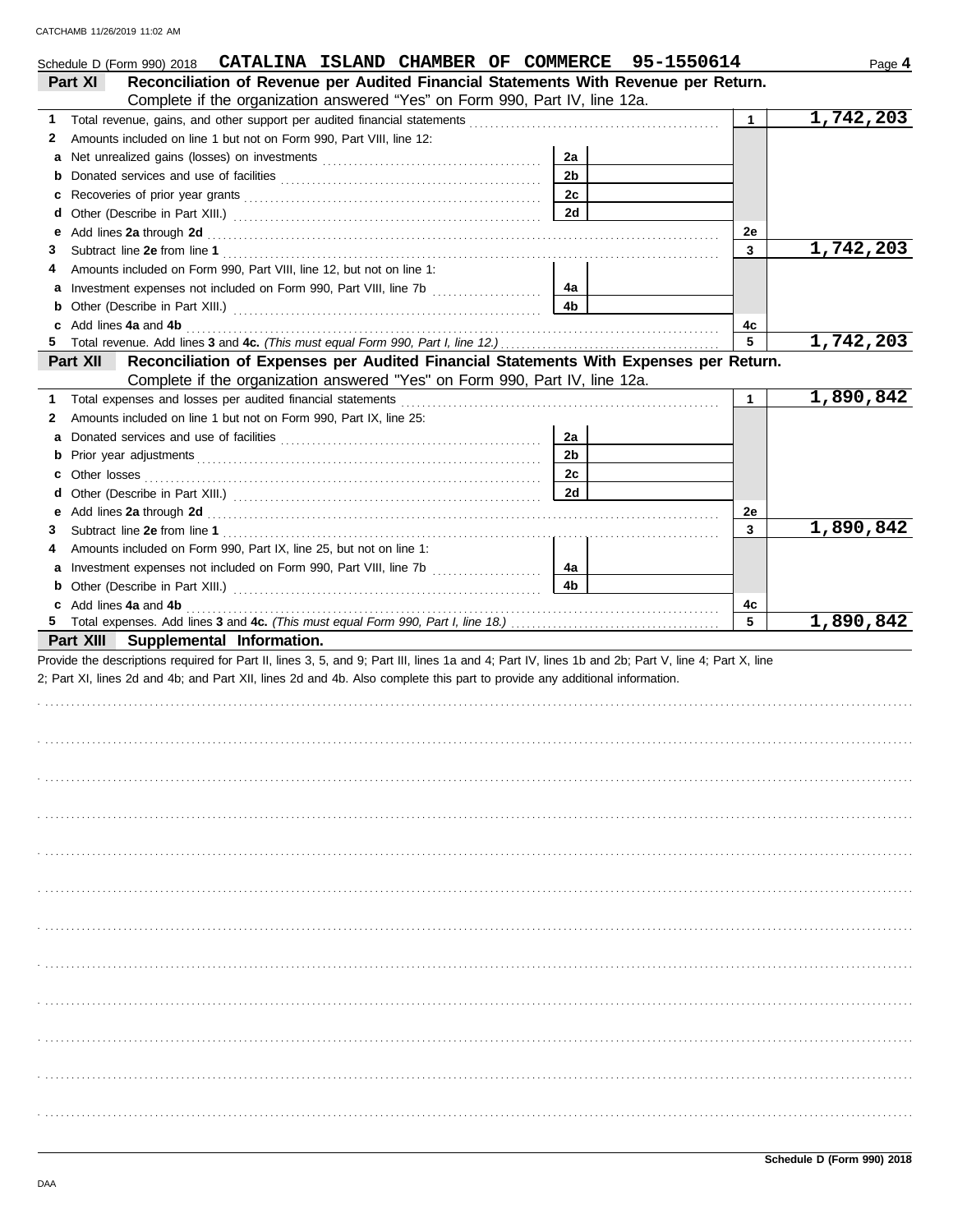|           |                                      |  |  | Schedule D (Form 990) 2018 CATALINA ISLAND CHAMBER OF COMMERCE 95-1550614 | Page 5 |
|-----------|--------------------------------------|--|--|---------------------------------------------------------------------------|--------|
| Part XIII | Supplemental Information (continued) |  |  |                                                                           |        |
|           |                                      |  |  |                                                                           |        |
|           |                                      |  |  |                                                                           |        |
|           |                                      |  |  |                                                                           |        |
|           |                                      |  |  |                                                                           |        |
|           |                                      |  |  |                                                                           |        |
|           |                                      |  |  |                                                                           |        |
|           |                                      |  |  |                                                                           |        |
|           |                                      |  |  |                                                                           |        |
|           |                                      |  |  |                                                                           |        |
|           |                                      |  |  |                                                                           |        |
|           |                                      |  |  |                                                                           |        |
|           |                                      |  |  |                                                                           |        |
|           |                                      |  |  |                                                                           |        |
|           |                                      |  |  |                                                                           |        |
|           |                                      |  |  |                                                                           |        |
|           |                                      |  |  |                                                                           |        |
|           |                                      |  |  |                                                                           |        |
|           |                                      |  |  |                                                                           |        |
|           |                                      |  |  |                                                                           |        |
|           |                                      |  |  |                                                                           |        |
|           |                                      |  |  |                                                                           |        |
|           |                                      |  |  |                                                                           |        |
|           |                                      |  |  |                                                                           |        |
|           |                                      |  |  |                                                                           |        |
|           |                                      |  |  |                                                                           |        |
|           |                                      |  |  |                                                                           |        |
|           |                                      |  |  |                                                                           |        |
|           |                                      |  |  |                                                                           |        |
|           |                                      |  |  |                                                                           |        |
|           |                                      |  |  |                                                                           |        |
|           |                                      |  |  |                                                                           |        |
|           |                                      |  |  |                                                                           |        |
|           |                                      |  |  |                                                                           |        |
|           |                                      |  |  |                                                                           |        |
|           |                                      |  |  |                                                                           |        |
|           |                                      |  |  |                                                                           |        |
|           |                                      |  |  |                                                                           |        |
|           |                                      |  |  |                                                                           |        |
|           |                                      |  |  |                                                                           |        |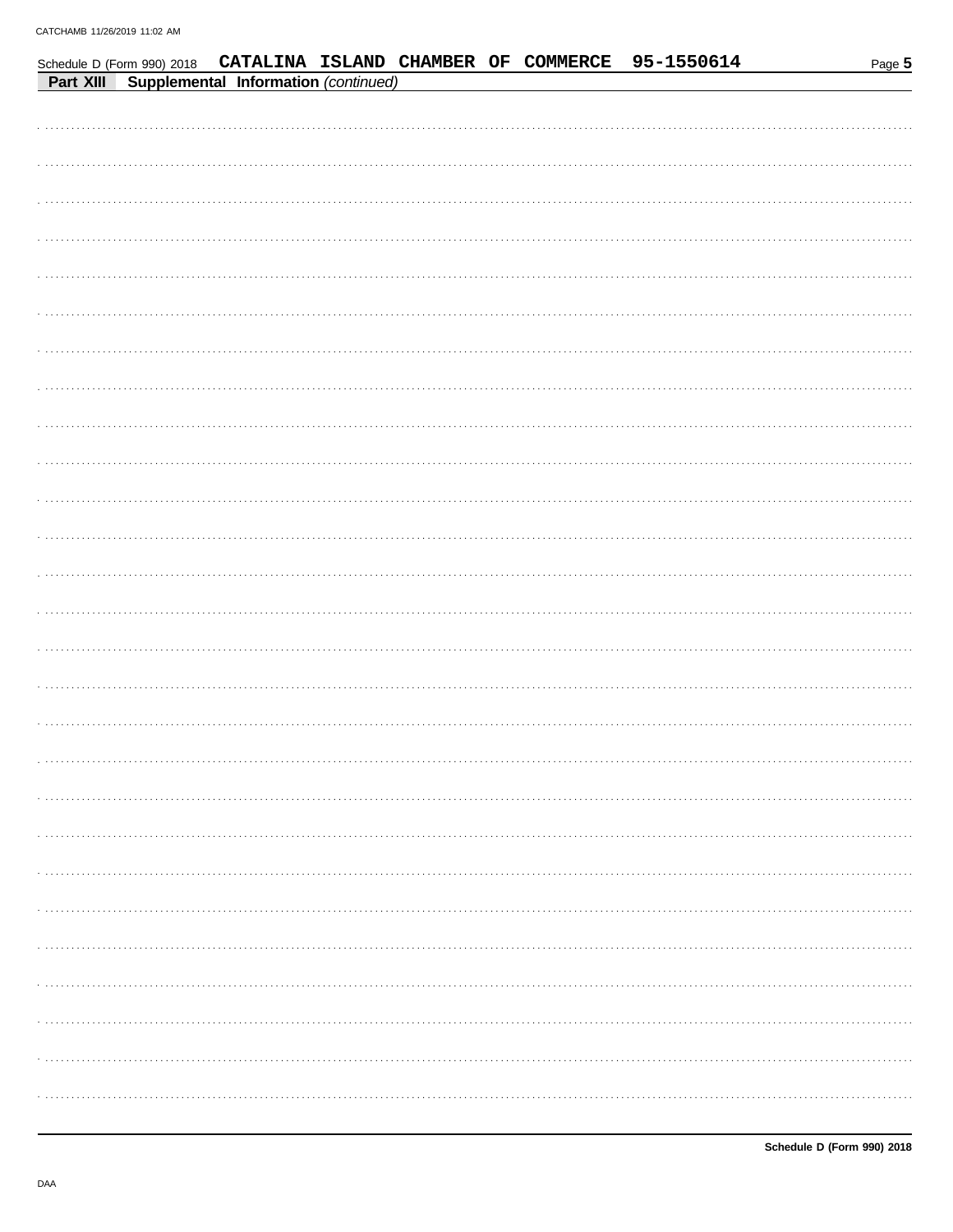$\bigcup$  OMB No. 1545-0047

| <b>SCHEDULE M</b><br>(Form 990) |                                                  |                                                                                                                                                                                                                                                                                                                                                                                                                                                                                        | OMB No. 1545-0047<br><b>Noncash Contributions</b>                                     |                                                                                             |                                                                                                                    |                                                              |                                              |                  |  |  |  |
|---------------------------------|--------------------------------------------------|----------------------------------------------------------------------------------------------------------------------------------------------------------------------------------------------------------------------------------------------------------------------------------------------------------------------------------------------------------------------------------------------------------------------------------------------------------------------------------------|---------------------------------------------------------------------------------------|---------------------------------------------------------------------------------------------|--------------------------------------------------------------------------------------------------------------------|--------------------------------------------------------------|----------------------------------------------|------------------|--|--|--|
|                                 |                                                  |                                                                                                                                                                                                                                                                                                                                                                                                                                                                                        |                                                                                       |                                                                                             |                                                                                                                    |                                                              |                                              |                  |  |  |  |
|                                 |                                                  |                                                                                                                                                                                                                                                                                                                                                                                                                                                                                        | La Complete if the organizations answered "Yes" on Form 990, Part IV, lines 29 or 30. |                                                                                             |                                                                                                                    |                                                              |                                              |                  |  |  |  |
|                                 | Department of the Treasury                       |                                                                                                                                                                                                                                                                                                                                                                                                                                                                                        | <b>U</b> Attach to Form 990.                                                          | <b>Open To Public</b>                                                                       |                                                                                                                    |                                                              |                                              |                  |  |  |  |
|                                 | Internal Revenue Service                         |                                                                                                                                                                                                                                                                                                                                                                                                                                                                                        |                                                                                       |                                                                                             | <b>u</b> Go to www.irs.gov/Form990 for instructions and the latest information.                                    |                                                              | Inspection<br>Employer identification number |                  |  |  |  |
|                                 | Name of the organization                         |                                                                                                                                                                                                                                                                                                                                                                                                                                                                                        |                                                                                       | CATALINA ISLAND CHAMBER OF COMMERCE                                                         |                                                                                                                    |                                                              |                                              |                  |  |  |  |
|                                 | Part I                                           | AND VISITORS BUREAU<br><b>Types of Property</b>                                                                                                                                                                                                                                                                                                                                                                                                                                        |                                                                                       |                                                                                             |                                                                                                                    | 95-1550614                                                   |                                              |                  |  |  |  |
|                                 |                                                  |                                                                                                                                                                                                                                                                                                                                                                                                                                                                                        |                                                                                       |                                                                                             | (c)                                                                                                                |                                                              |                                              |                  |  |  |  |
|                                 |                                                  |                                                                                                                                                                                                                                                                                                                                                                                                                                                                                        | (a)<br>Check if<br>applicable                                                         | (b)<br>Number of contributions or<br>items contributed                                      | Noncash contribution<br>amounts reported on                                                                        | (d)<br>Method of determining<br>noncash contribution amounts |                                              |                  |  |  |  |
|                                 |                                                  |                                                                                                                                                                                                                                                                                                                                                                                                                                                                                        |                                                                                       |                                                                                             | Form 990, Part VIII, line 1g                                                                                       |                                                              |                                              |                  |  |  |  |
| 1                               |                                                  | Art - Works of art                                                                                                                                                                                                                                                                                                                                                                                                                                                                     |                                                                                       |                                                                                             |                                                                                                                    |                                                              |                                              |                  |  |  |  |
| $\mathbf{2}$<br>3               |                                                  | Art - Historical treasures                                                                                                                                                                                                                                                                                                                                                                                                                                                             |                                                                                       |                                                                                             |                                                                                                                    |                                                              |                                              |                  |  |  |  |
| 4                               |                                                  | Art - Fractional interests<br>Books and publications                                                                                                                                                                                                                                                                                                                                                                                                                                   |                                                                                       |                                                                                             |                                                                                                                    |                                                              |                                              |                  |  |  |  |
| 5                               | Clothing and household                           |                                                                                                                                                                                                                                                                                                                                                                                                                                                                                        |                                                                                       |                                                                                             |                                                                                                                    |                                                              |                                              |                  |  |  |  |
|                                 |                                                  |                                                                                                                                                                                                                                                                                                                                                                                                                                                                                        |                                                                                       |                                                                                             |                                                                                                                    |                                                              |                                              |                  |  |  |  |
| 6                               |                                                  | Cars and other vehicles                                                                                                                                                                                                                                                                                                                                                                                                                                                                |                                                                                       |                                                                                             |                                                                                                                    |                                                              |                                              |                  |  |  |  |
| 7                               |                                                  | Boats and planes                                                                                                                                                                                                                                                                                                                                                                                                                                                                       |                                                                                       |                                                                                             |                                                                                                                    |                                                              |                                              |                  |  |  |  |
| 8                               |                                                  |                                                                                                                                                                                                                                                                                                                                                                                                                                                                                        |                                                                                       |                                                                                             |                                                                                                                    |                                                              |                                              |                  |  |  |  |
| 9                               |                                                  | Securities - Publicly traded                                                                                                                                                                                                                                                                                                                                                                                                                                                           |                                                                                       |                                                                                             |                                                                                                                    |                                                              |                                              |                  |  |  |  |
| 10                              |                                                  | Securities - Closely held stock                                                                                                                                                                                                                                                                                                                                                                                                                                                        |                                                                                       |                                                                                             |                                                                                                                    |                                                              |                                              |                  |  |  |  |
| 11                              | Securities - Partnership, LLC,                   |                                                                                                                                                                                                                                                                                                                                                                                                                                                                                        |                                                                                       |                                                                                             |                                                                                                                    |                                                              |                                              |                  |  |  |  |
| 12                              |                                                  | or trust interests<br>Securities - Miscellaneous                                                                                                                                                                                                                                                                                                                                                                                                                                       |                                                                                       |                                                                                             |                                                                                                                    |                                                              |                                              |                  |  |  |  |
| 13                              | Qualified conservation                           |                                                                                                                                                                                                                                                                                                                                                                                                                                                                                        |                                                                                       |                                                                                             |                                                                                                                    |                                                              |                                              |                  |  |  |  |
|                                 | contribution - Historic                          |                                                                                                                                                                                                                                                                                                                                                                                                                                                                                        |                                                                                       |                                                                                             |                                                                                                                    |                                                              |                                              |                  |  |  |  |
|                                 |                                                  |                                                                                                                                                                                                                                                                                                                                                                                                                                                                                        |                                                                                       |                                                                                             |                                                                                                                    |                                                              |                                              |                  |  |  |  |
| 14                              | Qualified conservation                           |                                                                                                                                                                                                                                                                                                                                                                                                                                                                                        |                                                                                       |                                                                                             |                                                                                                                    |                                                              |                                              |                  |  |  |  |
|                                 |                                                  | contribution - Other                                                                                                                                                                                                                                                                                                                                                                                                                                                                   |                                                                                       |                                                                                             |                                                                                                                    |                                                              |                                              |                  |  |  |  |
| 15                              |                                                  | Real estate - Residential                                                                                                                                                                                                                                                                                                                                                                                                                                                              |                                                                                       |                                                                                             |                                                                                                                    |                                                              |                                              |                  |  |  |  |
| 16                              |                                                  | Real estate - Commercial                                                                                                                                                                                                                                                                                                                                                                                                                                                               |                                                                                       |                                                                                             |                                                                                                                    |                                                              |                                              |                  |  |  |  |
| 17                              |                                                  | Real estate - Other                                                                                                                                                                                                                                                                                                                                                                                                                                                                    |                                                                                       |                                                                                             |                                                                                                                    |                                                              |                                              |                  |  |  |  |
| 18                              |                                                  |                                                                                                                                                                                                                                                                                                                                                                                                                                                                                        |                                                                                       |                                                                                             |                                                                                                                    |                                                              |                                              |                  |  |  |  |
| 19                              |                                                  | Food inventory                                                                                                                                                                                                                                                                                                                                                                                                                                                                         |                                                                                       |                                                                                             |                                                                                                                    |                                                              |                                              |                  |  |  |  |
| 20                              |                                                  | Drugs and medical supplies                                                                                                                                                                                                                                                                                                                                                                                                                                                             |                                                                                       |                                                                                             |                                                                                                                    |                                                              |                                              |                  |  |  |  |
| 21                              |                                                  | $\begin{minipage}[c]{0.9\linewidth} \textbf{Taxidermy} \end{minipage}[t]{\label{eq:axidermy} \begin{minipage}[c]{0.9\linewidth} \textbf{Taxidermy} \end{minipage}[t]{\label{eq:axidermy} \begin{minipage}[c]{0.9\linewidth} \textbf{Taxidermy} \end{minipage}[t]{\label{eq:axidermy} \begin{minipage}[c]{0.9\linewidth} \textbf{Cov} \end{minipage}[t]{\label{eq:axidermy} \begin{minipage}[c]{0.9\linewidth} \textbf{Cov} \end{minipage}[t]{\label{eq:axidermy} \begin{minipage}[c]{$ |                                                                                       |                                                                                             |                                                                                                                    |                                                              |                                              |                  |  |  |  |
| 22                              |                                                  | Historical artifacts                                                                                                                                                                                                                                                                                                                                                                                                                                                                   |                                                                                       |                                                                                             |                                                                                                                    |                                                              |                                              |                  |  |  |  |
| 23                              |                                                  | Scientific specimens                                                                                                                                                                                                                                                                                                                                                                                                                                                                   |                                                                                       |                                                                                             |                                                                                                                    |                                                              |                                              |                  |  |  |  |
| 24                              |                                                  | Archeological artifacts                                                                                                                                                                                                                                                                                                                                                                                                                                                                |                                                                                       |                                                                                             |                                                                                                                    |                                                              |                                              |                  |  |  |  |
| 25                              |                                                  |                                                                                                                                                                                                                                                                                                                                                                                                                                                                                        | $\mathbf x$                                                                           | $\mathbf{2}$                                                                                | 30,230                                                                                                             |                                                              |                                              |                  |  |  |  |
| 26                              |                                                  |                                                                                                                                                                                                                                                                                                                                                                                                                                                                                        |                                                                                       |                                                                                             |                                                                                                                    |                                                              |                                              |                  |  |  |  |
| 27                              |                                                  |                                                                                                                                                                                                                                                                                                                                                                                                                                                                                        |                                                                                       |                                                                                             |                                                                                                                    |                                                              |                                              |                  |  |  |  |
| 28<br>29                        | Other $\mathbf{u}$ (                             |                                                                                                                                                                                                                                                                                                                                                                                                                                                                                        |                                                                                       | Number of Forms 8283 received by the organization during the tax year for contributions for |                                                                                                                    |                                                              |                                              |                  |  |  |  |
|                                 |                                                  |                                                                                                                                                                                                                                                                                                                                                                                                                                                                                        |                                                                                       | which the organization completed Form 8283, Part IV, Donee Acknowledgement                  |                                                                                                                    | 29                                                           |                                              |                  |  |  |  |
|                                 |                                                  |                                                                                                                                                                                                                                                                                                                                                                                                                                                                                        |                                                                                       |                                                                                             |                                                                                                                    |                                                              |                                              | <b>Yes</b><br>No |  |  |  |
| 30a                             |                                                  |                                                                                                                                                                                                                                                                                                                                                                                                                                                                                        |                                                                                       |                                                                                             | During the year, did the organization receive by contribution any property reported in Part I, lines 1 through     |                                                              |                                              |                  |  |  |  |
|                                 |                                                  |                                                                                                                                                                                                                                                                                                                                                                                                                                                                                        |                                                                                       |                                                                                             | 28, that it must hold for at least three years from the date of the initial contribution, and which isn't required |                                                              |                                              |                  |  |  |  |
|                                 |                                                  | to be used for exempt purposes for the entire holding period?                                                                                                                                                                                                                                                                                                                                                                                                                          |                                                                                       |                                                                                             |                                                                                                                    |                                                              | <b>30a</b>                                   | x                |  |  |  |
| b                               |                                                  | If "Yes," describe the arrangement in Part II.                                                                                                                                                                                                                                                                                                                                                                                                                                         |                                                                                       |                                                                                             |                                                                                                                    |                                                              |                                              |                  |  |  |  |
| 31                              |                                                  |                                                                                                                                                                                                                                                                                                                                                                                                                                                                                        |                                                                                       |                                                                                             | Does the organization have a gift acceptance policy that requires the review of any nonstandard                    |                                                              |                                              |                  |  |  |  |
|                                 | contributions?                                   |                                                                                                                                                                                                                                                                                                                                                                                                                                                                                        |                                                                                       |                                                                                             |                                                                                                                    |                                                              | 31                                           | x                |  |  |  |
| 32a                             |                                                  |                                                                                                                                                                                                                                                                                                                                                                                                                                                                                        |                                                                                       |                                                                                             | Does the organization hire or use third parties or related organizations to solicit, process, or sell noncash      |                                                              |                                              | X.               |  |  |  |
| b                               | contributions?<br>If "Yes," describe in Part II. |                                                                                                                                                                                                                                                                                                                                                                                                                                                                                        |                                                                                       |                                                                                             |                                                                                                                    |                                                              | 32a                                          |                  |  |  |  |
| 33                              |                                                  |                                                                                                                                                                                                                                                                                                                                                                                                                                                                                        |                                                                                       |                                                                                             | If the organization didn't report an amount in column (c) for a type of property for which column (a) is checked,  |                                                              |                                              |                  |  |  |  |
|                                 | describe in Part II.                             |                                                                                                                                                                                                                                                                                                                                                                                                                                                                                        |                                                                                       |                                                                                             |                                                                                                                    |                                                              |                                              |                  |  |  |  |

**For Paperwork Reduction Act Notice, see the Instructions for Form 990. Schedule M (Form 990) 2018**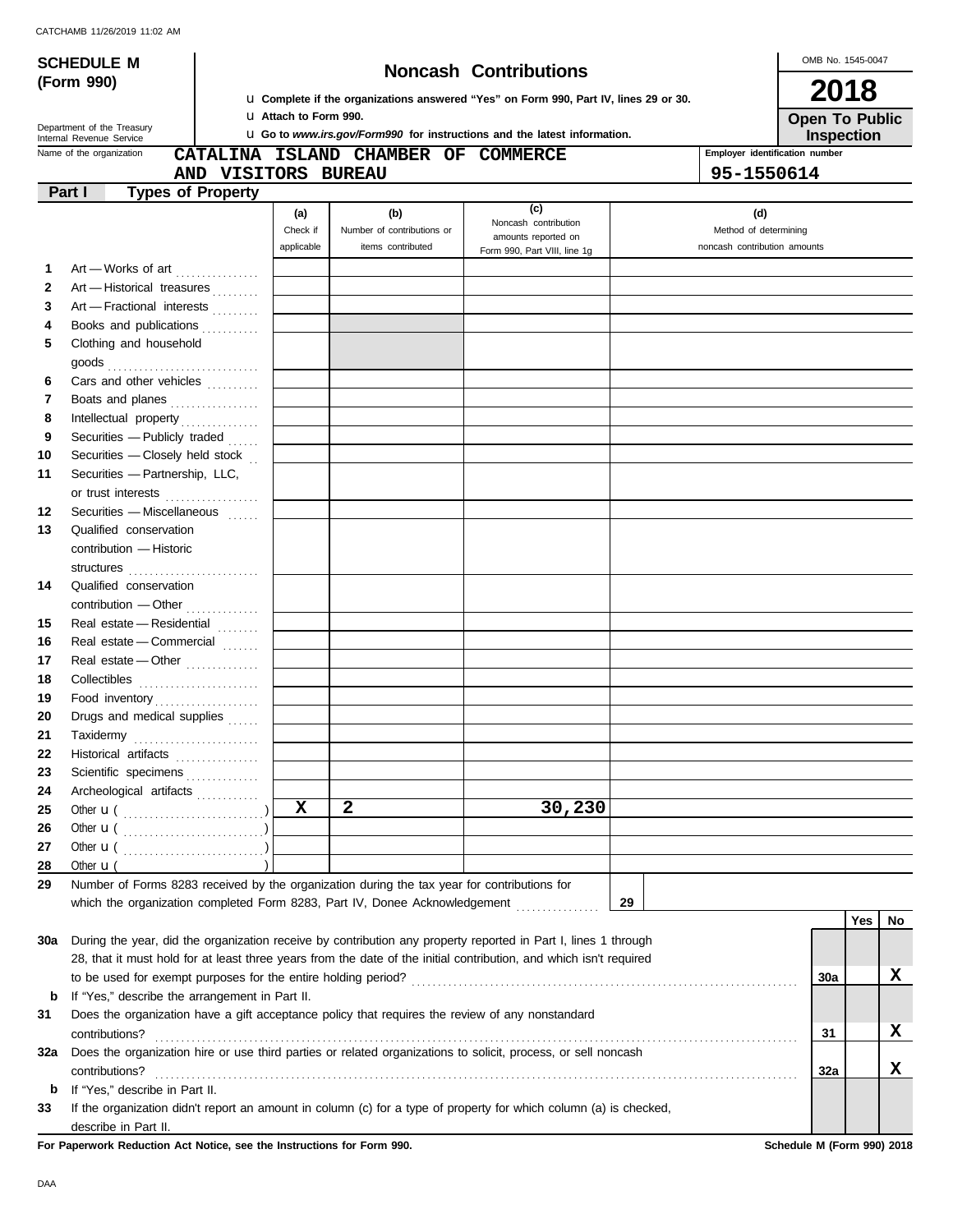| Schedule M (Form 990) 2018 CATALINA ISLAND CHAMBER OF COMMERCE 95-1550614 |  |  |                                                                                   |  |  |                                                                                                                                                                                                                              | Page 2 |
|---------------------------------------------------------------------------|--|--|-----------------------------------------------------------------------------------|--|--|------------------------------------------------------------------------------------------------------------------------------------------------------------------------------------------------------------------------------|--------|
| Part II                                                                   |  |  |                                                                                   |  |  | Supplemental Information. Provide the information required by Part I, lines 30b, 32b, and 33, and whether<br>the organization is reporting in Part I, column (b), the number of contributions, the number of items received, |        |
|                                                                           |  |  | or a combination of both. Also complete this part for any additional information. |  |  |                                                                                                                                                                                                                              |        |
|                                                                           |  |  |                                                                                   |  |  |                                                                                                                                                                                                                              |        |
|                                                                           |  |  |                                                                                   |  |  |                                                                                                                                                                                                                              |        |
|                                                                           |  |  |                                                                                   |  |  |                                                                                                                                                                                                                              |        |
|                                                                           |  |  |                                                                                   |  |  |                                                                                                                                                                                                                              |        |
|                                                                           |  |  |                                                                                   |  |  |                                                                                                                                                                                                                              |        |
|                                                                           |  |  |                                                                                   |  |  |                                                                                                                                                                                                                              |        |
|                                                                           |  |  |                                                                                   |  |  |                                                                                                                                                                                                                              |        |
|                                                                           |  |  |                                                                                   |  |  |                                                                                                                                                                                                                              |        |
|                                                                           |  |  |                                                                                   |  |  |                                                                                                                                                                                                                              |        |
|                                                                           |  |  |                                                                                   |  |  |                                                                                                                                                                                                                              |        |
|                                                                           |  |  |                                                                                   |  |  |                                                                                                                                                                                                                              |        |
|                                                                           |  |  |                                                                                   |  |  |                                                                                                                                                                                                                              |        |
|                                                                           |  |  |                                                                                   |  |  |                                                                                                                                                                                                                              |        |
|                                                                           |  |  |                                                                                   |  |  |                                                                                                                                                                                                                              |        |
|                                                                           |  |  |                                                                                   |  |  |                                                                                                                                                                                                                              |        |
|                                                                           |  |  |                                                                                   |  |  |                                                                                                                                                                                                                              |        |
|                                                                           |  |  |                                                                                   |  |  |                                                                                                                                                                                                                              |        |
|                                                                           |  |  |                                                                                   |  |  |                                                                                                                                                                                                                              |        |
|                                                                           |  |  |                                                                                   |  |  |                                                                                                                                                                                                                              |        |
|                                                                           |  |  |                                                                                   |  |  |                                                                                                                                                                                                                              |        |
|                                                                           |  |  |                                                                                   |  |  |                                                                                                                                                                                                                              |        |
|                                                                           |  |  |                                                                                   |  |  |                                                                                                                                                                                                                              |        |
|                                                                           |  |  |                                                                                   |  |  |                                                                                                                                                                                                                              |        |
|                                                                           |  |  |                                                                                   |  |  |                                                                                                                                                                                                                              |        |
|                                                                           |  |  |                                                                                   |  |  |                                                                                                                                                                                                                              |        |
|                                                                           |  |  |                                                                                   |  |  |                                                                                                                                                                                                                              |        |
|                                                                           |  |  |                                                                                   |  |  |                                                                                                                                                                                                                              |        |
|                                                                           |  |  |                                                                                   |  |  |                                                                                                                                                                                                                              |        |
|                                                                           |  |  |                                                                                   |  |  |                                                                                                                                                                                                                              |        |